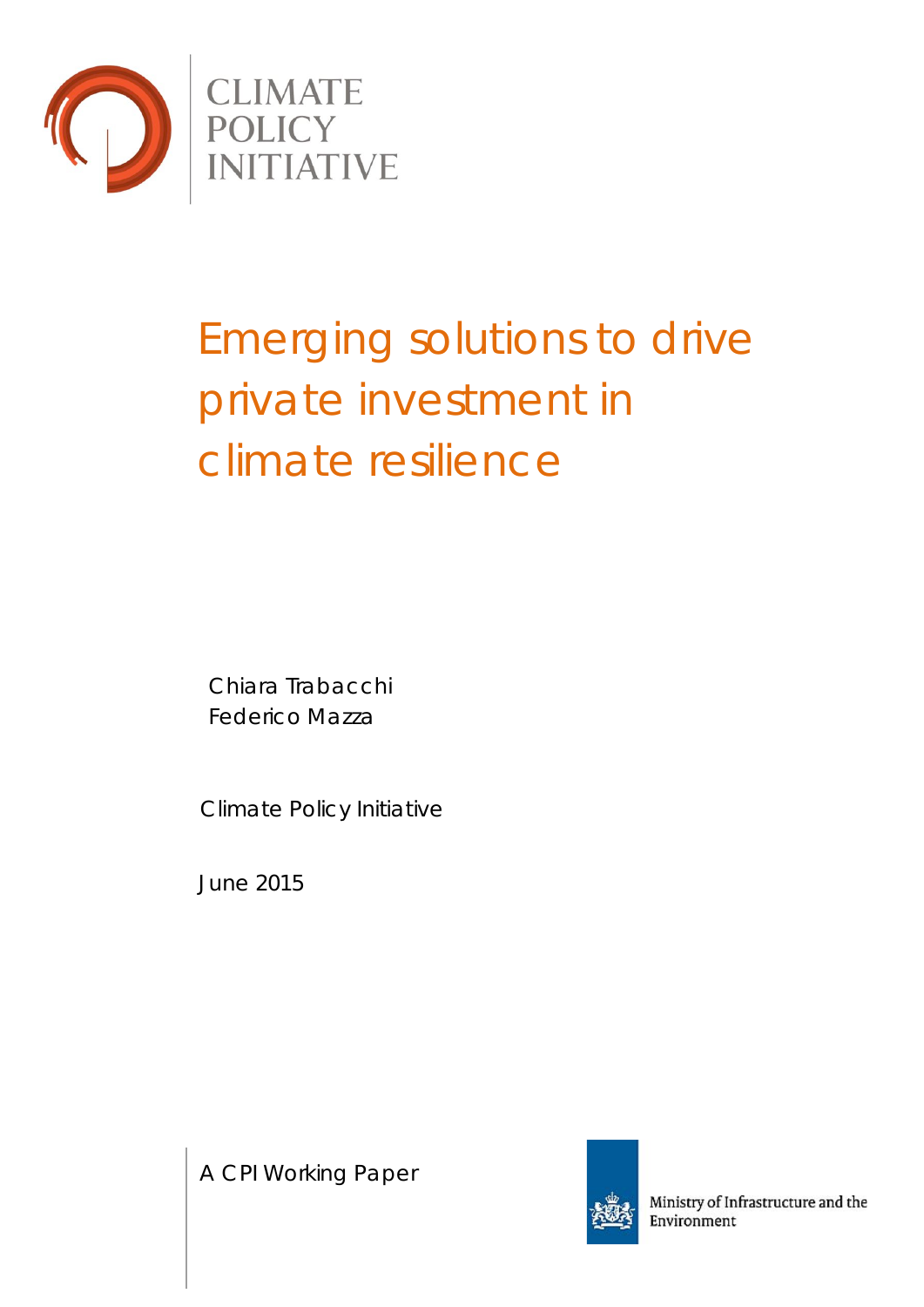### Acknowledgements

We would like to thank the Dutch Ministry of Infrastructure and the Environment for the financial support, and Thymen Kouwenaar and Herman Sips for their initial project proposal and expert guidance.

We would also thank the International Chamber of Commerce for partnering in the organization of the Innovative Finance for Climate Resilience Dialogue in Paris on May 20 2015 and, in particular, Andrea Bacher, Anna Bälz, Philippe Kucharski, Thomas Kucharski and Grit Schmalisch. Thanks also to Federica Piovesan and Marni Wood for supporting the preparation of the Dialogue.

The authors would like to acknowledge all the professionals who contributed their expertise and/or cooperated in the data gathering process, in alphabetical order: Claudio Alatorre, Fatos Bundo, Enrico Canu, David Chapman, Keith Colquhoun, Naeeda Crishna Morgado, Michael Cummings, Craig Davies, Jane Ellis, Olivia Gray, Helmut Herlicska, Martin Ingouville, Raphael Jachnik, Tarsem Jutla, Martin Kerres, Lauridsen Rasmus, David Martin, Guilherme Guimarães Martins, Rusmir Music, Meghna Patel, Pieter Pauw, Ekkehard Pfeiffer, Nancy Saich, Mario Michael Sommerhäuser, Vladimir Stenek, George Scott, Scott Stone and Steven Rone Wilson.

Finally, the authors would like to especially acknowledge Barbara Buchner and Martin Stadelmann for their continuous support, advice and internal review. Thanks also to the following colleagues: Ruby Barcklay, Amira Hankin, Dan Storey, Maggie Young and Tim Varga for editing, layout and graphics.

### Disclaimer

This working paper examines projects from a selected group of Development Finance Institutions to take stock of existing experiences in engaging and supporting private investment in climate resilience. It is not intended to be comprehensive or to provide final answers, but rather to foster knowledge sharing and stimulate discussion, including on research needs to be explored in future studies. The assessment presented is mainly based on the review of project documents and publicly available information.

| Climate resilience; Adaptation                                                                                                                               |                                                                |
|--------------------------------------------------------------------------------------------------------------------------------------------------------------|----------------------------------------------------------------|
| Global                                                                                                                                                       |                                                                |
| Climate Resilience; Adaptation; Climate Change Risks<br>Management; Infrastructure; Water; Agriculture;<br>Development Finance Institutions; Climate Finance |                                                                |
| Global Landscape of Climate Finance 2014                                                                                                                     |                                                                |
| Chiara Trabacchi<br><b>Federico Mazza</b>                                                                                                                    | chiara.trabacchi@cpivenice.org<br>federico.mazza@cpivenice.org |
|                                                                                                                                                              |                                                                |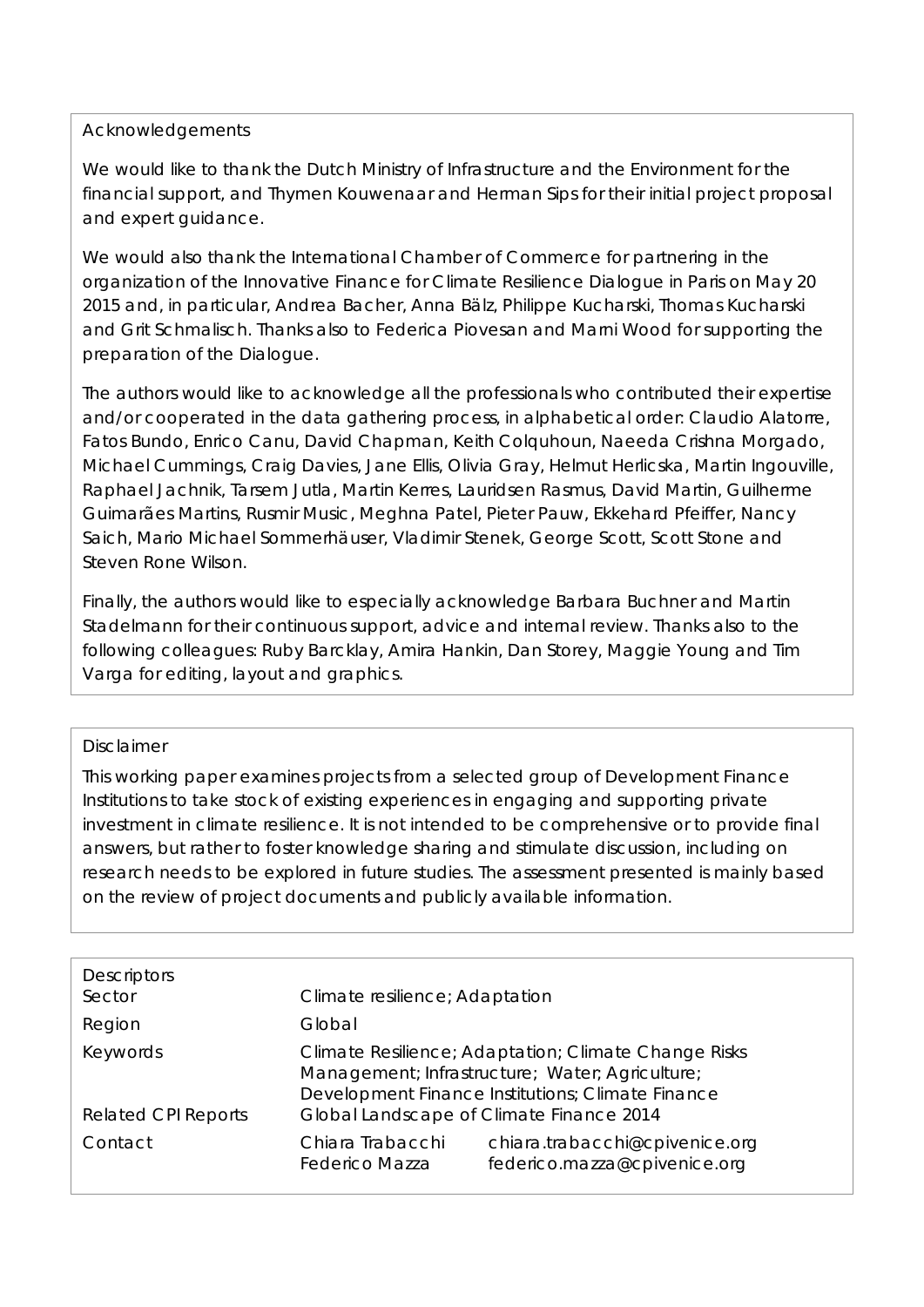## About CPI

Climate Policy Initiative (CPI) works to improve the most important energy and land use policies around the world, with a particular focus on finance. We support decision makers through in-depth analysis on what works and what does not. CPI works in places that provide the most potential for policy impact including Brazil, China, Europe, India, Indonesia, and the United States.

Our work helps nations grow while addressing increasingly scarce resources and climate risk. This is a complex challenge in which policy plays a crucial role.

Copyright © 2015Climate Policy Initiative www.climatepolicyinitiative.org

All rights reserved. CPI welcomes the use of its material for noncommercial purposes, such as policy discussions or educational activities, under a Creative Commons Attribution-NonCommercial-ShareAlike 3.0 Unported License. For commercial use, please contact admin@cpisf.org.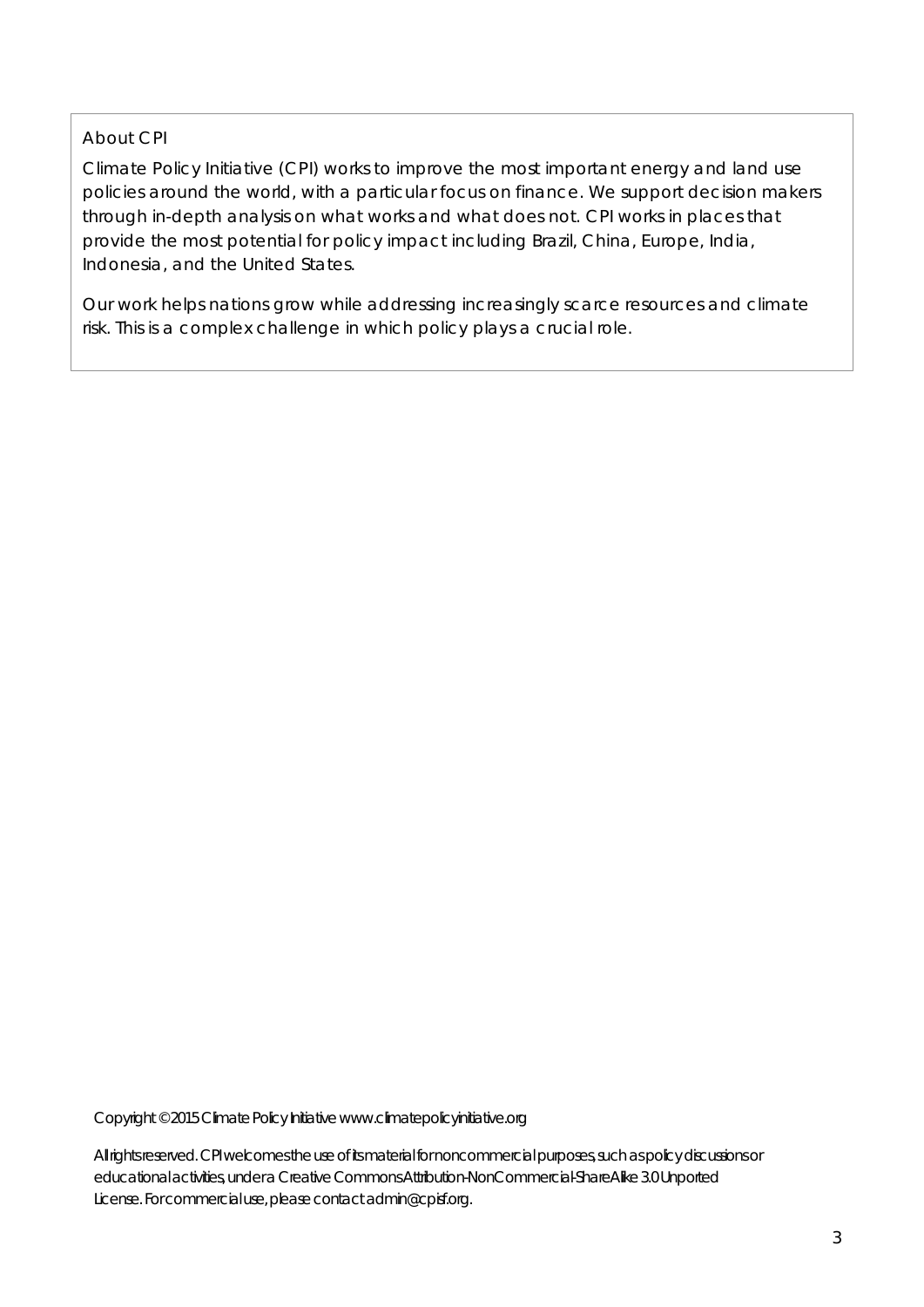# **Executive Summary**

Climate change is expected to increase risks to businesses, infrastructure, assets and economies. Understanding how to involve the private sector in responding to these risks – or encouraging them to take advantage of the new business opportunities that may arise from changing climate conditions – is crucial to catalyze greater investment in activities that increase countries, businesses, and communities' resilience.

**This working paper provides emerging insights from the experience of seven Development Finance Institutions (DFIs) in driving private sector investment in climate resilience, and from a workshop on strategies and business models that could help to scale up current efforts.** It examines a subset of projects developed by five multilateral, one bilateral and one national development bank over 2011-2014, in both developed and developing countries. In particular, it looks at the tools and approaches designed by these DFIs to address pre-investment and investment stage barriers holding back private investment in measures that would enhance the resilience of infrastructure, waterintensive industries and agriculture. These are the sectors where DFIs have focused their private sector-oriented interventions. It aims to provide governments, their agencies and DFIs with an overview of the strategies employed so far and to identify opportunities to further scale up private investment in climate resilience.

#### **KEY LESSONS LEARNED**

The projects assessed show that DFIs have employed a variety of approaches to tackle pre-investment and investment stage barriers preventing private action in climate resilience. Grants or concessional loans from donors often supported multilateral DFIs to develop pilot projects, provide technical assistance or give access to finance at longer and more affordable terms, thereby encouraging private investment in climateresilient projects that are capital intensive,

have long payback periods, or carry firstmover risks.

The study highlighted the following lessons.

- **A combination of policies, regulations, and longer-term debt from DFIs can trigger private investments in climate resilience.** In high-income Western European countries, compliance with national or European regulations and pressure to meet changing market demand played a role in driving capitalintensive investments in water and wastewater infrastructures. The renewal of these ageing infrastructures provided an opportunity for water companies to integrate climate resilience in such assets. The European Investment Bank enabled private investment by providing access to longer-term debt finance, presently in short supply in EU countries. Longer-term finance better matches investors' financing needs given the high upfront investment and long, uncertain returns of such infrastructure projects.
- **Technical assistance measures helped to stimulate demand for private investment by addressing knowledge gaps. They supported water-dependent businesses to identify opportunities for climateresilient investments, and engaged local banks in the financing of water-efficient technologies**. Inability to recognize and evaluate the materiality of climate change risks and a lack of knowledge on how to manage them represent key barriers to private investors in responding to climate change. This is particularly true for small and medium-sized enterprises (SMEs) in middle-income and developing countries. To overcome such constraints, and show the business case for investment, some DFIs (the International Finance Corporation [IFC] and the European Bank for Reconstruction and Development [EBRD]), engaged in consultations, carried out studies or business-tailored audits or provided other advisory services. In upper-middleincome countries, these activities helped to identify and evaluate climate change risks to water-dependent business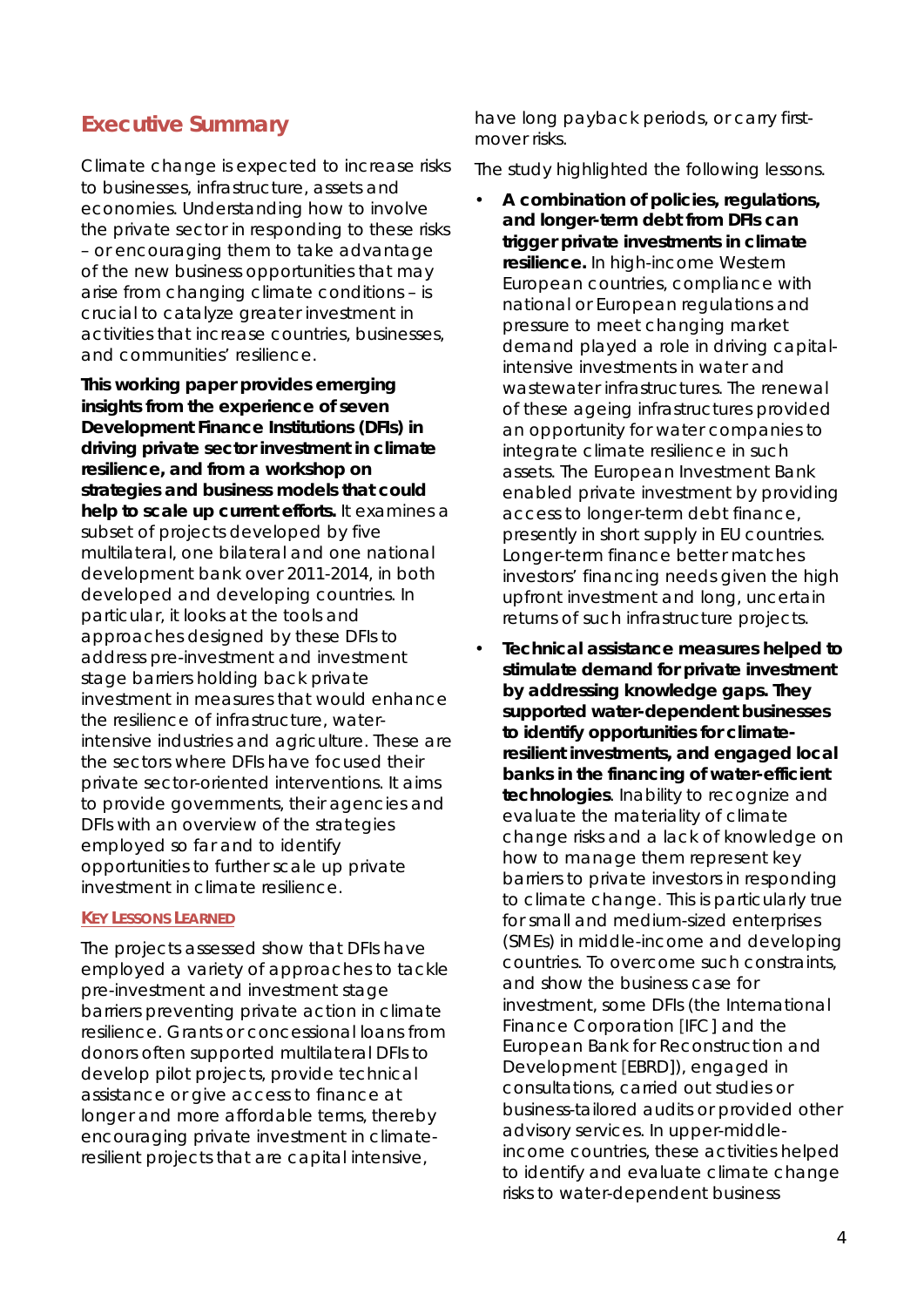operations, and options for addressing them. In developing countries, they are helping DFIs to engage agribusinesses in better managing the climate change risks in their supply chains. In more than half of the projects in both groups of countries, filling knowledge gaps was the first step to stimulating demand for investments and designing suitable financing and climate resilience strategies. In Turkey, a market study helped to engage local commercial banks in providing finance for businesses to take up water-efficient technologies. In low-income developing countries, technical assistance and advisory services – carried out also thanks to donors' support – are helping to create the preconditions for private investment to happen.

• **Technical assistance, provision of finance for on-lending, and credit enhancement measures are encouraging local financial institutions and non-bank entities to address the debt funding gaps preventing micro-, SMEs' from investing in climate-resilience.** In developing countries some MDBs are building alliances with members of agricultural value chains (IFC, the Inter-American Development Bank [IDB] and the Asian Development Bank [ADB]), or engaging local financial institutions (IFC, IDB and EBRD) in on-lending to micro-, small-, and medium-sized enterprises. The development of such intermediated and targeted financing structures not only aims to strengthen the ability of these businesses to cope with the projected impacts of climate change, but also to develop the deal-flow and financiers' expertise in understanding, promoting and financing technologies and practices that can improve climate resilience. DFIs have also devised credit enhancement measures to address financiers' credit default risk perceptions and facilitate access to finance at terms better aligned with borrowers' investment needs.

#### **OPPORTUNITIES TO INCREASE PRIVATE INVESTMENT IN CLIMATE RESILIENCE**

DFIs have made progress in designing approaches and business models to drive private investment in climate resilience. The number of private sector-oriented projects in DFIs portfolios has increased over the period analyzed (2011-2014), and the approaches used have evolved. However, several of the assessed DFIs are just beginning to develop their portfolios of private adaptation projects, and more remains to be done to integrate climate resilience in the financial system and unlock finance from a broader range of financiers and investors. DFIs, in fact, represent a limited share of overall investment flows.

The lessons learned from the DFI approaches assessed and discussions with investors, policymakers, and practitioners, suggest that **identifying viable investment opportunities and developing project pipelines is the top priority for promoting private investment in climate resilience. There are four main opportunities to achieve this end:**

• **Governments should adjust regulatory frameworks to create stronger incentives for private investment.** Well-designed frameworks can trigger private engagement in climate resilience. Nonexistent or deficient frameworks can inhibit the incentives for investment by failing to put an adequate price on the risk of inaction and lowering the rate of return of possible climate-resilient investment opportunities.

To this end, DFIs could engage more often in policy consultations with governments – an approach we identified only in one EBRD project in Tajikistan – and could facilitate dialogue between governments and business.

• **Governments, their agencies, and DFIs, sometimes in partnership with private actors, can equip businesses with the information and tools they need to**  integrate climate information into investment decision making processes by: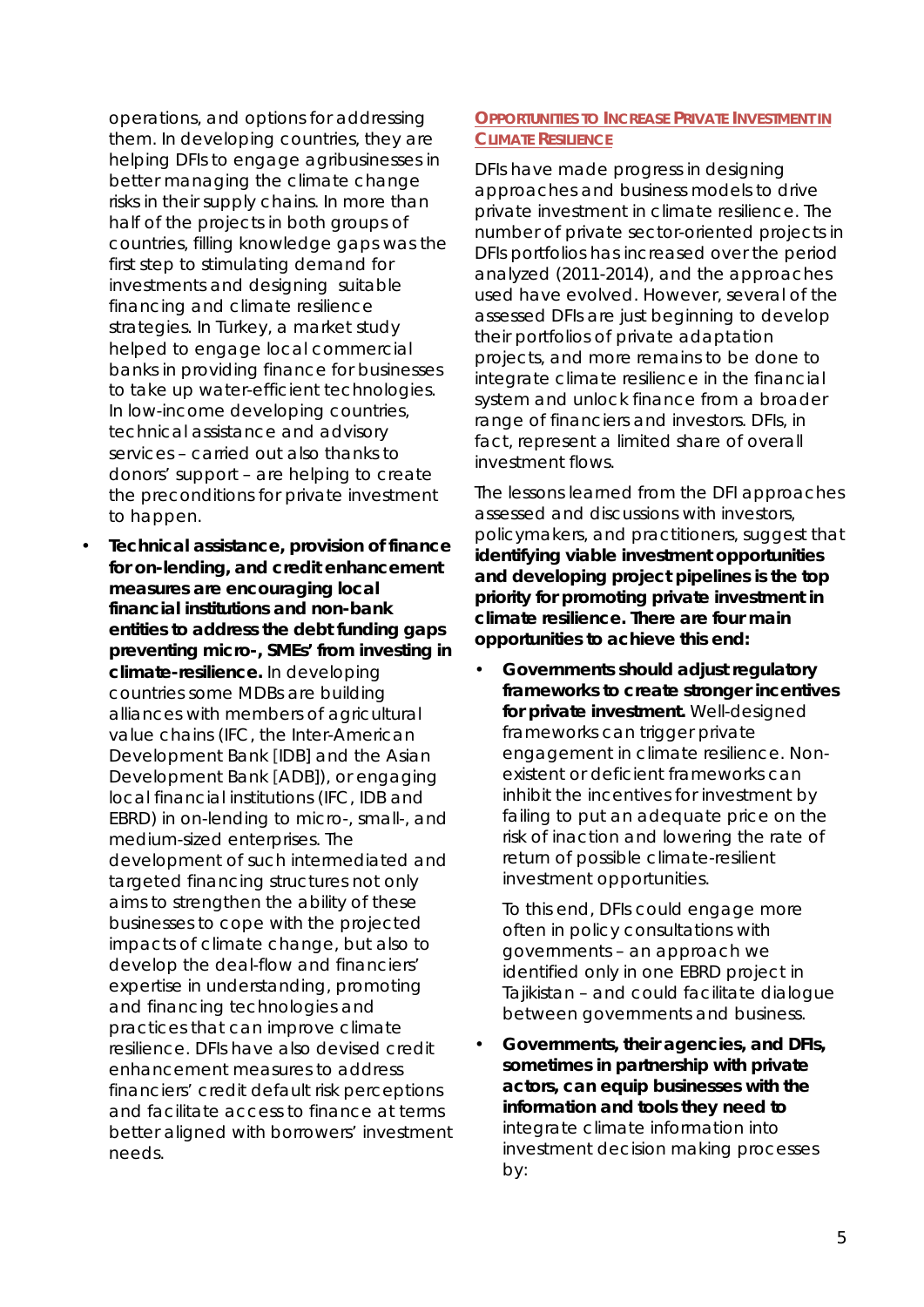- Promoting or supporting investment in the development and dissemination of business-relevant data and providing business-friendly impact assessment tools;
- Supporting cost-sharing approaches to facilitate and incentivize climate change risk assessment and support projects structuring; this is particularly relevant for micro and SMEs in middleincome and developing counties which typically have limited financial and technical capacity to carry out such assessments and develop bankable projects.
- **DFIs and other public agencies can enhance collaboration with the financial system and between actors of supply chains as a means to foster private investors' engagement in climate resilience.** Local banks, insurance companies, and agricultural supply chain actors can all play a role in this context.

Local banks, in particular, are in a privileged position to engage businesses to scale up investment because they understand local barriers to investment. In particular, they can play a greater role in engaging with SMEs, which represent the majority of private sector enterprises and whose financial needs are typically too small to benefit from direct DFI support. Local banks' access to climate risk screening tools and know-how could help them to shape finance for resilience building. Regulators and stakeholders can also play a role in enhancing banks' awareness of the need to determine, assess and manage climate changerelated risks in projects.

Agricultural value chains are emerging as a vehicle to deliver climate resilience to a large number of micro- and small enterprises, and to lower financiers' risks and transaction costs. Such collaborative models could be further explored.

• **DFIs can help to create the evidence base needed to encourage private sector interest in climate resilience by piloting approaches in middle-income**  **countries for use in lower-income countries.** Most DFI activities we identified targeted private actors operating in upper-middle-income countries. In these countries, which have a stronger private sector than lower-income countries and, therefore, more bankable opportunities, technical assistance and advisory services are driving investment.

The decision of the Pilot Program for Climate Resilience's (PPCR) governing body in May of this year to open up the use of the Program's private sector setaside to all the countries of the Climate Investment Funds present a noteworthy opportunity to support the creation of the evidence base needed to encourage private sector investment. This decision aims to overcome the geographic restriction limiting the use of the set-aside funds in PPCR low-income countries, where the formal private sector is generally small in size, technical capacity is limited and investment environments are challenging. In these countries, in fact, the conversion of project concepts into approved projects and investment has been limited or slow so far. Given the relative novelty of the topic for the private sector, the PPCR decision can help to pilot and test private sector adaptation approaches in middle-income countries to generate the experience and track record needed to identify and develop scalable and replicable business models for lowerincome countries.

Finally, a sustainable scale up of investment in climate resilience will require efficient use of concessional resources from donors to reduce costs and risks. Our understanding about how to use public money effectively for climate action is increasing. However, open questions remain on how to best use limited public resources to drive private adaptation investments while avoiding the creation of unhelpful market distortions.

The evidence base on the optimal use of limited concessional public finance in private adaptation projects is limited and needs to be built.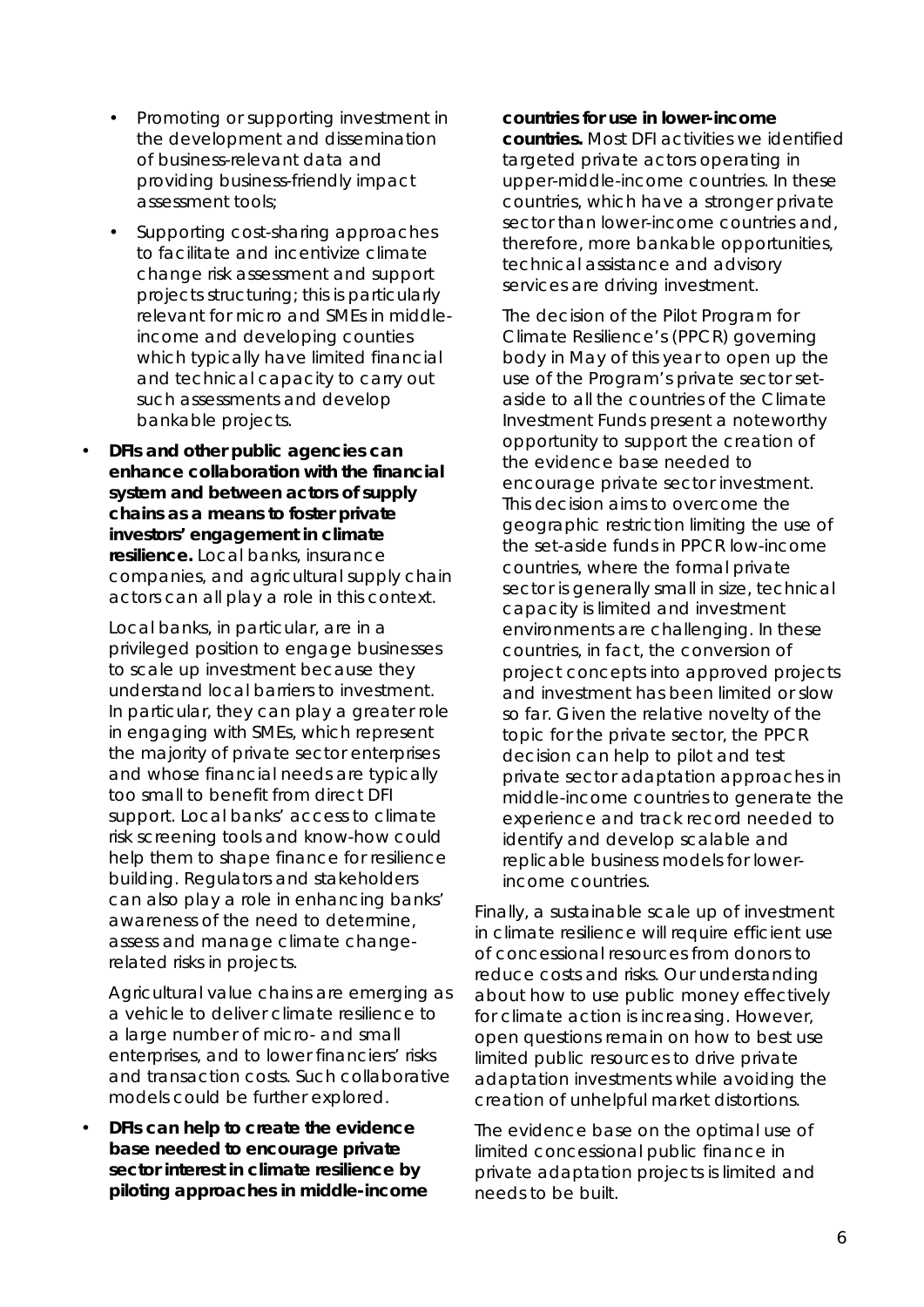# **Table of Contents**

|                                                                                       | $\overline{4}$ |
|---------------------------------------------------------------------------------------|----------------|
|                                                                                       |                |
| 2. Barriers to private investment in climate resilience, and the need ___________     |                |
| 3. Development Finance Institutions interventions to drive private investment _______ |                |
| 3.1 DFI activities to engage the private sector in climate resilience, by geography _ | 14             |
|                                                                                       |                |
|                                                                                       |                |
|                                                                                       | 20             |
| 4. Opportunities to deepen private engagement in climate resilience _____________24   |                |
|                                                                                       | 27             |
|                                                                                       | 29             |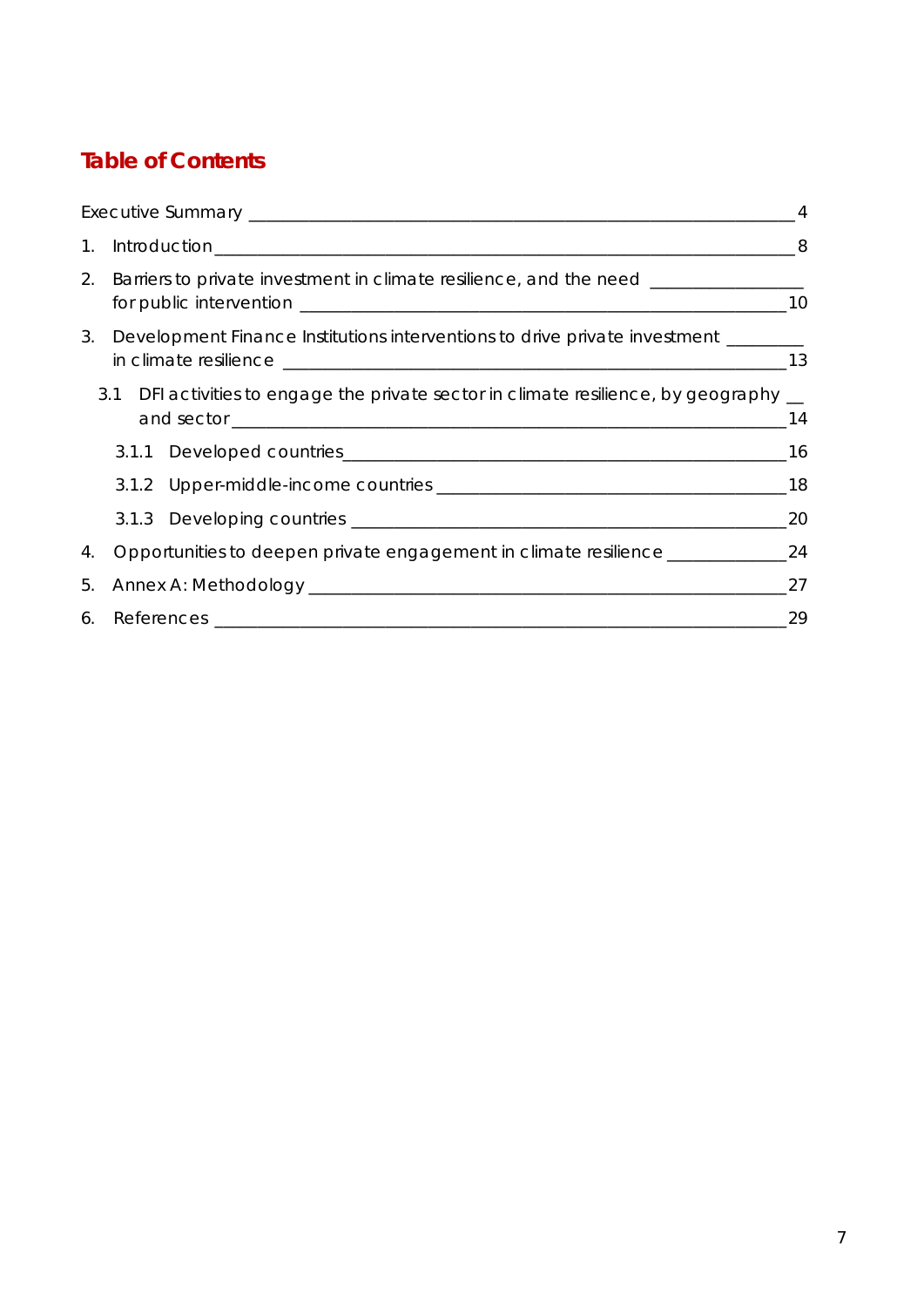# **1. Introduction**

Climate change is expected to increase risks to businesses, infrastructure, assets, and economies (IPCC, 2014). Extreme weather events and disasters are already damaging assets, disrupting supply chains, reducing productivity and revenues, and destroying livelihoods (see C2ES, 2013; Munich Re, 2012). Projected climate impacts will also likely hit the creditworthiness of companies (S&P, 2015), posing risks to financial institutions (IFC, 2010) and may affect companies' credit ratings (S&P, 2015).

In developing countries, costs involved in becoming more resilient to climate change are estimated to reach USD 150 billion per year by 2030, and USD 250 billion to USD 500 billion per year by 2050 in a 2°C scenario (UNEP, 2014). Adaptation costs and finance needs will rise more rapidly under a 4°C warming pathway (UNEP, 2014), both in developing and developed countries.

Increasing public and private investment in climate resilience is, therefore, critical to face the climate change challenge.<sup>1</sup> Development Finance Institutions (DFIs) are in a privileged position to foster private investment in climate resilience.

**This paper provides emerging insights on the tools and approaches developed by a subset of DFIs' activities engaging the private sector in climate resilience**. While many of the projects in their portfolios are at an early stage, bringing evidence on the instruments, approaches and levers DFIs have devised to engage private actors in this area can help

inform future interventions. It can offer interesting insights to multilateral climate funds seeking to stimulate private sector participation, and also help policymakers provide a more supportive policy environment.

The private sector has the potential to significantly contribute to countries' adaptation efforts. This is because private owners and operators of climate-sensitive assets or business practices in sectors with social and economic relevance (for example, water and energy infrastructure, and agriculture), will have to become climate-resilient to avoid risks and respond to new market conditions.

Private actors, moreover, can enhance adaptation options by developing new climate-resilient products, technologies and services, as well as accelerating the replication of climate-resilient approaches. 2

Nevertheless, although adapting to climate change can make business sense to safeguard business continuity, profits, or to take advantage of new market opportunities, a number of barriers can hinder companies' motivation, ability, and perspective on the need to take action (Agrawala et al., 2011).

Governments can provide an enabling environment that incentivizes and allows businesses to integrate climate change considerations in investment decision making (Agrawala and Fankhauser, 2008). DFIs can play a role in engaging private actors in identifying climate change risks and response measures. This is because by occupying an intermediate space between public aid and private investment, and having increased their private sector

 <sup>1</sup> This study uses the words 'building climate resilience' / climate risk management and 'adaptation to climate change' interchangeably. Climate resilience refers to "the ability of a system […] to anticipate, absorb, accommodate or recover from the effects of a hazardous event in a timely and efficient manner, including through ensuring the preservation, restoration or improvement of its essential basic structure and functions" (IPCC, 2012; 2007). As adaptation measures aim to reduce climate vulnerability, they can enhance climate resilience (Parry et al. 2007).

 <sup>2</sup> See e.g. UNFCCC (2008); IFC (2010); GEF (2012); Biagini and Miller (2013).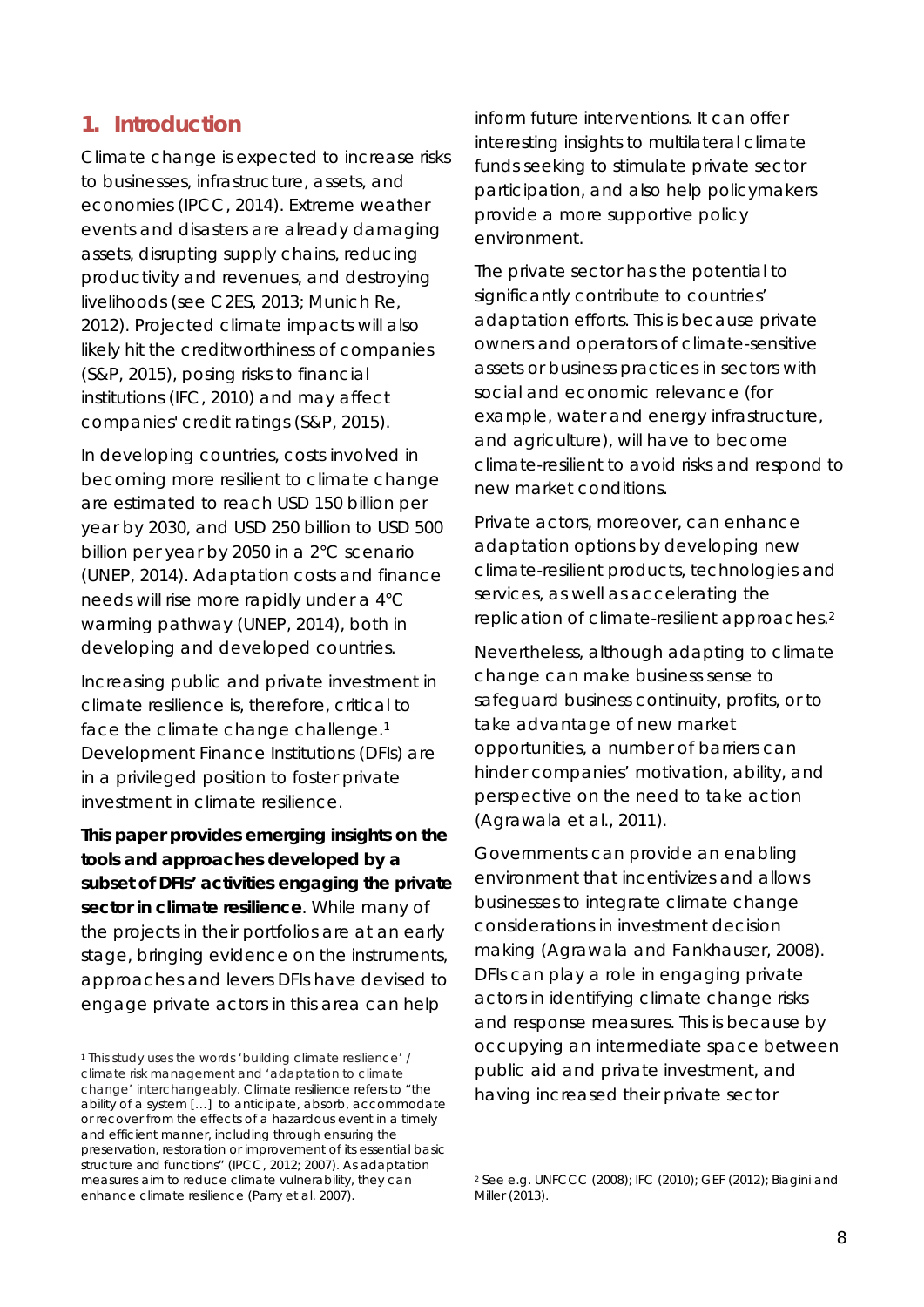financing and advisory activities, <sup>3</sup> they have the opportunity and responsibility to take a leading role in this area to fulfill their mandate.

Against this background, this working paper aims to:

- Outline the barriers to private investment in climate resilience, with an emphasis on the differences between developed and developing countries;
- Identify the approaches DFIs have developed to tackle these barriers, and where further action is needed;
- Discuss possible ways to stimulat e greater private and public investment in climate resilience to foster debate on how to close the current climate change risk management gap.

This paper, which addresses a fast -evolving topic, also seeks to identify interesting investment cases and research needs for future in -depth analysis.

It is structured as follows: **Section 2 details the barriers to private sector investment** in climate resilience. **Section 3 takes stock of the tools and approaches used by the DFIs** we examined to drive private sector action in climate resilience. **Section 3 reflects on possible actions to deepen private sector engagement in climate resilience** . The Annex outlines the methodology used to select the DFIs and projects to analyze.

 <sup>3</sup> Nelson (2010) and Perry (2011) state that over the past decade, several bilateral and/or multilateral IFIs have increased the volume of resources allocated to enabling and engaging with private businesses as well as the level and range of the financial and advisory services offered. See also IFC (2013).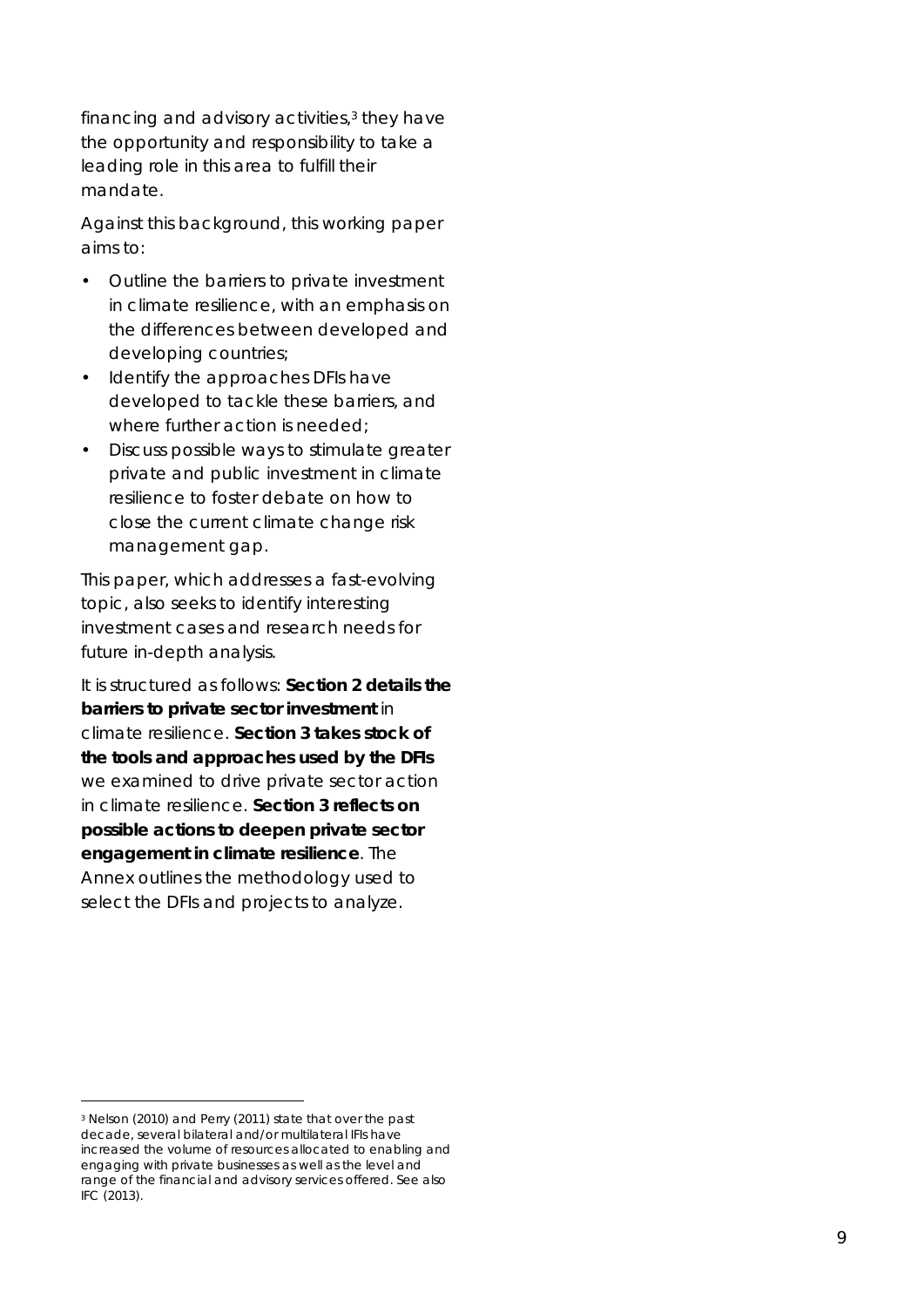# **2. Barriers to private investment in climate resilience, and the need for public intervention**

Climate change poses risks to the operations, competitiveness, and profits of businesses, as well as to the value of tangible and intangible assets. <sup>4</sup> These risks can be both direct and indirect, and can be categorized into operational, strategic, and financial risks (see Figure 1).

**Taking action against these climate change risks can bring significant commercial and competitive advantages to businesses**. <sup>5</sup> For instance, the need for climate change risk management solutions such as water management, agricultural technologies, or insurance products, can create market opportunities.

**However, policy, knowledge, as well as funding, revenue and risk coverage gaps, can affect the private sector's ability and incentive to invest in climate resilience.** Selfinterest should incentivize businesses to undertake measures that reduce their climate vulnerabilities, or to harness potential opportunities that may arise from a changing climate.6 However, this cannot

happen efficiently when private actors do not have the right incentives, knowledge, resources, and skills. 7

We categorized the main barriers hindering private investments in climate resilience as policy gaps, knowledge gaps, and funding, revenue and risk coverage gaps.<sup>8</sup>

#### **Policy gaps**

**Regulatory frameworks and policies can constrain adaptation investments**.

Private responses to climate change risks and opportunities can be constrained by missing or deficient regulatory and policy frameworks not tailored to stimulate adaptation, including mispricing of natural resources (such as infrastructure codes and standards; environmental and social impact assessment laws, water policies, etc.), or lack of economic incentives for investment in climate resilience.

Incentives that distort the price signals of climate change risks (for example, subsidies on certain seeds, fertilizers or irrigation water) can negatively influence the business case for investing in adaptation. These incentives can also promote maladaptation practices that increase climate change vulnerability

*Figure 1. Examples of main potential climate change induced risks to businesses.*

#### **Operational Risks**

- · PHYSICAL RISKS: Damages to assets
- · PROCUREMENT RISKS: Availability & price of raw materials and products
- · SUPPLY CHAIN RISKS: Reliability of logistic infrastructures; availability of production inputs and outputs
- **Strategic Risks**
- · COMMERCIAL RISKS: Changes in market demand
- · REPUTATIONAL RISKS: Ability to maintain consumers' satisfaction
- · REGULATORY RISKS: Pressures to meet mandatory requirements

#### **Financial Risks**

- · REVENUE RISKS: Revenue loss; additional CAPEX, OPEX
- · FINANCING RISKS: Ability to access funds and/or impact on costs of capital (FINEX)

*Sources: authors' elaboration based on Agrawala et al. (2011); Stenek et al. (2010a); UKCIP (2010); UN Global Compact, UNEP, Oxfam, & WRI (2011); Acclimatise and COWI (2012); Frisari et al. (2013); Pauw (2014). See Agrawala et al. (2011) for detailed examples of climate change risks per sector.*

 <sup>4</sup> Agrawala et al. (2011); Baglee (2012).

<sup>5</sup> Oxfam (2009); GHK (2010); Baglee (2012); GIZ (2012) and EBRD & IFC (2013).

<sup>6</sup> See e.g. UN Global Compact, UNEP, Oxfam, & WRI (2011);

Agrawala and Fankhauser (2008).

 <sup>7</sup> Fankhauser et al. (1999).

<sup>8</sup> Relevant literature reviewed for this section include: Berkhout et al. (2004); Agrawala and Fankhauser (2008); IFC (2010); AGF (2010); OECD (2011); UN Global Compact, UNEP, Oxfam, & WRI (2011); Pauw (2014); Stenek et al. (2013); IFC-EBRD (2013); CIF (2013a); Chambwera et al. (2014); Vivid Economics (2014, 2015); and CIF (2015e).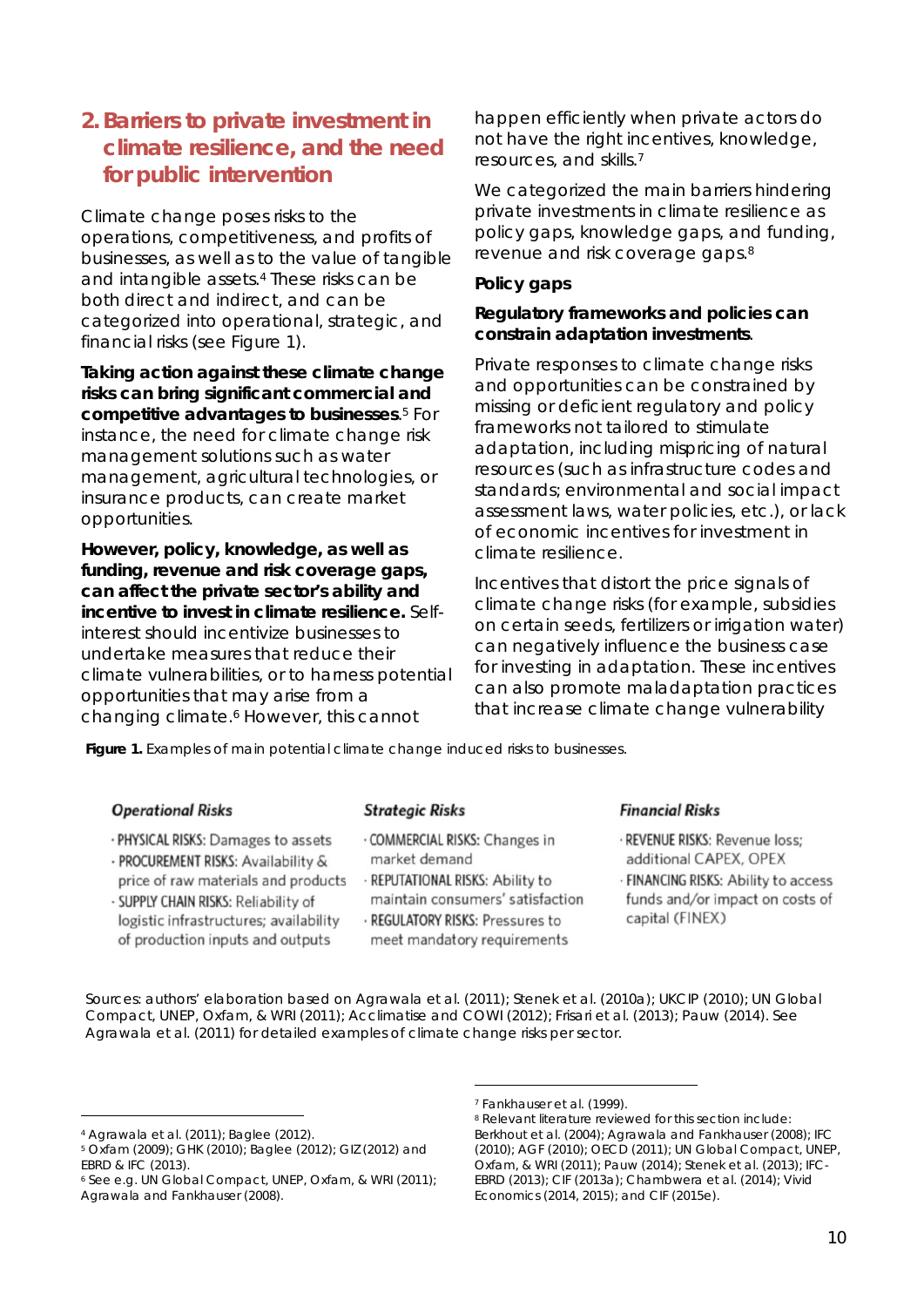(Stenek et al. 2013).9 Political and institutional shortcomings<sup>10</sup> can also represent an obstacle. 11

#### **Knowledge gaps**

**Understanding climate vulnerability and risks is essential to integrating climate change risks (or opportunities) into investment or financing decision-making.** 

Understanding requires:

- Awareness of risks and opportunities of climate change;
- Availability of investment-relevant and usable data, information, and tools to integrate considerations of long-term climate trends into site-specific business decision-making; 12
- Capacity and expertise to identify climate-resilient investment or financing opportunities;
- Access to and familiarity with technologies that can help to strengthen climate resilience. Lack of familiarity can alter investment risk perception. 13

Behavioral biases such as the tendency to apply short-term investment horizons (i.e. short payback periods) can also affect business appetite to invest in climate resilience, as well as their ability to develop products or services that could help mitigate climate-related impacts. High discount rates dominate investment decision-making.

**Revenue, funding and risk coverage gaps**

**Uncertainties about the returns of investments, inadequate access to finance** **and risk aversion can impede businesses' ability to invest in climate resilience**.

Adaptation investments can have additional or high upfront costs, longer payback periods and uncertain returns, and higher perceived risks.

The additional analysis required to identify and evaluate climate change risks, for instance, can add 25% to the average costs of an environmental and impact assessment.14 Businesses, therefore, may have little incentive or financial ability to perform them.

Investments in, for example, irrigation equipment, water-efficient technologies, stress-resilient plants or infrastructural improvements that could help to strengthen climate resilience, may be disproportionate to businesses' financial capacity, or have unattractive risk/return profiles.15 Benefits associated with such climate-resilient investments may only manifest over longer time frames, and the extent dependent on uncertain climate impacts.16 They may also be complex to evaluate when part of broader investments.

Financial institutions may also be reluctant to lend to such investments, often due to incomplete information or higher perceived risks because of the lack of track record, borrowers' inadequate collateral, or lack of capacity in appraising and financing nontraditional technologies. 17

**These barriers to investment in climate resilience can vary across countries, depending on their status of development.**

The strength of the overall investment environment and the level of development of domestic capital markets, institutions, and infrastructures, can affect the opportunity and ability for businesses to engage in climate resilience. For instance, climateresilient investments may be challenging in countries where companies already face significant operating constraints.

 <sup>9</sup> Stenek et al. (2013) assesses the investment framework of three countries with different levels of socio-economic development (Bangladesh, Vietnam and the US), and shows which conditions are promoting or inhibiting private sector adaptation. Pauw (2014) case study in Zambia looks at how government can create incentives for the private sector to mainstream climate risks in their business operations and to capitalize on new business opportunities.

<sup>10</sup> E.g. layered bureaucracy.

<sup>11</sup> Fankhauser and Soare (2012).

<sup>12</sup> As noted by Chambwera et al. (2014) the provision of information not accounting for cognitive failures can also be a barrier to adaptation.

<sup>13</sup> IFC (2013a), for instance, highlights the technical risks associated with the adoption of improved irrigation systems when the availability of adequate skills and knowledge in the use of such systems is limited, or maintenance services are lacking. These shortcomings can lead to suboptimal results.

 <sup>14</sup> Iqbal and Suding (2011).

<sup>15</sup> See e.g. IDB-GEF (2014); EBRD (2014a); EBRD (2014b);

<sup>16</sup> Agrawala et al. (2011).

<sup>17</sup> See e.g. Trabacchi and Stadelmann (2013).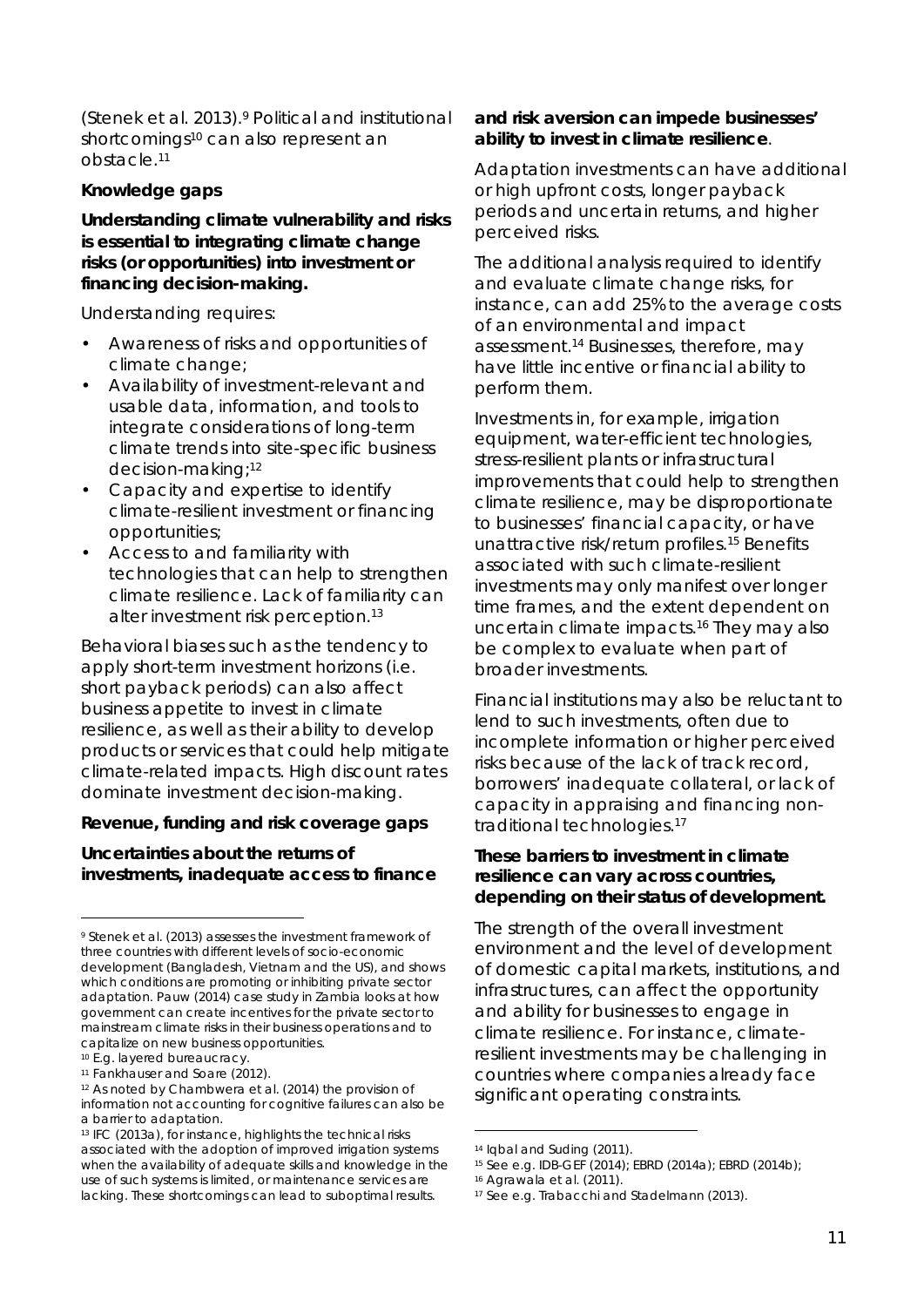In fact, CIF (2015b) notes that the underdevelopment of the formal private sector and difficult business environments were among the reasons behind limited private sector engagement in the PPCR countries (mostly least developed countries). Vivid Economics (2015) highlights that middle-income countries received most of the USD 270 million MDBs committed in 2013 and 2014 for private sector-oriented adaptation finance. This indicates that more finance opportunities are available when enabling environments and the private sector are stronger.

**Barriers to private investment also vary by type of business actor and level of climate exposure**.

Small and medium-sized enterprises (SMEs), especially in developing countries, typically have limited financial capacity to absorb the upfront capital costs of investing in longterm resilience or know-how to plan for climate change. Moreover, they historically have had limited access to financial products and services, as they are considered risky and costly to serve.18 SMEs, therefore, face particular challenges in securing financing for investments in climate resilience.

The characteristics of organizations (for example, firm size, export orientation, foreign ownership, and financial performance), can also influence companies' engagement on climate change (Pulver and Benney, 2013).

Furthermore, business pressures for climate change risk management will vary depending on companies' level of exposure and sensitivity, which can be context,19 technology, and asset class-specific.

*Public intervention is needed to stimulate private investments in climate resilience at scale*

Policymakers and public financial institutions can undertake targeted actions to overcome these obstacles to private engagement in climate resilience and help ensure needed levels of adaptation investment.

This is important considering the role played by private and publicly-owned companies in providing socially and economically relevant services, such as energy and water supply, or agricultural products, and the shared benefit nature of certain adaptation measures.20

In particular, DFIs, in their role as key public providers of finance and technical advice, and as an intermediate between public aid and private investment, can provide investment tools and help clients to identify, assess, and manage the climate change risks threatening their own assets and operations. This also thanks to their increasing mainstream of climate change considerations in due diligence, investment appraisal and monitoring processes.21

The next section explores DFIs' interventions and analyzes how they have been addressing specific barriers to private engagement in climate resilience.

 <sup>18</sup> IFC (2010b); Grace et al. (2014).

<sup>19</sup> In European countries, for instance, increased water restrictions and economic losses by flooding are key risks from climate change (Kovats et al. 2014). In Latin America, decreased food production and quality is a major threat from climate impacts on yields (Magrin et al. 2014).

 <sup>20</sup> That is, the benefits of individual actions are shared by other actors (e.g. with respect to water supply). See Mendelsohn (2000) for a discussion on the shared benefit nature of the socalled joint adaptation.

<sup>&</sup>lt;sup>21</sup> Some DFIs have integrated climate change risk screening in their Environmental and Social Safeguard Standards e.g. IFC (See IEG, 2012). See also Van Aalst (2011).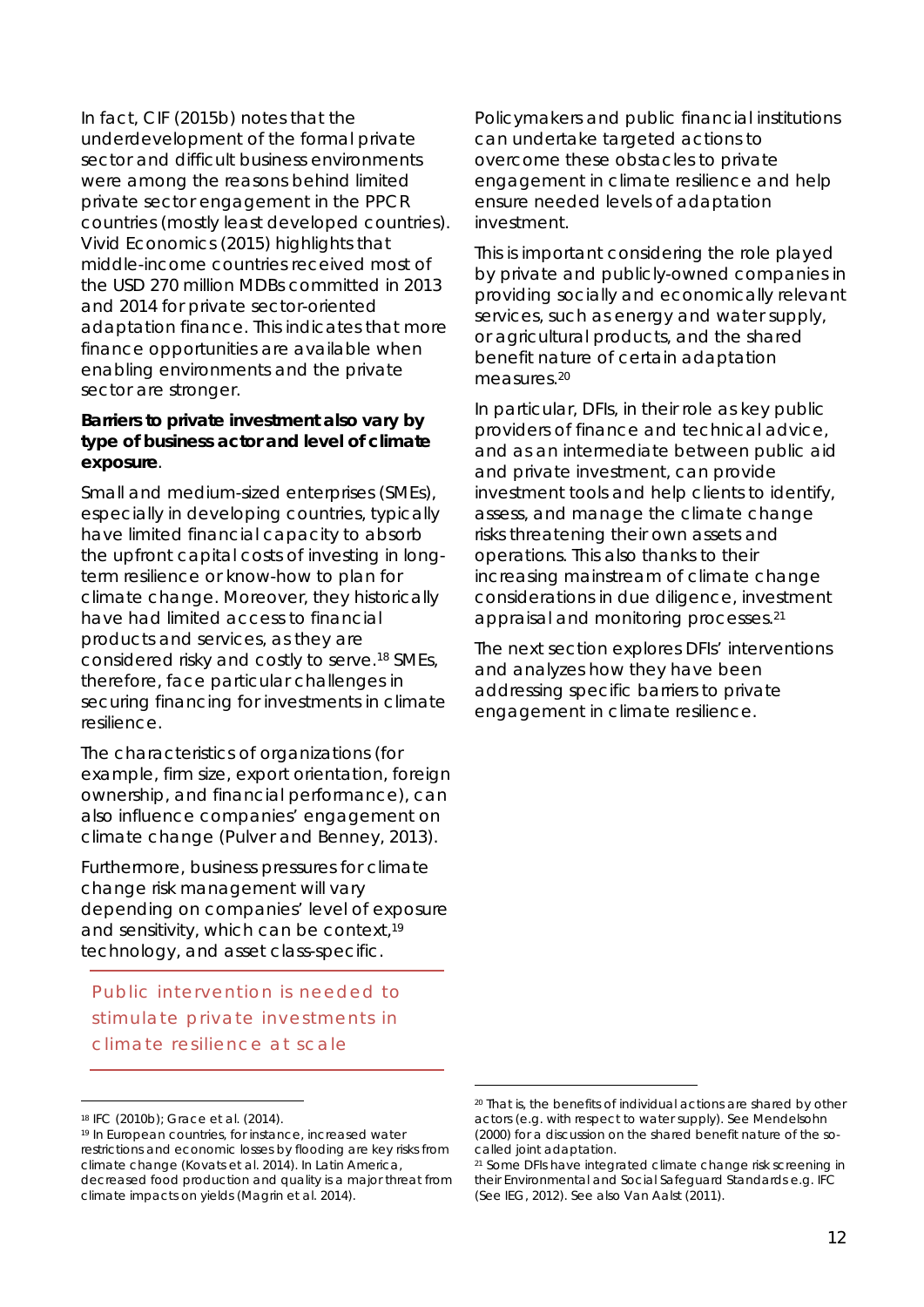**3. Development Finance Institutions interventions to drive private investment in climate resilience**

*DFIs have proactively addressed pre-investment stage barriers that hinder private sector investment in climate resilience.* 

The portfolio of private sector adaptation projects of the selected DFIs is still relatively limited<sup>22</sup> compared to their private sector mitigation portfolios, <sup>23</sup> and some projects are still at an early stage. Nevertheless, it is growing and already offers interesting insights.

Our assessment of a sub-set of these projects shows the variety of approches DFIs have developed to tackle pre-investment and investment stage barriers preventing private action in climate resilience (see Figure 2 and Annex A for details on the methodology used). These approaches, often used in combination, varied across institutions, sectors, and geographies, and go beyond finance interventions. Governments' resources have often supported DFIs to perform such activities, particularly in developing countries.

**To bridge knowledge gaps**, EBRD and IFC, in particular, carried out market and feasibility studies, resource audits, consultations with stakeholders, or designed other advisory services to:

• Stimulate the demand for climateresilient investment by enhancing awareness of climate risks or opportunities;

- Support project preparation by identifying the most suitable investment options, and implementation strategies;
- Enable the supply of finance for investments in climate resilience by building local banks' or businesses' capacity toward this end. 24

To generate climate-resilient investments some DFIs have also been using or piloting climate risk screening tools within the project cycle. These allow them to identify opportunities for adaptation investments. 25

**To address revenue, finance and risk coverage gaps**, some DFIs provided access to:

- Longer-term debt for capital-intensive infrastructural improvements, sometimes encompassing grace periods (e.g. EBRD, EIB, and IFC);
- Concessional/low cost finance (BNDES) to incentivize investments in water supply, treatment and sanitation with climateresilient benefits;
- Growth capital (equity) to help businesses harness market opportunities for products with adaptation benefits (IFC); 26
- Risk coverage instruments such as OPIC's Political Risk Insurance to protect companies' equity investment in projects with climate-resilient benefits carried out in unstable or unpredictable political contexts.

**To fill policy gaps**, there is evidence, in one EBRD project in Tajikistan, of the use of policy dialogue as an approach devised to support regulatory reforms.<sup>27</sup>

This section details the interventions we outlined above, including how these were applied in different countries and sectors.

<sup>&</sup>lt;sup>22</sup> This does not imply that private actors are not investing in adaptation. As noted by e.g. Agrawala et al. (2011), in fact, companies often manage climate risks as part of standard risk management or planning processes. For a discussion on private sector investment in adaptation that have been mobilized by public climate finance see Kato et al. (2014), <sup>23</sup> See also Jachnik et al. (2015) forthcoming and Vivid Economics (2015).

 <sup>24</sup> See also IDB'ECOMICRO in section 3.2.3.

<sup>25</sup> Vivid Economics (2015); ADB (2014a); See also e.g. Van Aalst (2011); IEG (2012); IFC (2014); ADB (2014a); Idle (2014). <sup>26</sup> See IFC (2013b) project where IFC provides equity to support the scale-up of a company's R&D and commercial activities with the aim of contributing to enhance the availability and, ultimately the use, of high-yield, waterefficient and more climate-resilient seeds in emerging and developing markets . See also IFC (2013f). <sup>27</sup> See EBRD (2014a, b).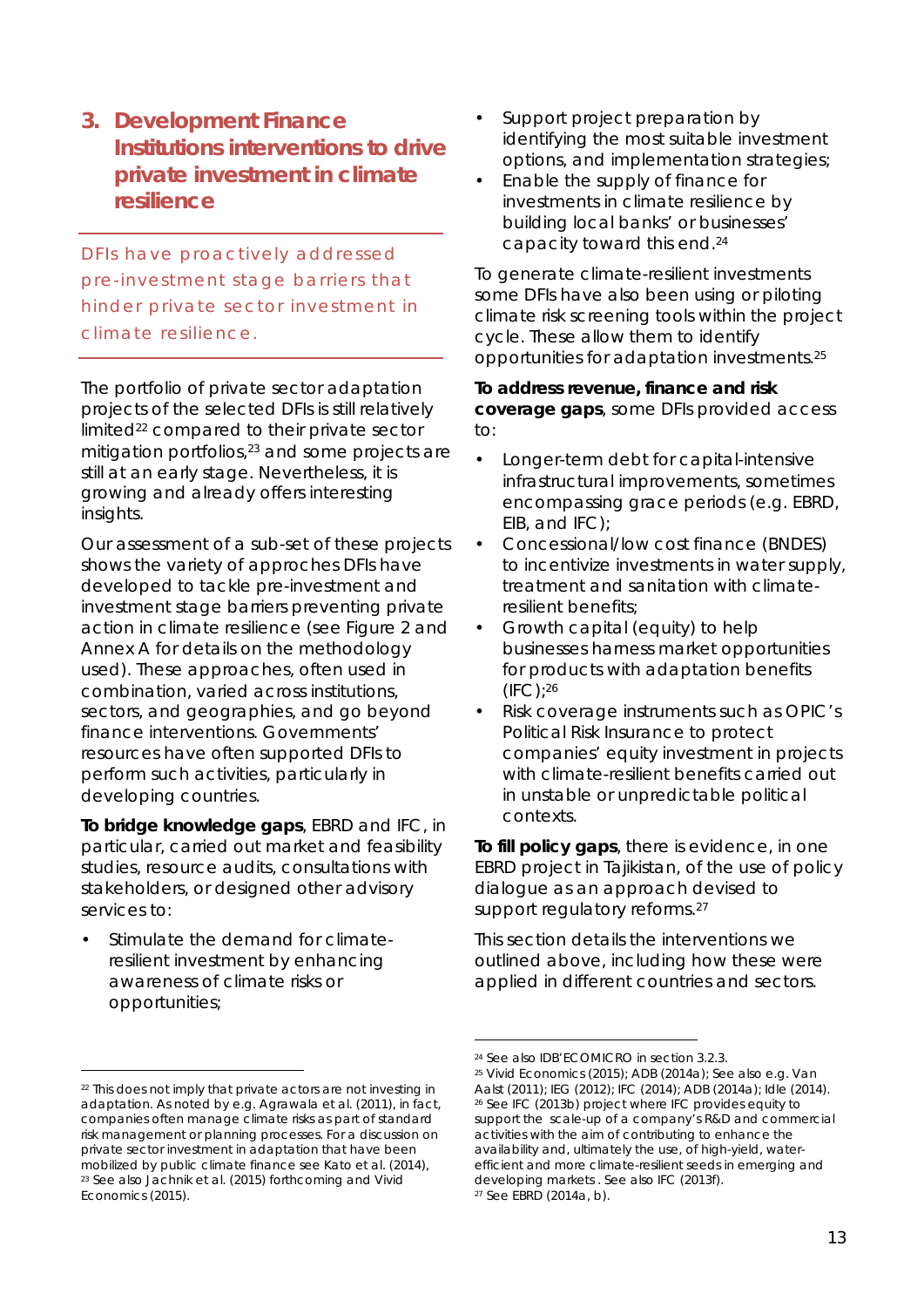*Figure 2. DFIs' approaches to private engagement in climate resilience.*



*Note: authors' elaboration based on the DFI projects assessed, and literature reviewed; the development and use of these approaches vary across DFIs; framework adapted from Smallridge et al. (2013) and Trabacchi et al. (2014).*

**3.1 DFI activities to engage the private sectorin climate resilience, by geography and sector** 

*DFIs private sector interventions targeted highly-climate sensitive sectors, which align with the main sectoral climate vulnerabilities of developed and developing countries.*

The dataset of projects we captured<sup>28</sup> shows that in the EU and in upper- middleincome countries in which our sample DFIs operated, most projects have targeted the climate vulnerabilities of businesses operating in the water supply and management sector, or water-intensive industries such as pulp and paper manufacturing (see Figure 3). These are particularly vulnerable to climate change impacts. Increasing water restrictions and economic losses from flooding, in fact, are key climate change risks faced in these countries.29

In developing countries, the projects identified have mostly targeted the climate vulnerabilities of businesses operating in the agricultural sector (see Figure 3), which plays an important socioeconomic role in these countries and is particularly threatened by changes in climate.30 Seven of the projects identified in these countries received grants and/or concessional resources from the PPCR, three of which from its private sector set asides.

DFIs have supported projects both directly and indirectly, that is through local banks or non-bank entities engaged to on-lend to micro, or small-to-medium-sized businesses. Intermediated financing structures have been mostly used for projects in upper-middle-income and developing countries.

 <sup>29</sup> Kovats et al. (2014); Magrin et al. (2014).

<sup>30</sup> See IPCC reports: Magrin et al. (2014); Porter et al. (2014) and Hijoka et al. (2014).

 <sup>28</sup> See Annex A for details on methodology.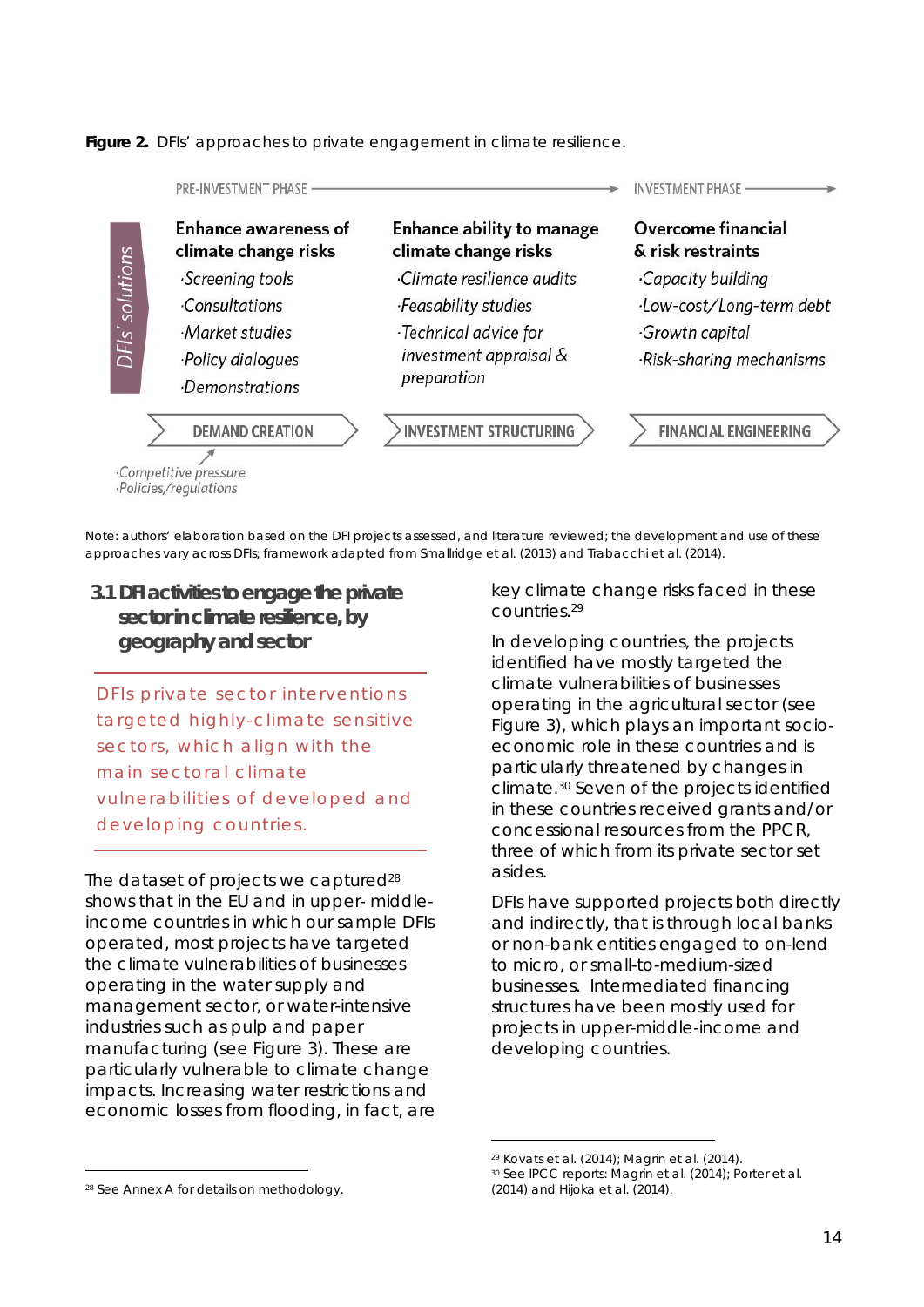*Figure 3. Composition of our database: DFIs' private sector projects in 2011-2014 by countries' level of income, sector and beneficiary business type.*



*Note: we identified 13 projects in developed countries (12 in EU countries and one in Israel), 24 in upper-middle-income countries and 22 in developing countries. In upper-middleincome countries the picture does not show a high number of projects indirectly financed by BNDES through a network of local financial institutions (see Section 3.1.2.).*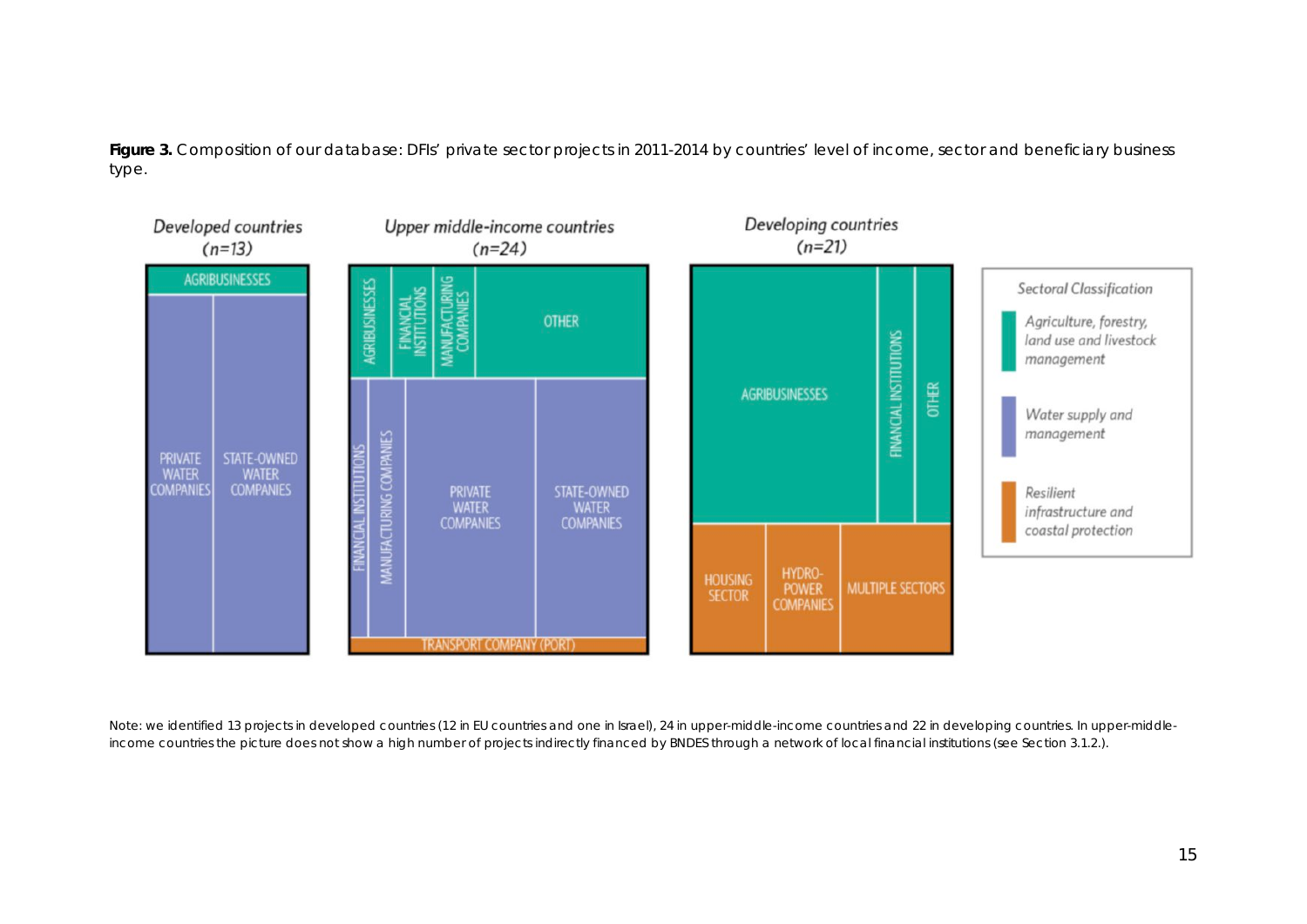DFIs' activities mostly targeted private actors operating in upper-middle-income countries.

#### 3.1.1 DEVELOPEDCOUNTRIES

*In the EU, EIB targeted viability gaps preventing water utilities from investing in more efficient water management and from protecting assets from climate events. Regulations and the renewal of ageing assets represented drivers of private investments.*

**In Western European countries, most of the European Investment Bank's (EIB) activity was to fill funding gaps to enable costly water and wastewater infrastructures improvements that would not otherwise have taken place. Adaptation measures were not stand alone, but integrated into broader projects.** 

The projects assessed supported regulated private water companies (UK) and state-owned utilities (Austria, Belgium and Germany) in implementing capitalintensive investments, ranging from USD 132 million to USD 2.46 billion,<sup>31</sup> with long lifespans, around 30-200 years.<sup>32</sup>

Interviews with business representatives highlighted that access to longer-thanmarket-term finance, which rarely exceeds five years in tenor in some countries, tipped the balance in attracting their investment. This is because long-term finance has been in short supply in EU countries, particularly since the financial crisis and the introduction of stricter banking regulations.<sup>33</sup>

Access to long-term finance is important given the high upfront costs associated with these kinds of investments, and that financial benefits accrue over the long life-span of the investment. These investments included:

- Rehabilitation and replacement of water supply infrastructures or old installations; 34
- Reconstruction and upgrading of sewer systems and modernization of wastewater treatment plants;
- Expansion of water reservoirs; and
- Construction or storm overflows, collector sewers and pumping stations.

Benefits from these types of investments are difficult to evaluate, particularly those stemming from the specific 'adaptation component'. They are rarely estimated as associated with the avoidance of future capital and operational expenditures due to, for example, distribution network disruptions or loss of revenues from demand-supply imbalances. For water utilities the return on the investment can also be influenced by water policy frameworks and prevalent water prices.35

The adaptation component is generally integrated in the overall investment, and rarely stand-alone. <sup>36</sup> The share of adaptation costs is case-specific, but it can be critical to make the overall investment climate-resilient and to obtain longer-term benefits (NWL, 2015).37

**The renewal of ageing assets represented an opportunity for integrating climate change considerations into projects' design. Regulations were important triggers of investment.**

<sup>36</sup> See also Buchner et al. (2014).

 <sup>31</sup> EIB (2015b).

<sup>&</sup>lt;sup>32</sup> This is the typical lifespan of water infrastructures according to Corfee-Morlot et al. (2012).

<sup>33</sup> See e.g. Inderst (2013).

 <sup>34</sup> Measures comprise, for instance, water mains, connections between pipe systems, well fields, tanks/reservoirs or waterworks.

<sup>35</sup> See EEA (2013) for current water pricing frameworks in the EU and Vivid Economics (2015) for gaps in water policy frameworks.

<sup>&</sup>lt;sup>37</sup> Vivid Economics (2015) suggest that in MDBs projects approved in 2013-2014 it is often below 50% of the project value, and is influenced by the project size.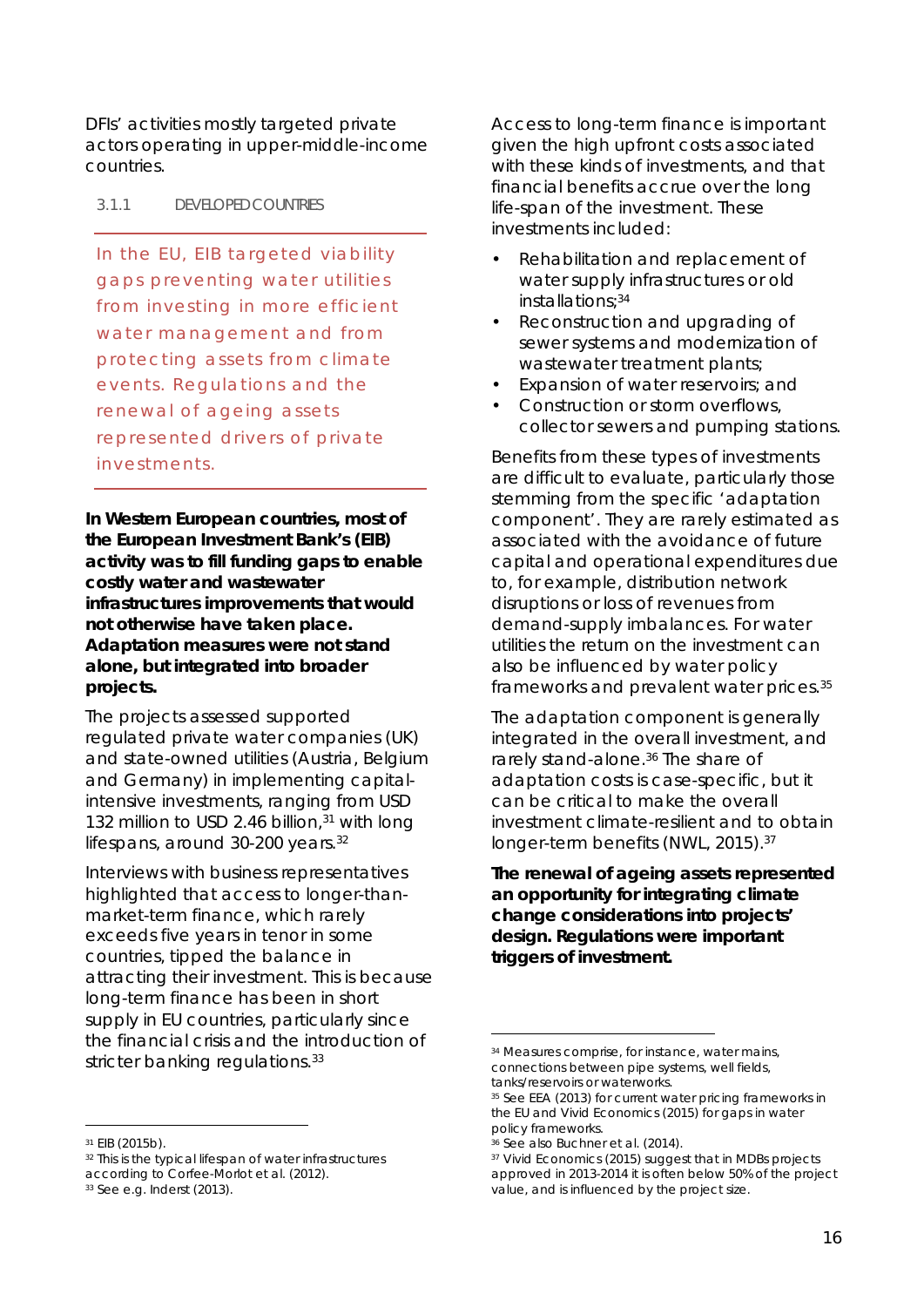Interviews with business representatives<sup>38</sup> revealed that the renewal of ageing assets was a critical motivation for the investment in order to ensure business continuity and meet changing market demand. Compliance with policies relevant to climate resilience at the regional level, such as the EU Water Framework Directive and Urban Wastewater Treatment Directive, or at national level, such as the UK

*Figure 4. Illustrative - wastewater company investment in sewer system and wastewater treatment plants upgrade based on EIB (2013a) and information from interviews.* 

5 YEARS INVESTMENT PROGRAM IN GERMANY (2013)

Objective: Improve the resource efficiency of wastewater services

Activities: Reconstruction and upgrade of sewer systems and modernization of wastewater treatment plans Climate resilience activity: Temporary storage of storm water for managing increasing risks of flooding



Climate Change Act 2008, has also played an important role.39

In particular, the climate change risk disclosure introduced with the UK Adaptation Reporting Power under the Climate Change Act 2008 has contributed to raise the awareness of organizations that deliver essential services such as water, energy and transport about the current and future predicted impacts of climate change on their operations. <sup>40</sup> It helped to bring

discussions on climate change risk to the boardroom, and incorporate it within organizations' corporate risk management procedures. 41

In the UK, there is also evidence that the availability of climate vulnerability assessment tools, <sup>42</sup> up-to-date local climate data (UK Climate Projections - UKCIP02 and UKCP09), and support on how to use projections, has helped companies to understand and assess the potential impacts of climate change on their operations and incorporate these assessments in investment decisions. <sup>43</sup> Also

1

 <sup>38</sup> NWL (2015); EGLV (2015); WLV (2015); Thames Water (2015) and CAT (2015).

<sup>39</sup> Sources: interviews; EIB (2012); EIB (2013b); EIB (2013c); Anglian Water (2011). Studies on water supply companies in England and Wales have also found that the regulatory requirement to incorporate climate change in their planning played a critical role in encouraging adaptation actions (Arnell and Delaney, 2006; Wilby and Vaughan, 2011). In the UK, other water resource management policies also play a role as companies have to produce water management plans based on demand-supply forecasts over a 25-years horizon, and plan their investment accordingly. See **Ofwat.go.uk.** 

<sup>40</sup> Crown (2013); DEFRA (2015). With the Adaptation Reporting Power (initially mandatory now voluntary) the UK Government can require organizations responsible for

essential services and infrastructures such as energy, transport and water to report the current and future predicted impacts of climate change on their operations and their action plans for dealing with these. DEFRA provides technical support to help companies report (Crown, 2015).

<sup>41</sup> Crown (2013); DEFRA (2013).

<sup>42</sup> The UK Climate Impacts Programme (UKCIP)'s Business Areas Climate Assessment Tool (BACLIAT) is one example of tool that helps to assess the potential impacts of climate change at an organization level. (Stenek, 2013; see <u>UKCIP.org.uk</u>).<br><sup>43</sup> See e.g. Anglian Water (2011); Stenek et al. (2013);

interviews.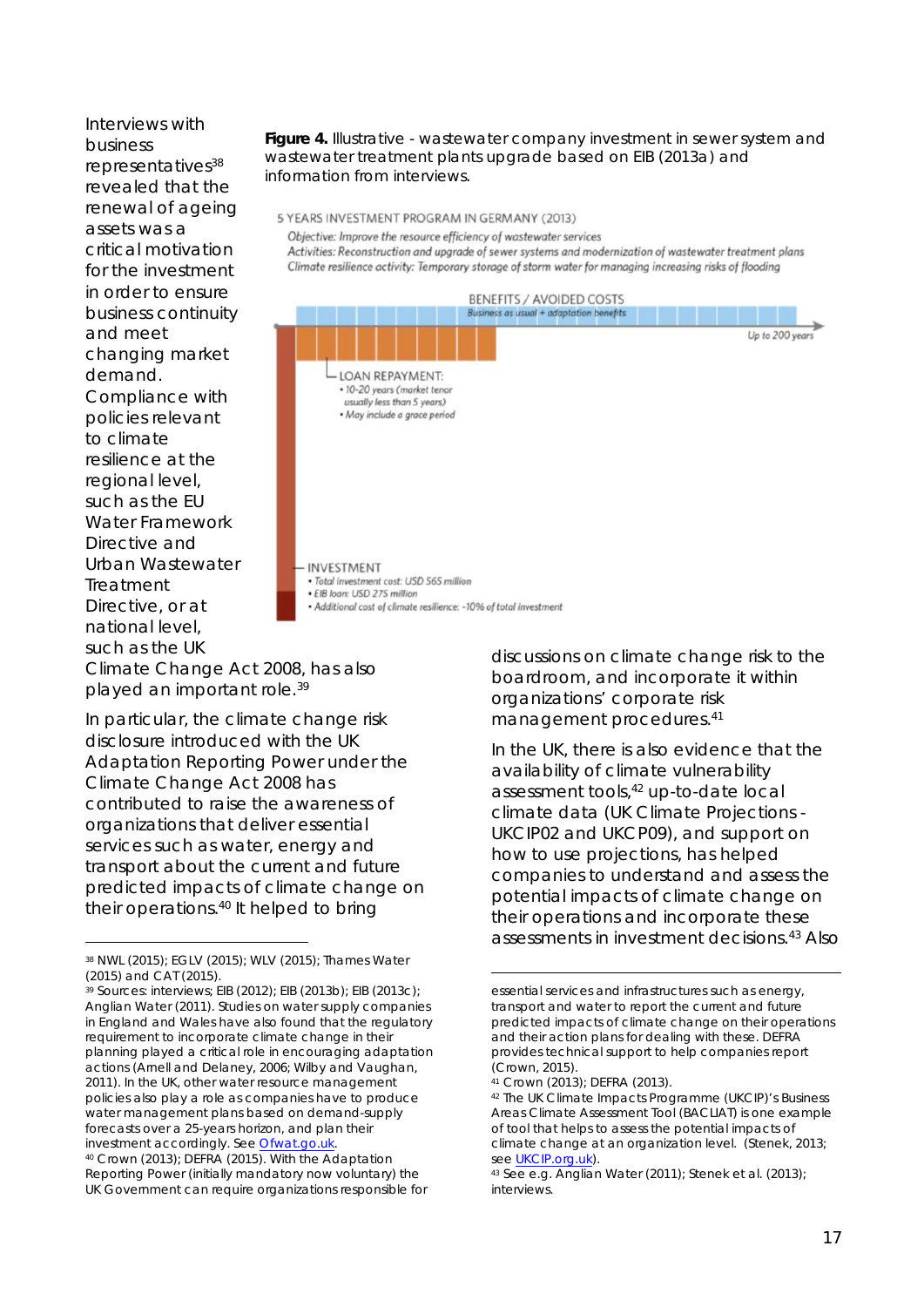interviewees from German water companies cited the role played by freely-available studies and tools to evaluate climate vulnerabilities and helping the management of related future demand risks.44

Beyond the UK and Germany, in other OECD countries, codes and standards on climate resilience in climate sensitive sectors are emerging, and are expected to have significant implications on the way businesses in these sectors operate.<sup>45</sup> While the impact of these measures remains to be assessed, the challenge for DFIs and other public agencies will be to help businesses and policy makers in middle-income and developing countries to move towards these emerging international practices. EBRD, for instance, is working toward this end (see EBRD, 2015).

#### 3.1.2 UPPER-MIDDLE –INCOME COUNTRIES

*In upper-middle-income countries, addressing key knowledge gaps with studies or audits helped water-dependent businesses to identify opportunities for climate-resilient investments. It also helped DFIs to identify policy gaps influencing the commercial viability of investments.*

**Some DFIs used technical support in the form of market or feasibility studies, audits or other advisory services to identify and structure investments. In some instances, they provided access to long-term, low** 

**cost finance to enable climate-resilient investments in water-intensive industries and infrastructure.**

The DFI projects we identified targeted SMEs, large corporations and state-owned companies, mostly to promote and support investments in resource efficiency and infrastructure improvements in industrial (manufacturing, port) and water sectors across different continents (e.g., Brazil, Turkey, Mexico and Bosnia and Herzegovina).

To raise businesses' awareness and improve their understanding of climate risks and how to manage them, EBRD and IFC commissioned tailored pilot studies involving a series of workshops, interviews and adaptation-focused surveys.46

In particular, the EBRD & IFC (2013) market study in Turkey, a country where the government had achieved little progress on adaptation and the private sector is not yet actively engaged in this context, helped to:

- Understand climate-resilient investment needs and barriers to those investments, particularly for SMEs which represent the vast majority of the enterprises in the country;
- Identify investment opportunities for those businesses operating in the country's priority sectors and potential rates of return.47

The study highlighted how weak policy frameworks in general, and water pricing in particular, can affect the rate of return of possible water-efficient investment opportunities, <sup>48</sup> thereby on business' hurdle rates in a country where businesses are increasingly at water risk.<sup>49</sup>

 <sup>44</sup> See starkgegenstarkregen.de/ and "Adaptation Compass" on Future-cities.eu.

<sup>45</sup> The EU, for instance, revised the Environmental and Impact Assessment Directive to covers climate change impacts (EU, 2014). The International Hydropower Association introduced climate resilience standards in hydropower and the Association for Waterborne Transport Infrastructure is working on measures to ensure the climate resilience in ports and maritime transport (see Hydropower.org and Pianc.org). The UK CIBSE aimed at enhancing the resilience of buildings or the recently introduce mandatory water restrictions in California are other examples (see Cisbe.org and Waterboards.ca.gov).

 <sup>46</sup> See IFC (2011a,b) and EBRD & IFC (2013).

<sup>47</sup> In the analysis, priority sectors refer to those sectors most economically important for the country and climatically vulnerable (see EBRD & IFC, 2013).

<sup>48</sup> Examples include: rainwater harvesting/recycling, water efficient drip irrigation and process systems and reuse of process water (EBRD & IFC, 2013).

<sup>49</sup> Ozkul (2009), for instance, estimated that changes in runoff between 52-61% and reductions in surface waters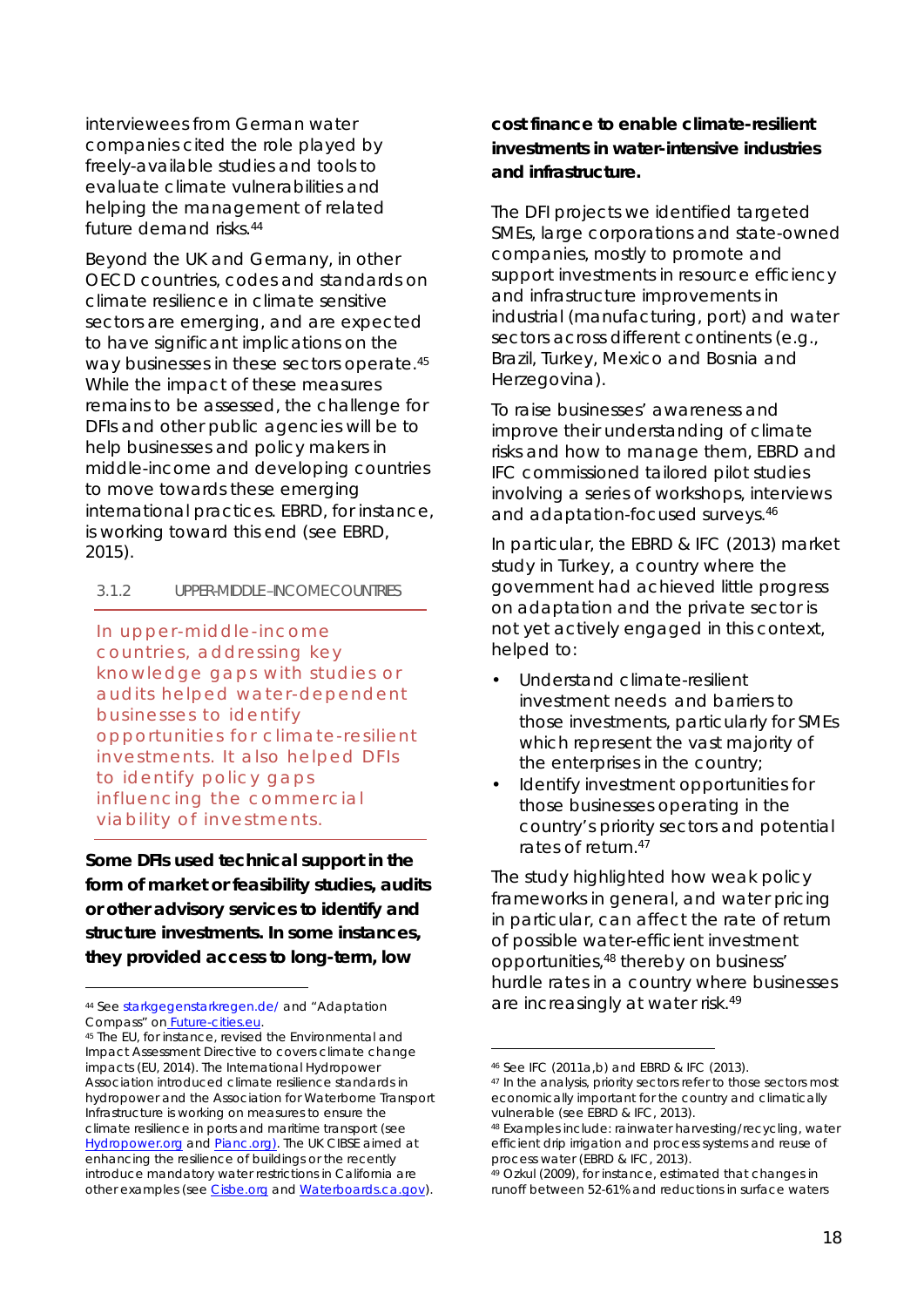The market study, along with proactive outreach by EBRD staff, proved effective in stimulating concrete financing for climate resilience as it led to the engagement of a number of Turkish commercial banks and the structuring of two EBRD credit lines that included the provision of finance for water-efficient technologies; one focused on industrial resource efficiency and the other on upgrades of buildings.<sup>50</sup> Impending EU water and wastewater regulations also played a role in enhancing banks' interest in on-lending to adaptation-related investments (Vivid Economics, 2015).

Targeted technical support is envisaged in order to strengthen these banks' abilities to identify, assess and finance resource efficiency projects as well as enhance businesses' awareness about the implications of the emerging regulatory context, and ability to prepare projects for financing. 51

The role of pre-investment phase measures in tackling knowledge gaps, that is by helping businesses to identify climate change risks, evaluate their materiality and possible climate change risk strategies, emerged also from two projects with pulp and paper manufacturing companies in Bosnia and Herzegovina (EBRD, 2012) and Turkey (IFC, 2013c), <sup>52</sup> as well as from the outcome of a pilot study in Colombia (IFC, 2011b).53 In Bosnia and Herzegovina, for instance, EBRD performed a "climate resilience audit", in the form of an energy and water use audit, to identify viable strategies for strengthening an existing client's climate resilience (see EBRD, 2012). This included stress testing water availability under different climate

1

scenarios up to 2050, in a region where surface run-off is expected to decrease by about 12% by that time (EBRD, 2012).

**Financing tailored to investment needs can support climate change risk management opportunities driven by regulations and corporations' strategies.**

In addition to technical advice, IFC (2013c and 2013g) suggest that a combination of government regulation and market rate loans at term longer than commercially available both played a role in driving and enabling a Turkish pulp and paper manufacturer's decision to invest in a water efficiency system.

The investment will enable the company to expand production capacity without increasing water use in a country where the government introduced limitations on water consumption for industrial customers, and where local banks lacked interest in these types of projects. Access to long-term finance is important given that the commercial benefits of the project will only materialize over the medium- to long-term (IFC, 2013g).

Also the 2011-2013 portfolio of BNDES' adaptation commitments, <sup>54</sup> and interviews with BNDES' staff, suggest that the combination of regulation and low cost/concessional loans also played a role in incentivizing private and state companies' investments in water supply, treatment and sanitation with climateresilient benefits that ultimately contribute towards broader national developmental goals. 55

by 20% by 2030, up to 50% by 2100. See also MEU (2011) for details on impacts of climate change in Turkey. <sup>50</sup> EBRD & IFC (2013); EBRD (2014c); EBRD.com; and Vivid Economics (2015).

<sup>51</sup> EBRD (2014c); Vivid Economics (2015).

<sup>52</sup> This also applies to a port infrastructure in Mexico IDB (2013b).

<sup>&</sup>lt;sup>53</sup> The simple provision of information proved sufficient to motivate a port to take action to include climate risks in its operations (IFC, 2011b).

 <sup>54</sup> Around 90% of the USD 1.4 billion committed over 2011- 2013 went to six state-owned companies, while 10% benefited seven private water companies. On average, the dataset of projects we captured show that BNDES covered from 80% to more than 90% of the investment cost of water projects financed directly. Another USD 744 million was provided between 2011-2012-2013 through local financial intermediaries (likely of both public and private nature), to support the investment of 82 public and private water companies.

<sup>55</sup> More specifically, the second Brazil's Growth Acceleration Program (PAC-2) was introduced to solve long-overdue infrastructure issues, foster economic growth and boost private investments. It contained an investment package of R\$31 billion for the period 2010-2014 for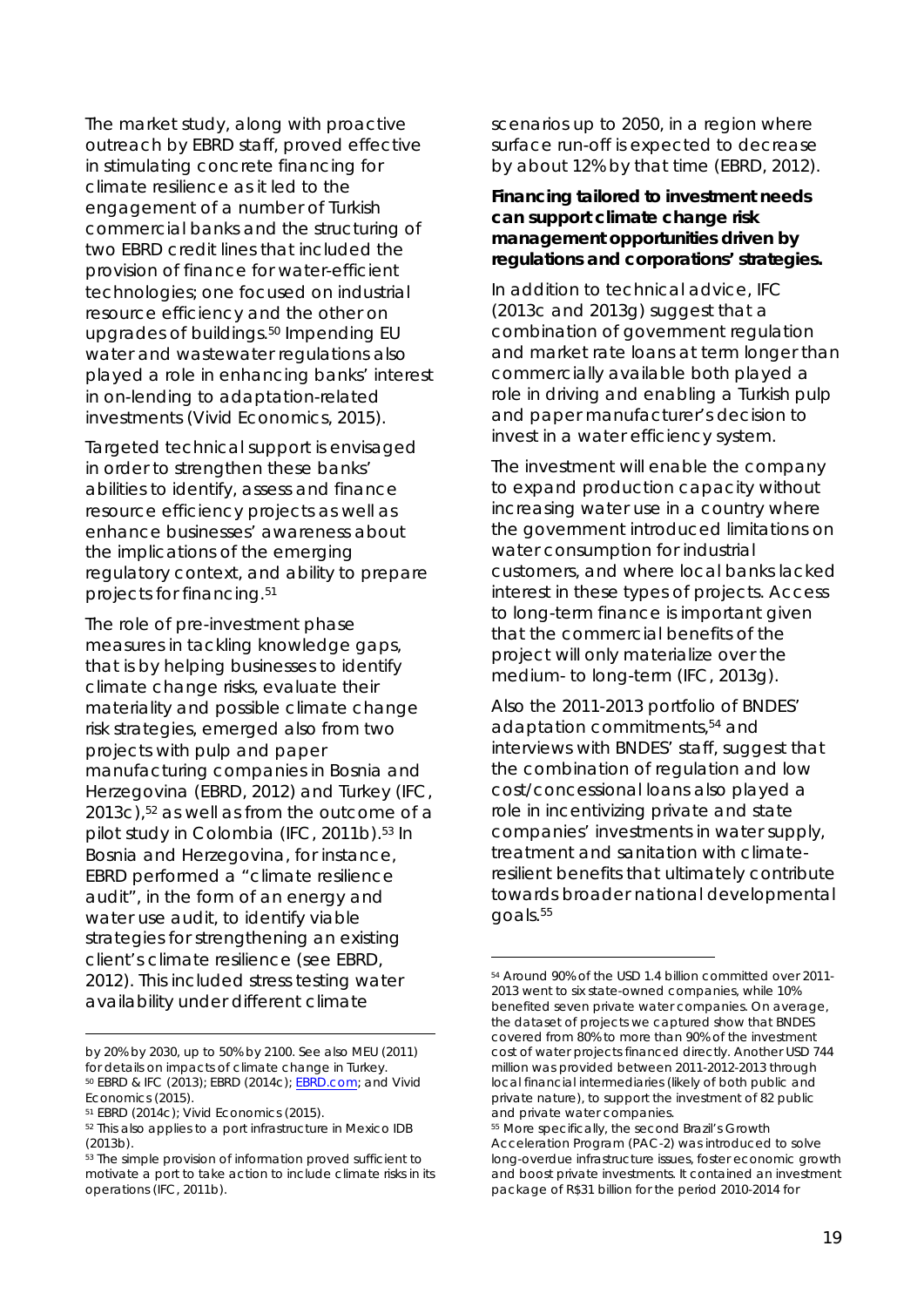#### 3.1.3 DEVELOPING COUNTRIES

*In developing countries, DFIs devised intermediated financing structures by building partnerships with local financial institutions or non-bank entities to tackle debt funding gaps that impede micro- and SMEs' from investing in climate-resilience.* 

Almost 70% of the DFIs' projects we identified in developing countries target the agricultural sector, which is typically a key sector of these countries' economies, and is particularly vulnerable to climate change.56

Beneficiaries range from micro, small- tomedium businesses and non-profit business organizations<sup>57</sup> through to multinational companies involved in the production, processing and trading of high-value crops (e.g. sugar and coffee). These companies operate in and are linked to local or international supply chains. Safeguarding an adequate and stable quantity and quality of products to meet market demand is an important driver for these companies' investment in climate resilience. 58

**Business outreach and feasibility studies are helping DFIs to engage businesses and financiers in climate resilience.** 

To generate awareness and stimulate the demand for investments in measures strengthening climate-resilience, as well as support the structuring of such

1

investments, some MDBs have conducted:

- Business outreach, engaging in consultations with local private companies and other stakeholders;59
- Feasibility studies to identify the climate vulnerabilities of specific supply chains, how to address them, and prospective agribusiness partners (IFC).<sup>60</sup>

To incentivize investments at the farm level, which is critical to ensure the resilience of businesses operating in local or global supply chains, some MDBs projects aim to:

- Demonstrate the financial and technical viability of projects by supporting, for instance, the set-up of demonstration facilities to showcase the benefits of on-the-ground climate adaptive farming practices or technologies promoted in training activities (ADB and IFC); 61
- Harness the alignment of interest between buyers and suppliers of agricultural products in supply chains to incentivize investments that would lead to mutual climate-resilient benefits.<sup>62</sup>

In Nepal, these knowledge building activities backed by the PPCR helped to gain the commitment of three local agribusiness firms.63 But, more broadly, MDBs experience in least developed countries – where they have been developing PPCR projects – has highlighted substantial challenges to private sector involvement and the identification of viable investment.<sup>64</sup>

In these countries, in fact, where awareness of climate risks is particularly low, substantial technical assistance and time are needed to create the

measures in the water, sanitation and electrification (BNDES.gov.br; Brazilcouncil.org, 2010).

<sup>&</sup>lt;sup>56</sup> See Porter et al. (2014) and Magrin et al. (2014) for details on climate change impacts on food production systems.

 $57$  Examples of non-profit organization is the Bolivian Chamber of Royal Quinoa and Organic Product Exporters (CABOLQUI) (see IDB, 2014a), which is a group of 11 leading quinoa companies (Cabolqui.org).

<sup>58</sup> See e.g. Trabacchi et al., (2015); Trabacchi and Stadelmann (2013).

 <sup>59</sup> For IFC see e.g. ADB (2013) and CIF (2013) and IFC (2015); This is also a strategy pursued by AfDB, whose PPCR-backed private sector projects was scheduled for approval around April-June 2015 AfDB (2014). <sup>60</sup> See e.g. CIF (2013a); PwC (2012); CIF (2015a,c).

<sup>61</sup> See e.g. CIF (2013a); IDB (2014a); ADB (2014).

<sup>62</sup> ADB (2014); IFC (2013; 2014) and IDB (2013c; 2013d; 2014a, b).

<sup>63</sup> See Trabacchi and Stadelmann (2013).

<sup>64</sup> See CIF (2015), CIF (2015a) and CIF (2015b).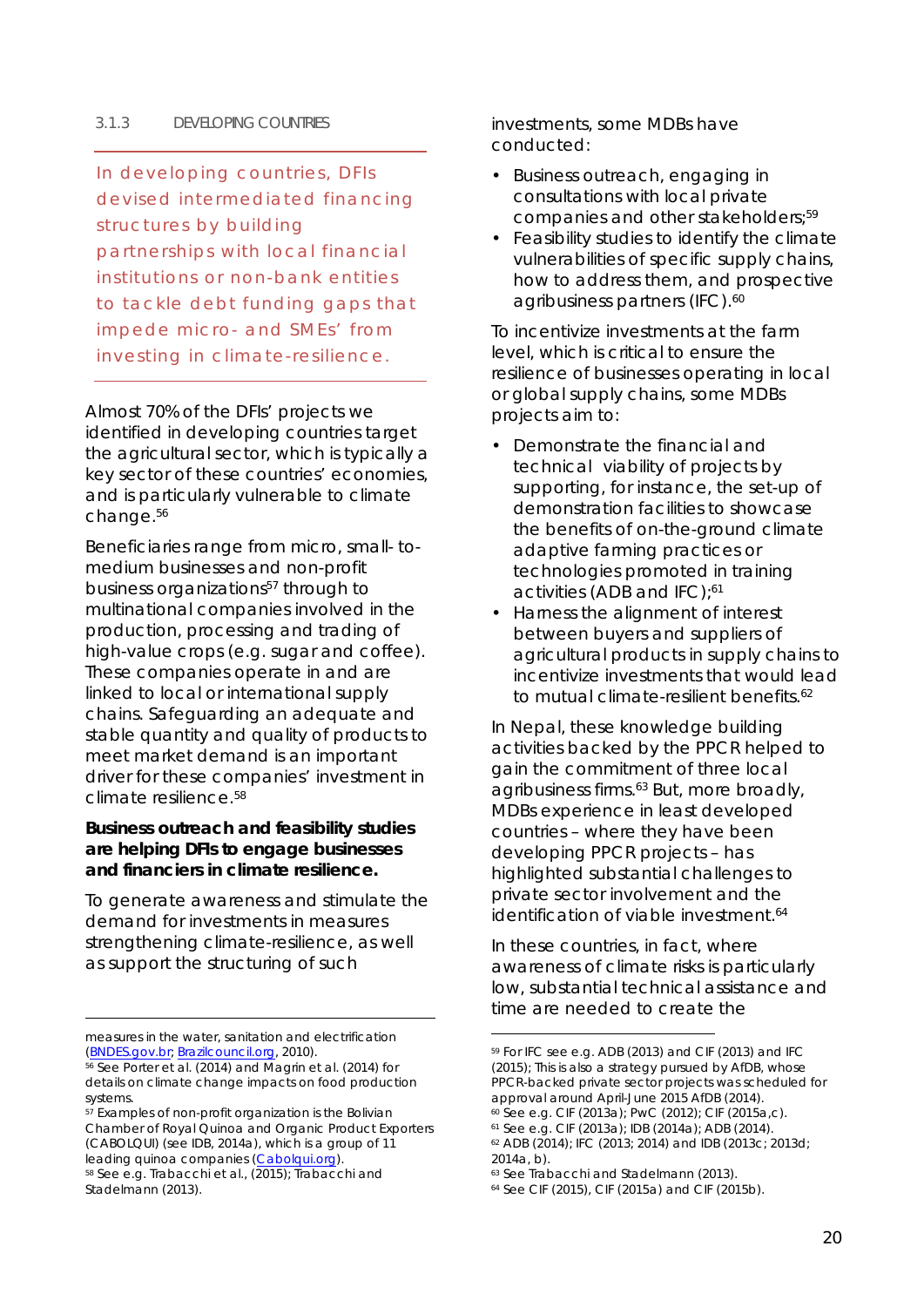preconditions for private investment. It is in fact taking time to convert some of the concepts developed under the PPCR private sector set-asides into approved projects.65

**To address micro and small businesses' lack of access to finance, MDBs are engaging with local financial institutions and members of supply chains for onlending.** 

To enable micro- SMEs and farming households' investments in measures that would strengthen their resilience, IFC, IDB and EBRD devised projects aimed at engaging local banks<sup>66</sup>, or non-bank entities such as agribusinesses (IDB, IFC, ADB) in on-lending.<sup>67</sup> Some of these models, still at early stages, lever supply chain relationships not only to channel finance, but also to address financiers' credit default risks by, for instance, partnering with agribusinesses who would act as vehicles to disperse and collect back the loans and/or enhance farmers' creditworthiness via purchase guarantees on crops supplies.<sup>68</sup>

**Capacity building measures can help to encourage local banks and other financiers to on-lend to climate-resilient investments.**

Some DFIs are also devising models to address the capacity of financiers to recognize market opportunities and needs, adopt adequate credit risk management approaches and design financial products that cater to the needs of private investors in agricultural supply chains. A lack of knowledge in fact, can increase credit default risk perceptions and the associated risk premium. IDB and IFC projects in the Latin American and Caribbean region and Nepal, respectively, use this approach.<sup>69</sup>

IDB also developed a technical cooperation program, ECOMICRO, aimed at enhancing microfinance institutions' ability to lend to micro- and SMEs for, among other things, adaptation measures.70 In 2013, IDB also established a targeted USD 11 million regional facility, PROADAPT, to overcome the knowledge gaps of micro and SMEs.71 The facility is supporting the development of business models and practices to increase the climate resilience of these businesses, including through the provision of training, analytical tools and awareness raising to promote entrepreneurship.

**To overcome viability gaps, loan terms need to align with the payback profile of investments.** 

Investments promoted in some MDBs' agricultural projects such as drip irrigation, improved rainwater harvesting technologies, post-harvest measures or plants renovation can have payback times that are longer than locally available loan tenures, typically short-term working capital of one year or less.<sup>72</sup>

 <sup>65</sup> CIF (2015).

<sup>66</sup> IDB (2013e); IFC (2013i); EBRD (2014c).

<sup>67</sup> ADB (2014); IDB (2013d and 2014b); IFC (2013i). Agribusiness companies can also be involved in tripartite relationships with local banks.

<sup>68</sup> Source: IFC (2013e); IDB (2014b).

<sup>69</sup> Sources: IDB (2014a; b) and IFC (2013i).

 <sup>70</sup> ECOMICRO is a three year regional program funded by the IDB's Multilateral Investment Fund and the Nordic Development Fund. It offers support to both microfinance institutions and their clients for adaptation, but also clean energy and energy efficiency measures. ECOMICRO focuses on the development of dedicated finance products, and it also helps microfinance institutions to incorporate climate change into their risk management models. See Ecomicro.org and Fomin.org.

<sup>71</sup> See IDB.org and NDF.fi. PROADAPT is a 5 years program funded by the IDB's Multilateral Investment Fund and the Nordic Development Fund.

<sup>72</sup> See e.g. IDB (2013d); ADB (2014); EIB (2014a); EIB (2014b); IDB (2014b); Grace et al. (2014).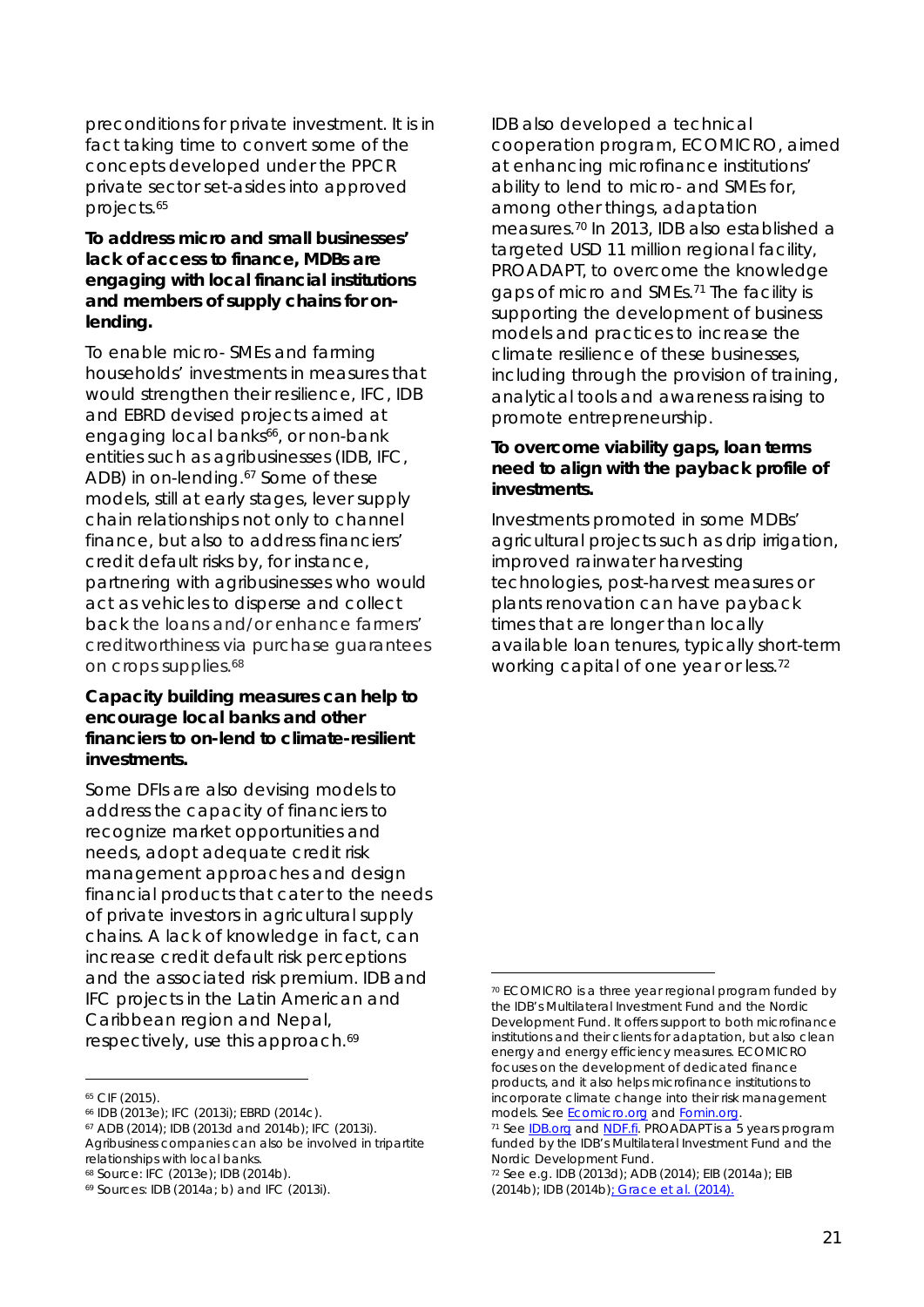

*Figure 5. Illustrative – profile of an investment in the renovation of coffee plantations.* 

Note: *Coffee plants can take about 3-5 years to reach full production and has a life of life of 20 to 30 years. Adapted from Trabacchi et al. (2014.)*

The payback time of irrigation systems, for instance, can range from 1 to 5 years (e.g. in Nepal, PwC, 2012). In the case of renovation of perennial crops such as coffee or cocoa, it can be even longer considering the long lead-time between input investment and harvest-related revenues (see Figure 5). Access to longerthan-market-term loans with grace periods can, therefore, be critical to enable investments. In seven of the projects we reviewed, DFIs provided or are devising mechanisms to facilitate access to finance at longer than market tenors and with grace periods.<sup>73</sup>

MDBs' ability to extend such loans to micro- and SMEs, however, would depend on the underlying risks of the specific class of borrowers, type of investment and geography. Donors' resources can also help to mitigate DFIs and other financiers' lending risks. 74

Finally, among the other projects we reviewed, it is worth noting the use, in one project in Rwanda, of OPIC's Political Risk Insurance, instrument used to safeguard the economic viability of climate-resilient relevant investment from possible regulatory changes or business interruptions due to political issues.75

Beyond projects targeting agribusiness companies and their supply chains, we also identified salient interventions to enhance the climate resilience of infrastructures. See Box 1 and e.g. CIF

 <sup>73</sup> EIB (2014a; 2014b; 2014c); OPIC (2012; 2013c); ADB (2014); IDB (2015a).

 <sup>74</sup> See IFC (2013e); Trabacchi and Stadelmann, (2013). <sup>75</sup> OPIC (2013a); OPIC.gov; Political Risk Insurance was also used in a project in Iraq (see OPIC, 2013b).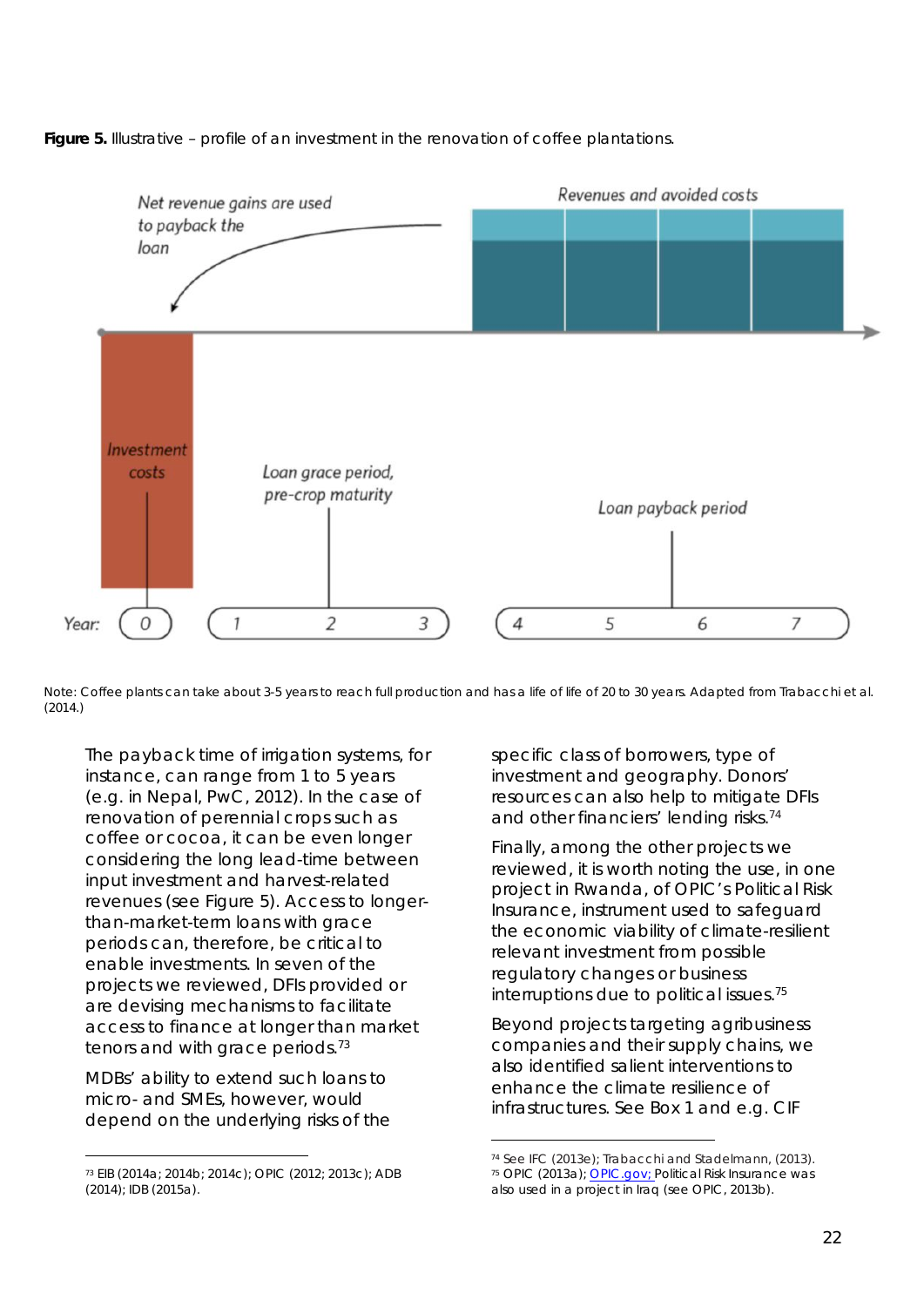(2013a, b).76 Box 1 focuses on a project aimed at strengthening the resilience of a critical energy plant.

**Box 1 – Project example – Bridging knowledge, viability and policy gaps to upgrade critical infrastructure projects for climate resilience in Tajikistan**

In Tajikistan, a country where hydropower represents 98% of electricity's generation, an EBRD project with a major hydropower generating company showcases how climate resilience can be integrated in an infrastructure investment.

Key elements of the project are:

- The modeling of future hydrology flow under a range of climate change scenarios, and the use of the results to identify the optimal plant upgrade ensuring resilience to climate change, while improving the quality and quantity of electricity supply;
- The collaboration with many partners. In particular, donors supporting the needed feasibility studies and consultations, but also in enhancing the affordability of the investment.
- The provision of long-term financing; EBRD's 15 years loan, is complemented by USD 10 million concessional loan with a 40-year tenor from the PPCR. The PPCR also provided access to USD 11 million in grants to lower investments costs.1

The project has also a technical assistance component for training, upgrading operating rules as well as facilitating data management and information sharing (see EBRD, 2015). It also has a policy dialogue component aimed at building the government's capacity to reform the energy sector.

Finally, the EBRD also devised an approach to support the management of energy demand from the same plant. It developed a proposal for a Climate Resilience Financing Facility intended to support the adoption of climate-resilient technologies in the agricultural, commercial and residential sectors. This proposed Facility, which is expected to be launched in summer 2015, aims to support the uptake of energy-efficient, waterefficient and sustainable land management technologies by small businesses, farmers and households (CIF, 2014c).

 <sup>76</sup> IFC has been carrying out feasibility studies to enhance access to climate-resilient housing in Nepal and Bangladesh. CIF (2013a) also encompassed a project aimed at strengthening the resilience of Nepalese hydropower plant. IFC has so far invested in one hydro project, and is currently seeking to expand its investments and meet the demand for financing climate resilience in Nepal's hydropower sector (CIF, 2015a).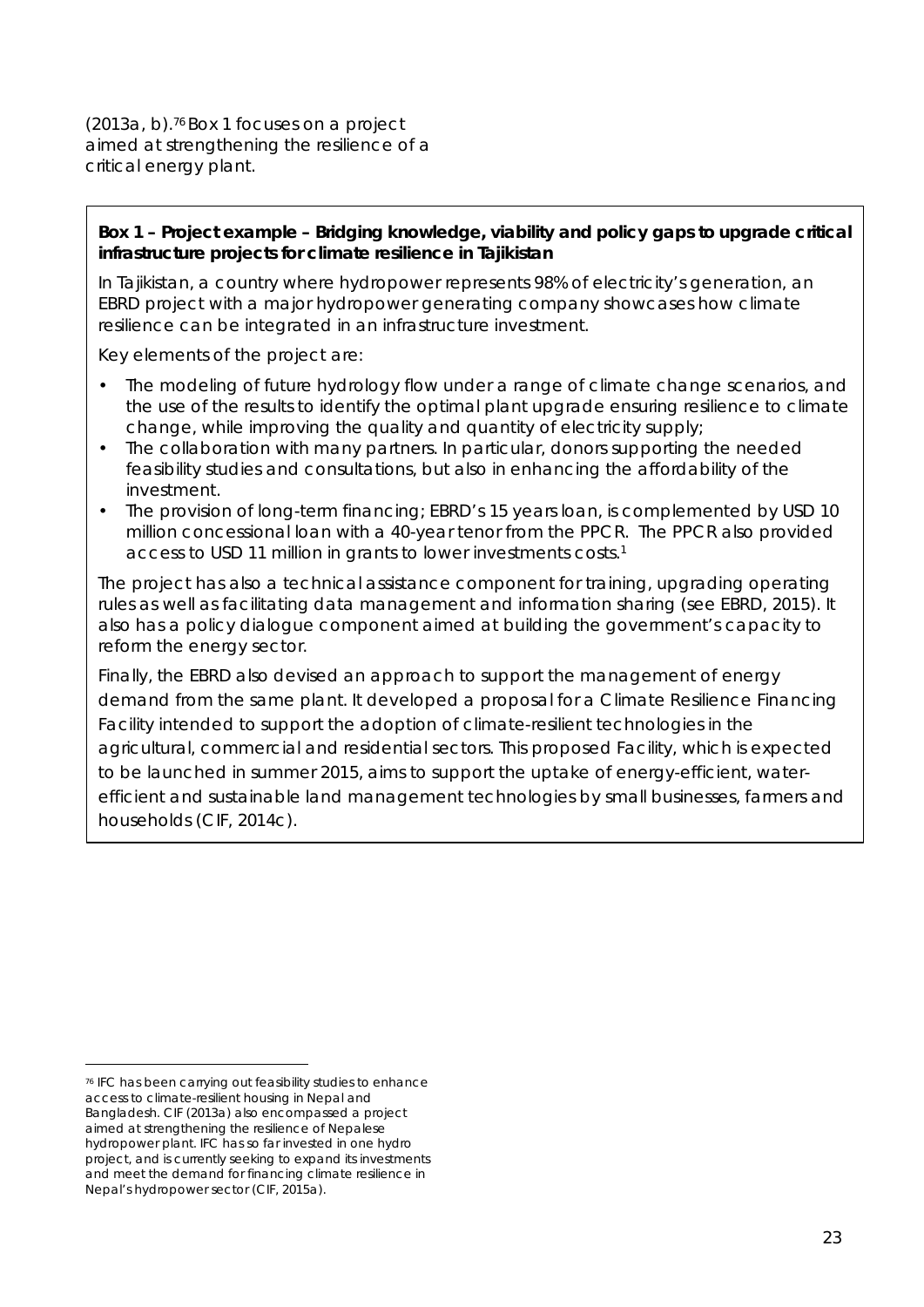# **4. Opportunities to deepen private engagement in climate resilience**

#### PROGRESS TO DATE

**DFIs have made progress in designing approaches and business models to engage private entities in climate resilience.** 

Since the EBRD and IFC 2008/200977 pilot studies carried out in key climate-sensitive sectors to help clients understand and respond to the risk of climate change, these and the other DFIs have refined their approaches.78 The number of private sector-oriented adaptation projects in DFIs portfolios is still small, but it has been growing over the period analyzed, 2011- 2014. Most projects in upper-middleincome and developing countries encompass measures aimed at filling knowledge gaps as a first step to stimulate demand for and/or prepare private investment in climate-resilient measures.

DFIs also continue to develop new approaches, as they have with the project concepts submitted to the PPCR private sector set-asides or with proposals for instruments submitted to the *Global Innovation Lab for Climate Finance in 2014*. These proposed instruments include, for instance, the EBRD's *Resource Efficiency and Climate Resilience Audits79* and the IDB's *Agricultural Supply Chain* 

 $(2012)$ 

*Adaptation Facility.80* The former mainly aims to directly incentivize and structure investment with upfront free advisory support, the latter aims to do so indirectly by leveraging supply chain relationships.

Despite this progress, more remains to be done to integrate climate resilience in the financial system and unlock finance from a broader range of banks and investors. DFIs, in fact, represent a relatively limited share of overall investment flows.

Grants or concessional loans from donors, which in many of the project assessed are supporting the ability of DFIs to develop pilot projects, provide technical assistance or give access to finance at longer and more affordable terms, can help to make further progress towards this end.

#### **OPPORTUNITIES TO INCREASE PRIVATE INVESTMENT IN CLIMATE RESILIENCE**

The lessons learned from DFIs' experiences and discussions with investors, policymakers and practitioners<sup>81</sup> suggest that the following strategies, some of which must go beyond DFI involvement, could be pursued to scale up private action in climate resilience.

**Identifying viable investment opportunities and developing project pipelines is the top priority for promoting private investment in climate resilience. There are four main opportunities to achieve this end:**

• **Governments should adjust regulatory frameworks to create stronger incentives for investments.** Our assessment reveals that both existing and impending regulations can trigger private interest in climate resilience. Inadequate policy and incentive frameworks can, instead, alter the price signals for climate change risks

 <sup>77</sup> Some DFIs, MDBs in particular, have also developed climate risk screening assessment tools to systematically mainstream adaptation into operations, and integrated climate change risk considerations into their own Environmental and Social Safeguards policies and standards. See e.g. IFC (2012); Van Aalst (2011). <sup>78</sup> Key examples are the EBRD's resource efficiency audits that take into account projected climate conditions over the lifespan of a climate-sensitive project's assets (see Vivid Economics (2015), and ADB's "Aware for project" (see e.g. Idle, 2014). See also Iqbal and Suding (2008); IFC

<sup>79</sup> It is a mechanism addressing critical knowledge gaps, supporting operators of water-intensive industries to understand and quantify the costs associated to poor water use in areas that are vulnerable to current or projected future water stress. The upfront free process audit for assessing the material impact of climate change risks represents an incentive for companies to engage in the assessment (EBRD, 2014d).

<sup>80</sup> See Trabacchi et al. (2015) and Climatefinancelab.org. The Facility is at an advanced concept stage, but not yet operational.

<sup>81</sup> This also in the context of a dialogue on "Innovative Finance for Climate Resilience" organized on May 20th 2015 in Paris.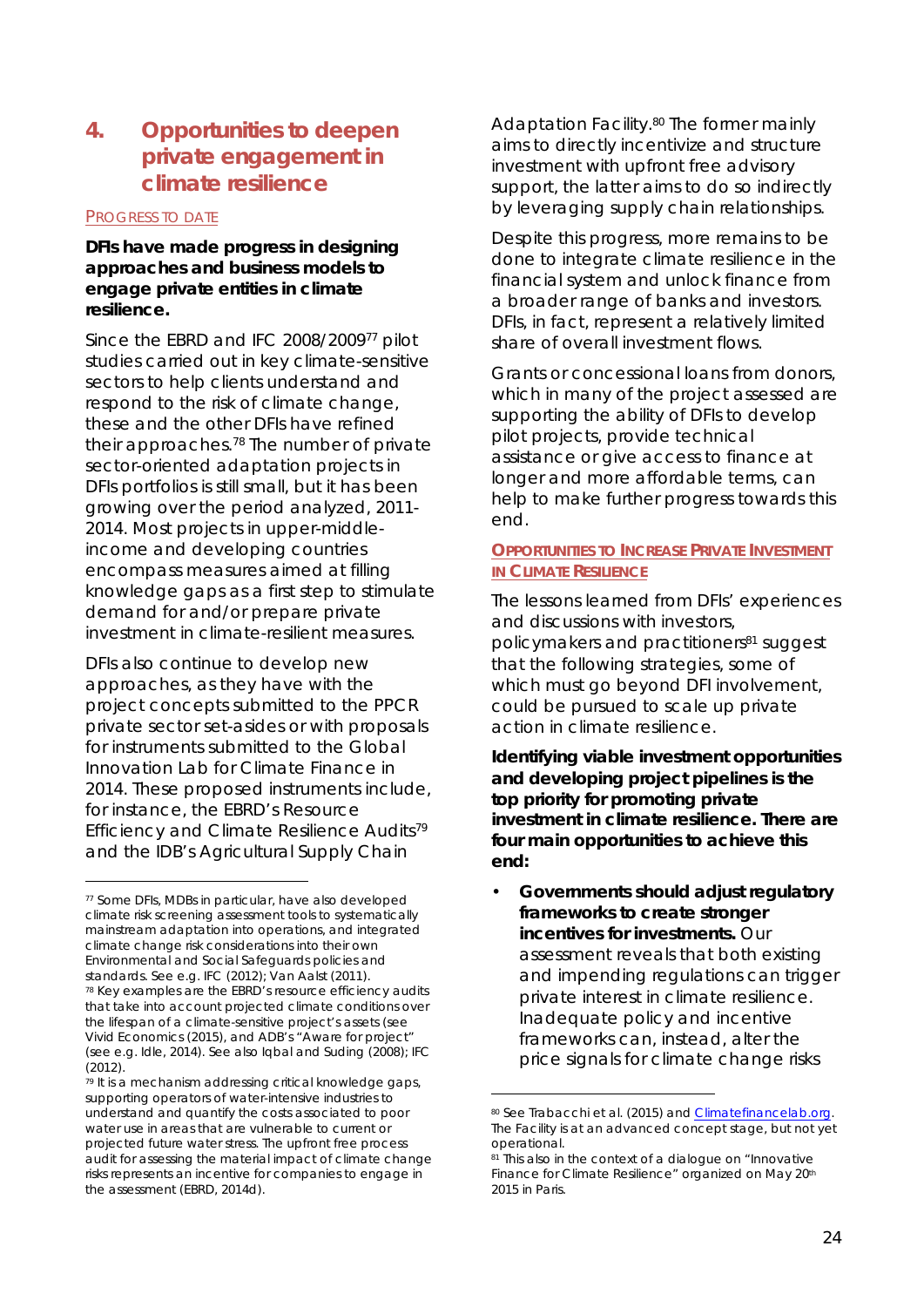and affect the rate of return of possible investment opportunities in climate-resilient activities 82

DFIs, industry or business associations could play a role in disseminating best policy and industry practices within and across countries. To this end, DFIs could engage more often in policy consultations with governments – an approach we identified only in one EBRD project in Tajikistan – and could facilitate dialogue between governments and business. They could also increase coordination between DFIs (e.g. between the private-sector oriented IFC with its public sectororiented counterpart, the World Bank).

• **Governments, their agencies and DFIs, also in partnership with private actors, can equip businesses with the information and tools they need to see the business case for investment.**

In the UK and Germany, interviews with business representatives highlighted that information and data on local climate change projections, freely available tools to evaluate climate risks, and support for climate risk disclosure, encouraged companies' engagement in investments and improved their ability to respond to climate change. To enhance awareness, clarify the business case for action and help businesses integrate climate information into investment decisionmaking processes, governments, their agencies and DFIs could:

- o Promote or support investment in the development and dissemination of business-relevant data or make them usable through business-friendly impact assessment tools;
- o Support cost-sharing approaches to facilitate and incentivize climate change risk assessment and

support projects preparation;<sup>83</sup> this is particularly relevant for micro and SMEs, which typically have limited financial and technical capacity to carry out such assessments and develop bankable projects.

DFIs and other public agencies could also enhance the use of market studies, such as the one carried out in Turkey, to enhance awareness on climate change risks and opportunities.84

• **DFIs and other public agencies can enhance the integration of climate change risk management and foster collaboration with the financial system and between actors of supply chains as a means to foster and support more private finance in climate resilience, particularly SMEs.** Local banks, insurance companies, as well as actors of agricultural supply chains can all play a role in promoting investment in climate resilience and the uptake of climate-resilient technologies.

Local banks, in particular, are in a privileged position to understand local barriers to investment and engage businesses in climate resilience to scale up investment. They can play a greater role in engaging with SMEs, which represent the majority of private sector enterprises in many countries and have financial needs typically too small to benefit from direct DFI support. Local banks' access to climate risk screening tools and knowhow could help them to shape finance for resilience building.

In some countries, DFIs demonstration of borrowers' creditworthiness through the creation of a track record of successful investments can help to

<sup>82</sup> See e.g. Stenek et al. (2013) and EBRD & IFC (2013).

<sup>83</sup> In UK, the cost of compliance to the Adaptation Reporting Power averaged around USD 69,000 and considered reasonable by mid- to large organizations (Crown, 2013a; Stenek 2013). SMEs may need financial support for undertaking climate assessment. 84 See also Vivid Economics (2015).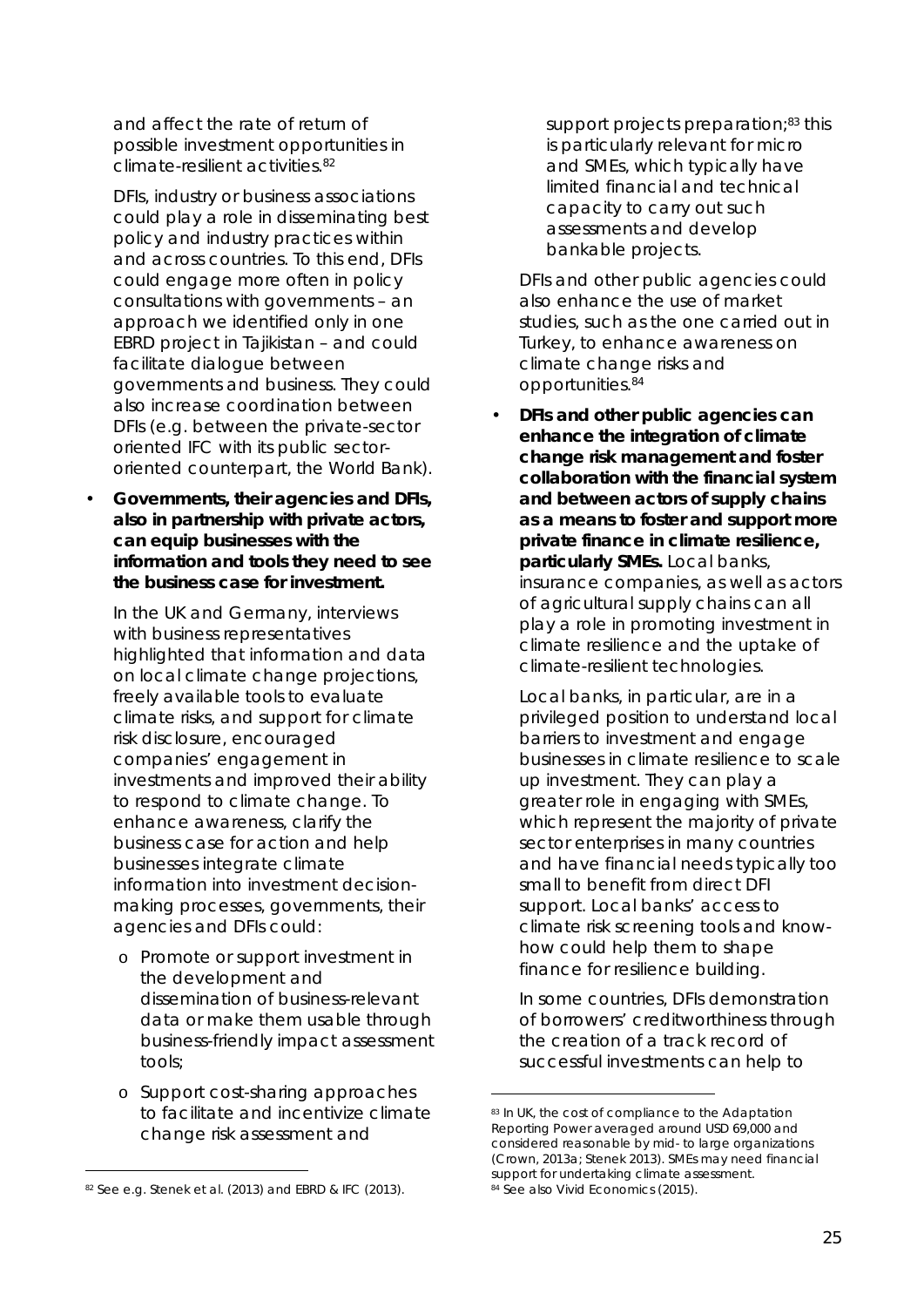build their trust and engage them at scale. Regulators and stakeholders can also play a role in enhancing banks' awareness on the need to determine, assess and manage climate change-related risks in projects.85

Agricultural value chains are emerging as a vehicle to deliver climate resilience to a large number of microand small-to-medium sized enterprises, lower financiers' risks and transaction costs. Such collaborative models could be further explored.

• **DFIs can help create the evidence base needed to encourage private sector interest in climate resilience by piloting approaches in middle-income countries for use in lower-income countries.** Most of the DFI activities we identified targeted private actors operating in upper-middle-income countries. In these countries, which have a stronger private sector than lower-income countries and, therefore, more bankable opportunities, technical and advisory services are translating into investment.

The decision of the PPCR governing body in May of this year to open up the use of the private sector set-aside to all the countries of the Climate Investment Funds presents a noteworthy opportunity to test business models and demonstrate the benefits stemming from climate-resilient enhancing investment. <sup>86</sup> This decision, in fact, aims

to overcome the geographic restriction limiting the use of the set-aside funds in PPCR low-income countries, where the formal private sector is generally small in size, technical capacity is limited and investment environments are challenging. In these countries, in fact, the conversion of project concepts into approved projects and investment has been limited or low so far. Given the relative novelty of the topic for the private sector, the PPCR decision can help to support the piloting and testing of private sector adaptation approaches in middle-income countries to generate the experience and track record needed to identify business models scalable and replicable in lower-income countries.

Finally, a sustainable scale up of investment in climate resilience will require efficient use of concessional resources from donors to reduce costs and risks. Our understanding about how to use public money effectively for climate action is increasing. However, open questions remain on how to best use limited public resources to drive private adaptation investments while avoiding the creation of unhelpful market distortions.

The evidence-base on the optimal use of limited concessional public finance in private adaptation projects is limited and needs to be built.

1

<sup>85</sup> For example, with principles for responsible investments. 86 Before, the PPCR set-asides made available only concessional loans for projects in PPCR countries, mostly low-income. In May of this year, taking into account learning from rom the previous rounds of the set-aside, the governing body of the PPCR eased several procedural constraints (e.g. permits private sector projects submission on a rolling-basis rather than through call for proposals), and opened up to all the countries of the Climate Investment Funds the use of:

<sup>•</sup> Grants for technical assistance measures (audits, feasibility studies, etc.) to make the business case for investment in climate resilience.

<sup>•</sup> Concessional reimbursable finance for reducing investment costs or risks.

For investments in low-income PPCR countries both grants and concessional finance will instead be available.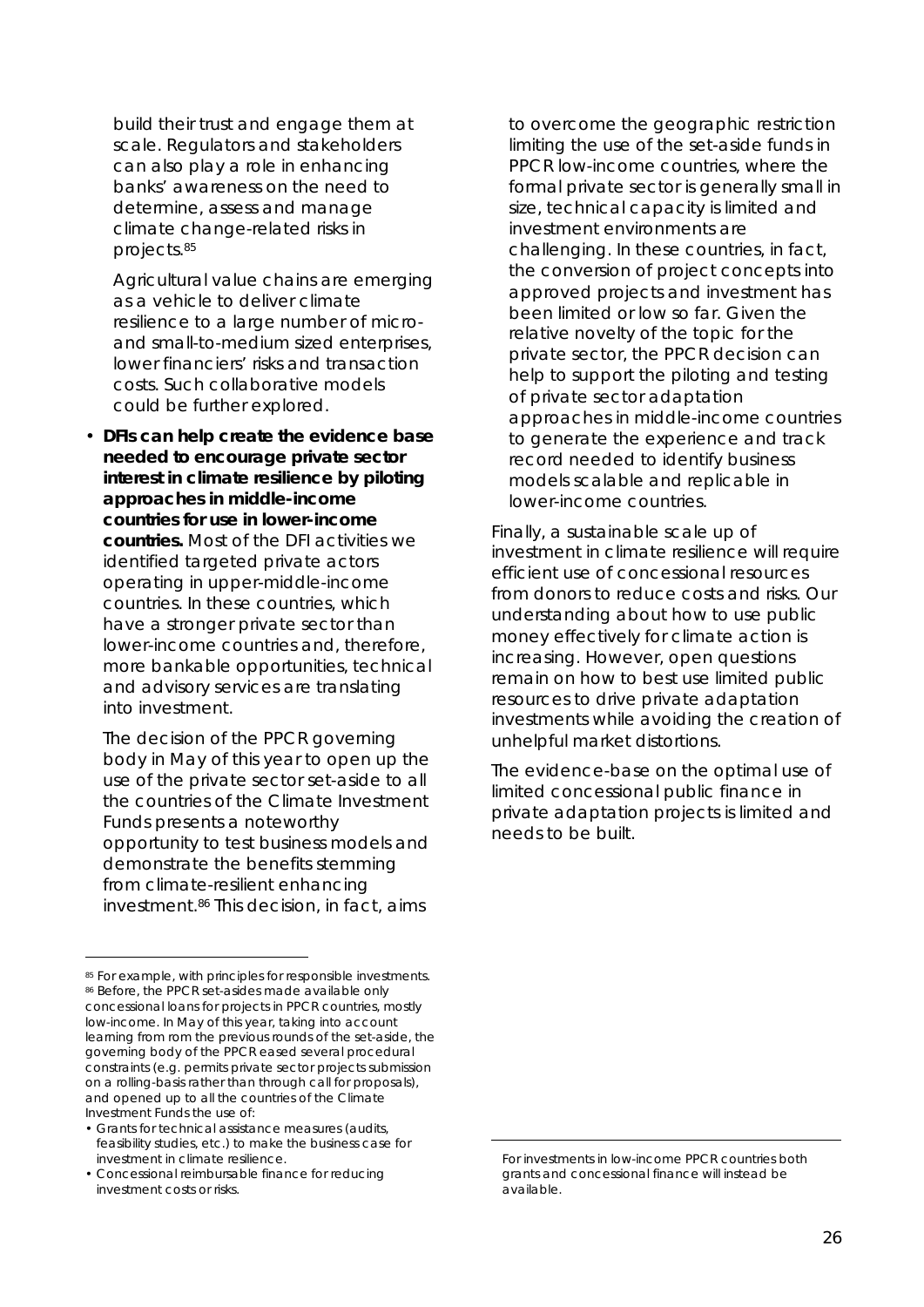# **5. Annex A: Methodology**

To carry out the study we developed a database of 59 private sector-oriented projects approved by seven DFIs between 2011 and 2014, which qualified as either an "adaptation" or "adaptation and mitigation" project.87

The database builds on previous CPI work, particularly on the *Global Landscape of Climate Finance*.88 It includes projects we identified i) through interactions with representatives of DFIs ii) from the EBRD project database and reports,<sup>89</sup> and iii) in the portfolio of the Pilot Program for Climate Resilience (PPCR).

For background, we reviewed existing literature on the topic, including case studies commissioned by some of the selected DFIs to understand and respond to the risks posed by climate change to private sector investments. <sup>90</sup> We also considered the instruments submitted to the *Global Innovation Lab for Climate Finance* between May and July 2014, to further understand barriers to investment and frame possible future actions.

We also conducted 14 interviews with representatives from DFIs and businesses, and hosted a dialogue with a diverse group of investors, policymakers, and practitioners around instruments and strategies for scaling up private investment in climate resilience.

The DFIs covered in the analysis are:

• Five Multilateral Development Banks (MDBs): the Asian Development Bank (ADB), the European Bank for Reconstruction and Development (EBRD), the European Investment Bank (EIB), the International Finance Corporation (IFC), and the Inter-American Development Bank (IDB);

- A Bilateral Finance Institution, Overseas Private Investment Corporation (OPIC);
- A National Development Bank, Brazilian Development Bank (BNDES).

We selected this group of DFIs for our analysis because of the relative importance of private sector-oriented adaptation activities in their portfolios, and because these portfolios include projects in a range of sectors and geographies. This allowed us to understand the different challenges DFIs face and the different approaches they use to drive private investment in climate resilience, in both developed and developing countries.91 We focused on the water, infrastructure, and agriculture sectors.<sup>92</sup> These are priority sectors for the climate adaptation agenda, and those where DFIs have focused their private sector-oriented interventions.<sup>93</sup>

We considered activities where private sector entities<sup>94</sup> are the first recipient/borrower of DFIs' finance or advisory services. We also included stateowned organizations that operate on a commercial basis to provide essential services and infrastructure, such as water or energy utilities.95

We acknowledge that the pool of DFIs selected and the subset of activities are not comprehensive, due to the lack of granular project-level data. <sup>96</sup> We also lacked details on some projects (e.g. characteristics of the finance provided) due to the early stages of some

<sup>87</sup> This does not include transactions indirectly financed by BNDES through a network of local financial institutions, which we identified, but for which we did not have sufficient details (see Section 3.1.2.). 88 See Buchner et al. (2013, 2014).

<sup>89</sup> EBRD (2011; 2012 a, b and 2013).

<sup>90</sup> See IFC (2011) and EBRD & IFC (2013).

<sup>91</sup> We categorized countries as developed (high-income), upper-middle-income and developing (lower-middle and low-income) based on World Bank classifications. 92 DFIs' interventions have been categorized in these sectors according to Buchner et al. (2014)'s methodology. 93 These sectors were major recipients of DFIs' adaptation finance in 2012 and 2013 (See Buchner et al. 2013 and 2014); Vivid Economics (2015) notes that while these sectors correspond to identified adaptation priorities, they also reflect the convenience of adding adaptation components to these projects.

<sup>&</sup>lt;sup>94</sup> Entities with at least 51% of private ownership. 95 These organizations play a substantial role in equipping countries to respond to the climate challenge, and can face barriers to adaptation similar to the ones faced by private actors (see e.g. Audinet et al. 2014). <sup>96</sup> See Vivid Economics (2015) for further insights on MDBs 2013-2014 private sector-oriented adaptation projects.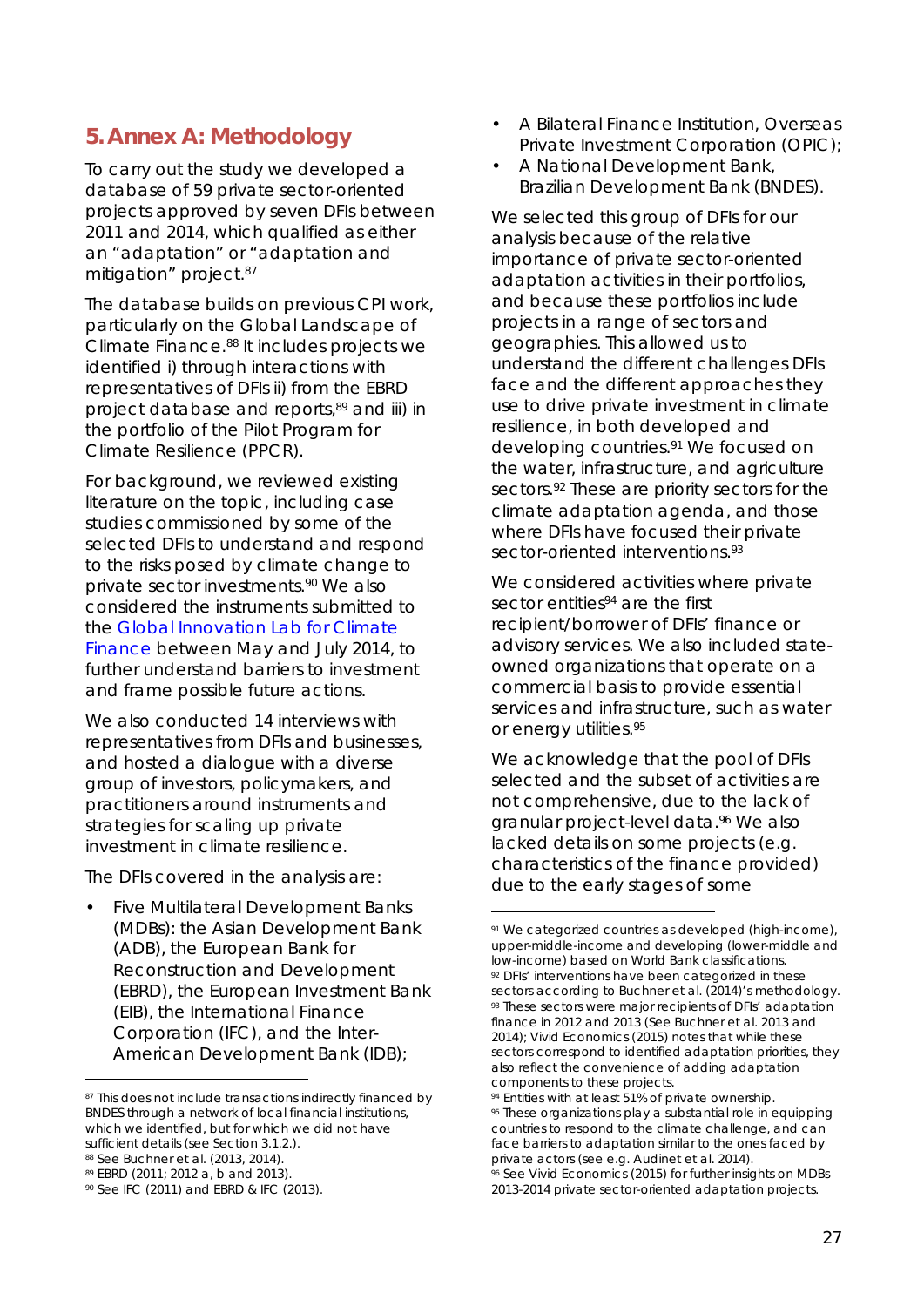interventions<sup>97</sup> or confidentiality. We also acknowledge that differences exist in how MDBs, BFIs, and NDBs track and report adaptation finance.<sup>98</sup> This can imply differences in the approaches used to integrate climate resilience into private sector operations.

 <sup>97</sup> This refers to projects approved by the PPCR's Subcommittee, but not yet by MDBs (see CIF, 2014a and CIF, 2015a), or projects whose negotiations with clients are yet to be finalized.

<sup>98</sup> See Buchner et al. (2014), AfDB et al. (2014) and IDFC (2014). Worth noting that MDBs and Bilateral and National DFIs members of the International Development Finance Club (IDFC) are developing guidelines in order to bring adaptation finance tracking methodologies closer together (see WorldBank.org).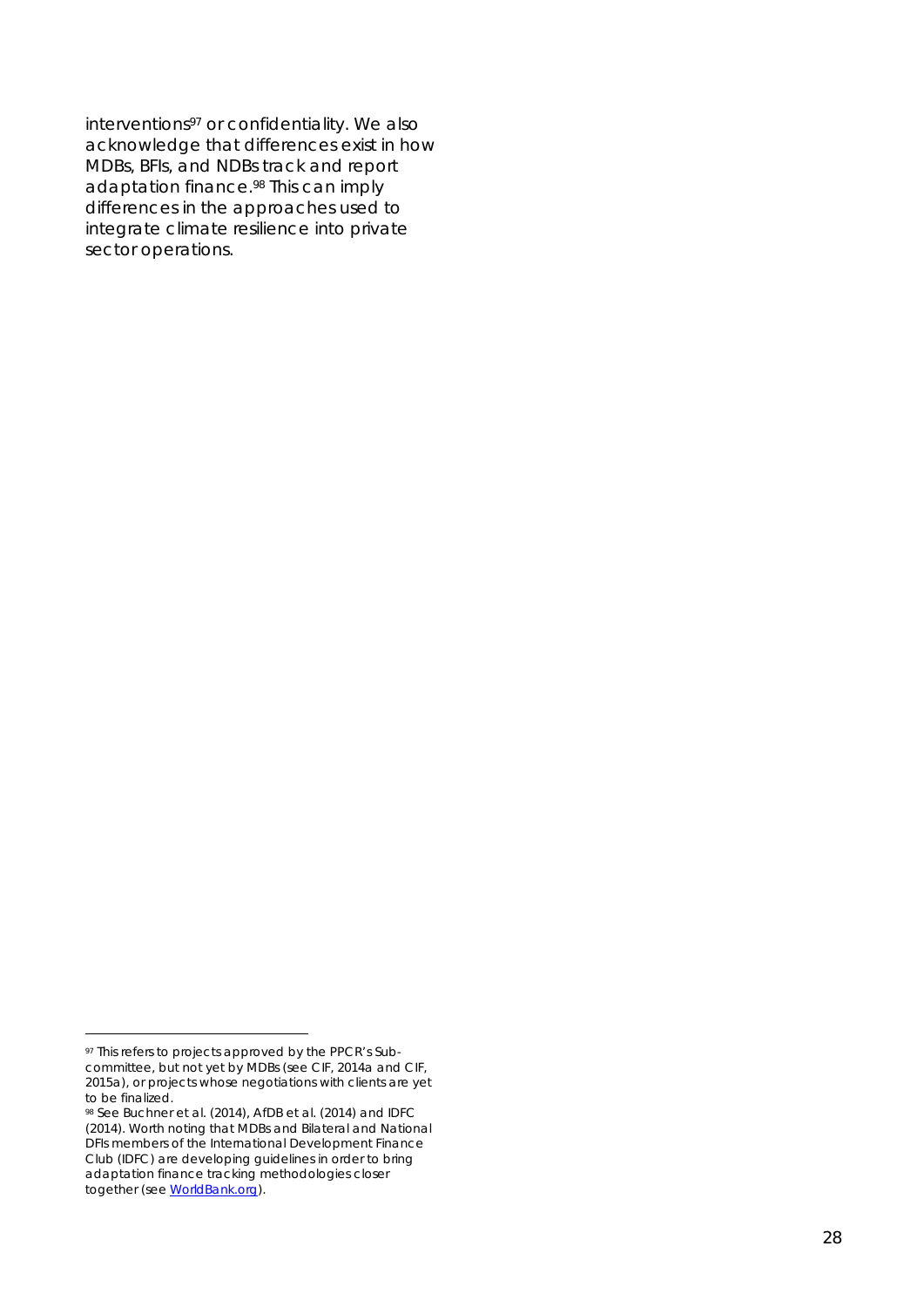# **6. References**

Acclimatise and COWI. 2012. *Guidelines for Project Managers: Making vulnerable investments climate resilient.* Report for the European Commission. Final, September 2012. At: http://climateadapt.eea.europa.eu/c/document\_librar y/get\_file?uuid=81fdc9d1-c840-409e-8060- 82862cf65017&groupId=18

African Development Bank (AfDB), Asian Development Bank (ADB), European Investment Bank (EIB), European Bank for Reconstruction and Development (EBRD), Inter-American Development Bank (IDB), International Finance Corporation (IFC), World Bank. 2014. *Joint report on MDB Climate Finance 2013*. Luxembourg: EIB. At:

http://www.eib.org/attachments/joint\_re port on mdb climate finance 2013.pdf

African Development Bank (AfDB). 2014. AfDB *Facilitates Private Sector Finance For Climate-Readiness in Niger, Mozambique and Zambia. Web Article, 26/02/2014. At:*  http://www.afdb.org/en/news-andevents/article/afdb-facilitates-privatesector-finance-for-climate-readiness-inniger-mozambique-and-zambia-12857/

African Development Bank (AfDB). 2014*. Pilot Program for Climate Resilience (PPCR*). 2nd Round of Financing Calls: 04/2014. Seminar Presentation. Lusaka, Zambia 13/03/2014.

AGF. 2010. *Report of the Secretary-General's High-level Advisory Group on Climate Change Financing*. United Nations, New York, November 2010. At: http://www.un.org/wcm/webdav/site/cli matechange/shared/Documents/AGF\_re ports/AGF\_Final\_Report.pdf

Anglian Water. 2011. *Climate Change Adaptation Report*. January 2011. At: http://www.anglianwater.co.uk/\_assets/m edia/CC\_Adaptation\_Report\_Final\_comp ressed\_corrected.pdf

Arent D., Tol, R.S.J., Faust E., Hella J.P., Kumar S., Strzepek K.M., Toth, F.L., and Yan, D. 2014. *Key Economic Sectors and Services*. Climate Change 2014: Impacts, Adaptation, and Vulnerability. Contribution of Working Group II to the Fifth Assessment Report of the Intergovernmental Panel on Climate

Change. Chapter 10, edited by A. Abdulla, H. Kheshgi, and H. Xu, IPCC AR5 WGII, Cambridge University Press: Cambridge, UK and New York, NY. At: https://ipccwg2.gov/AR5/images/uploads/WGIIAR5- Chap10\_FINAL.pdf

Arnell N.W. and Delaney E.K. 2006. *Adapting to climate change: public water supply in England and Wales*. Climatic Change 78, 227-255.

Asian Development Bank (ADB). 2014. *Rainwater Harvesting and Drip Irrigation for High-Value Crop Production in Cambodia*. Concept Note for the Use of Resources from the PPCR Competitive Set-Aside (Round II). At:

https://www.climateinvestmentfunds.org/ cif/sites/climateinvestmentfunds.org/files/ CAM%20Rainwater%20Harvesting%20and %20Drip%20Irrigation%20for%20Hig-Value%20Crop%20Production%20in%20Ca mbodia\_ADB%20proposal%20for%20PPCR %20private%20sector.pdf.

Asian Development Bank (ADB). 2014a. Discussions with ADB staff. March-July 2014.

Audinet P., Amado J.C., Rabb B. 2014. *Climate Risk Management Approaches in the Electricity Sector: Lessons from Early Adapters*. A. Troccoli et al. (eds.), Weather Matters for Energy, Part I (pp17-64). DOI: 10.1007/978-1-4614-9221-4\_2. Springer Science+Business Media. New York, 2014. At:

http://link.springer.com/chapter/10.1007% 2F978-1-4614-9221-4\_2

Averchenkova A., F. Crick, A. Kocornik-Mina H. Leck and S. Surminski. 2015. *Multinational corporations and climate adaptation – Are we asking the right questions? A review of current knowledge and a new research perspective.* Centre for Climate Change Economics and Policy Working Paper No. 208. Grantham Research Institute on Climate Change and the Environment Working Paper No. 183. March 2015. At:

http://www.lse.ac.uk/GranthamInstitute/ wp-content/uploads/2015/03/Working-Paper-183-Averchenkova-et-al.pdf

Baca M., P. Läderach J. Haggar, G. Schroth O., Ovalle. 2014. *An Integrated Framework for Assessing Vulnerability to Climate Change and Developing*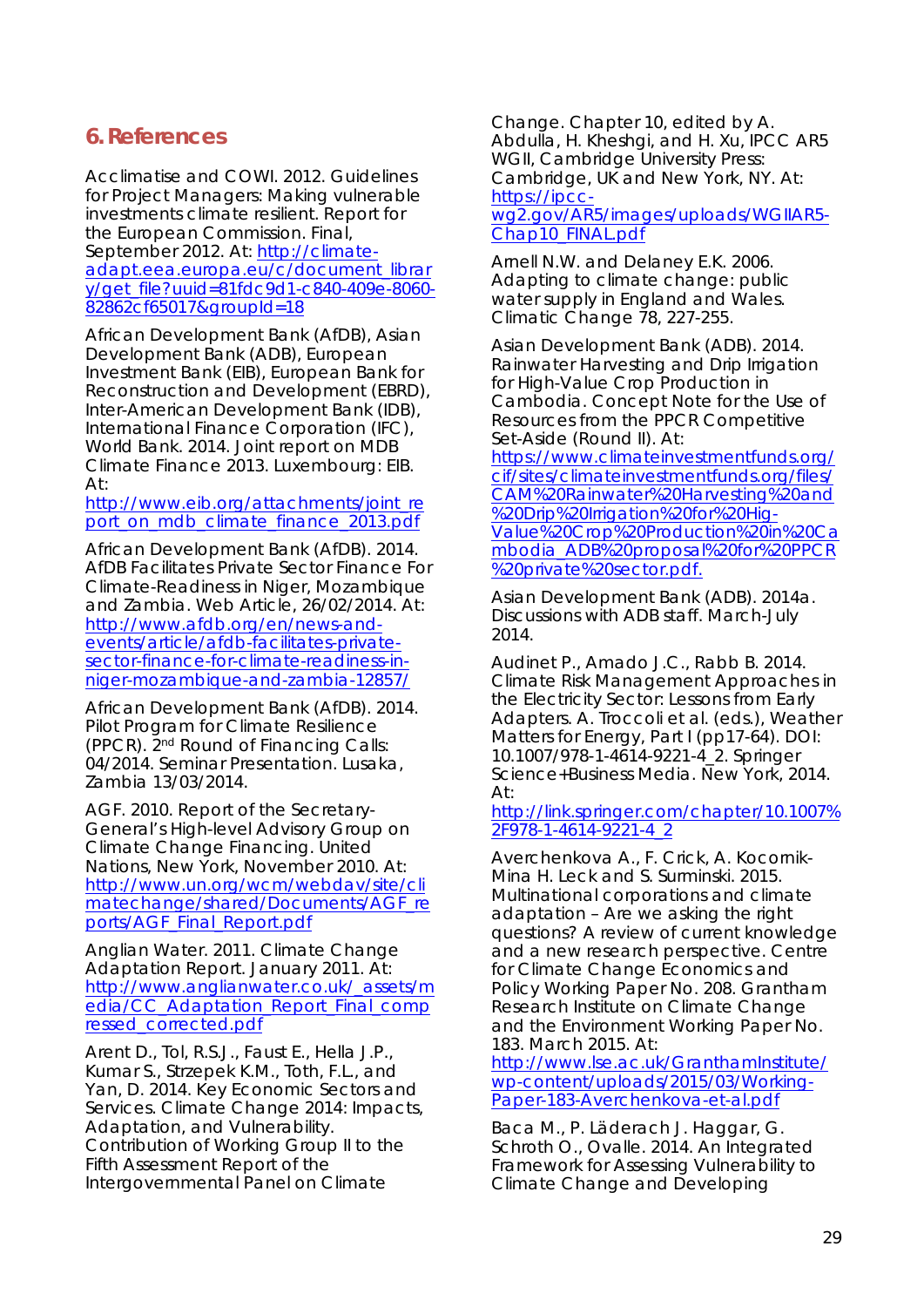*Adaptation Strategies for Coffee Growing Families in Mesoamerica*. PLoS One, Volume 9, Issue 2, February 2014. At: http://journals.plos.org/plosone/article?id =10.1371/journal.pone.0088463.

Baglee A., Haworth A., and Anastasi S. 2012. DEFRA. *Climate Change Risk Assessment for the Business, Industry and Services Sector*. UK 2012 Climate Change Risk Assessment, Department of Environment, Food and Rural Affairs (DEFRA), Crown. January 2012, London. At:

https://www.gov.uk/government/policies/ climate-change-adaptation.

Banco Nacional de Desenvolvimento Econômico e Social (BNDES). Database of private sector oriented adaptation projects. Personal communicated in March 2013. Partially accessible at: http://www.bndes.gov.br/bndestranspare nte/

Berkhout F., Hertin J., Arnell N. 2004. Business and Climate Change: Measuring and Enhancing Adaptive Capacity – The ADAPT project. Tyndall Centre for Climate Change Research. Technical Report 11. At:

http://www.tyndall.ac.uk/sites/default/file  $s/it1$  23.pdf.

Biagini B. and Miller A. 2013. *Engaging the Private Sector in Adaptation to Climate Change in Developing Countries: Importance, Status, and Challenges.* Review Article. Climate and Development, Vol. 5, Issue 3, 2013, Pages 242-252. At:

http://reliefweb.int/sites/reliefweb.int/files/ resources/Biagini+and+Miller+Engaging+t he+Private+Sector+in+Adaptation+to+Cli mate+Change[1].pdf

Buchner B., Stadelmann M., Wilkinson J., Mazza F., Rosenberg A., Abramskiehn D. 2014. The *Global Landscape of Climate Finance 2014*. Climate Policy Initiative (CPI) Report. November 2014. Venice, Italy. At:

http://climatepolicyinitiative.org/publicati on/global-landscape-of-climate-finance- $20147$ 

Buchner B., Hervé-Mignucci M., Trabacchi C. Wilkinson J., Stadelmann M., Boyd R., Mazza F., Falconer A., Micale V., 2013. *The Global Landscape of Climate Finance 2013*. Climate Policy Initiative (CPI) Report.

October 2013. Venice, Italy. At: http://climatepolicyinitiative.org/publicati on/global-landscape-of-climate-finance-2013/

Caruso R. and R. Jachnik. 2014. *Exploring potential data sources for estimating private climate finance*. Organization for Economic Co-operation and Development (OECD) Environment Working Paper No. 69, OECD Environment Directorate, Paris. At: http://www.oecdilibrary.org/environment-and-sustainabledevelopment/exploring-potential-datasources-for-estimating-private-climatefinance 5jz15qwz4hs1-en?crawler=true

CAT Logistics. 2015. Interview with Tarsem Jutla occurred in March 2015.

Center for Climate and Energy Solutions (C2ES). Peace J., Crawford M. and Seidel S. 2013. *Weathering the Storm: Building Business Resilience to Climate Change*. July 2013. At:

http://www.c2es.org/publications/weath ering-storm-building-business-resilienceclimate-change

Chambwera M., G. Heal C. Dubeux S. Hallegatte L. Leclerc A. Markandya B.A. McCarl R., Mechler and J.E. Neumann. 2014. *Economics of adaptation*. In: Climate Change 2014: Impacts, Adaptation, and Vulnerability. Part A: Global and Sectoral Aspects. Contribution of Working Group II to the Fifth Assessment Report of the Intergovernmental Panel on Climate Change [Field, C.B., V.R. Barros, D.J. Dokken, K.J. Mach, M.D. Mastrandrea, T.E. Bilir, M. Chatterjee, K.L.

Ebi, Y.O. Estrada, R.C. Genova, B. Girma, E.S. Kissel, A.N. Levy, S. MacCracken, P.R. Mastrandrea, and L.L. White (eds.)]. Cambridge University Press, Cambridge, United Kingdom and New York, NY, USA, pp. 945-977. At:

https://www.ipcc.ch/pdf/assessmentreport/ar5/wg2/drafts/fd/WGIIAR5- Chap17\_FGDall.pdf

Climate Investment Funds (CIF). 2015. *Summary of the Co-Chairs Meeting of the Pilot Program for Climate Resilience Sub-Committee*. May 2015, Washington D.C. At:

http://www.climateinvestmentfunds.org/c if/sites/climateinvestmentfunds.org/files/P PCR\_co\_chairs\_summary\_final\_5\_28\_2015. pdf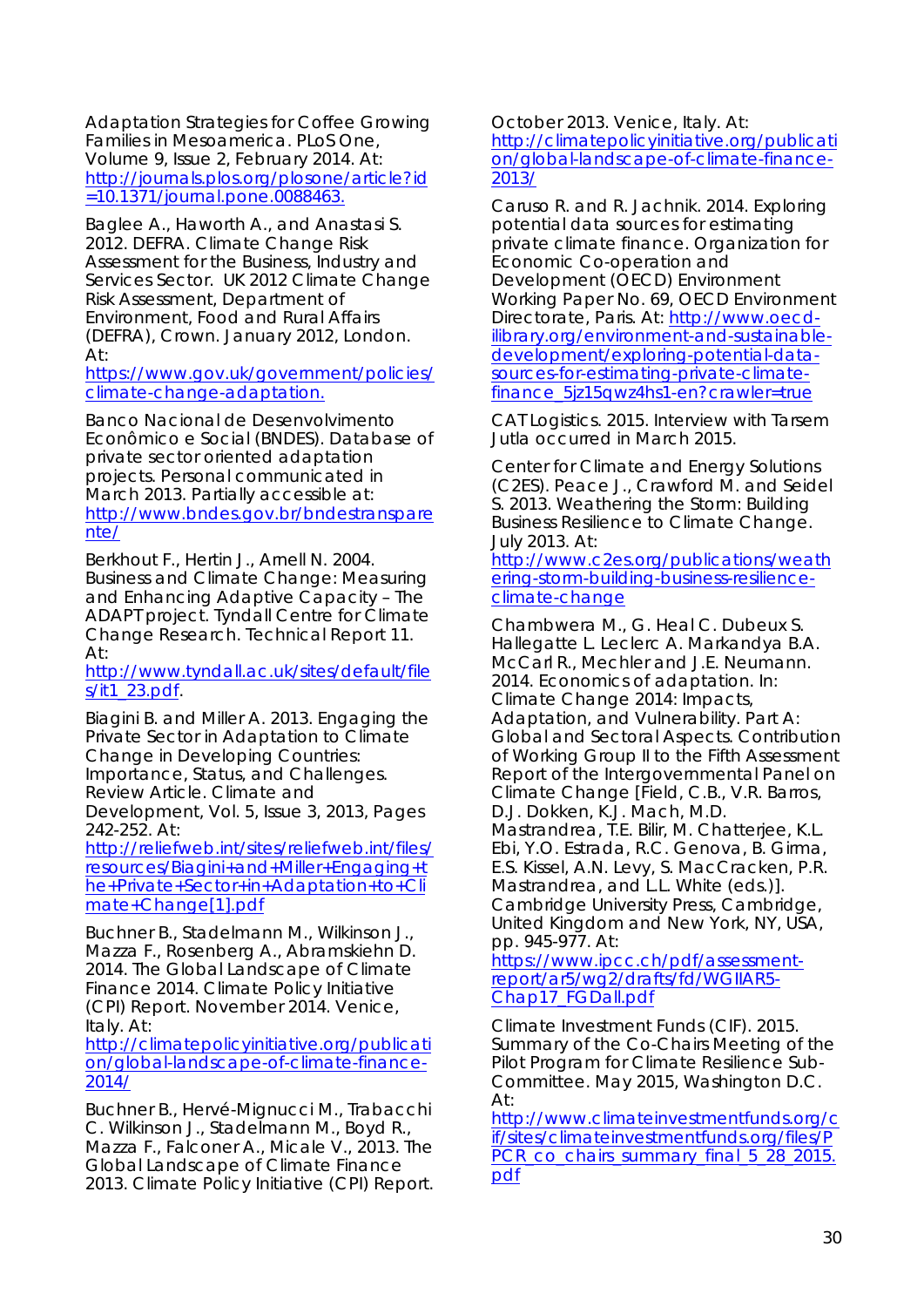Climate Investment Funds (CIF). 2015a. *PPCR Country and Regional Portfolio*. PPCR/SC.16/Inf.2. May 14, 2015. Washington D.C. At:

http://www.climateinvestmentfunds.org/c if/content/ppcr-country-and-regionalportfolios

Climate Investment Funds (CIF). 2015b. *PPCR Programming Phase Lessons on Enhancing Readiness for Climate Resilient Development*. April 2015, Washington D.C. At:

http://www.climateinvestmentfunds.org/c if/sites/climateinvestmentfunds.org/files/P PCR\_Phase\_1\_Lessons\_full\_report.pdf

Climate Investment Funds (CIF). 2015c. *Smallholder Irrigation Feasibility Project.* Program Approval Request for the Pilot Program for Climate Resilience. Washington D.C. At:

http://www.climateinvestmentfunds.org/c if/sites/climateinvestmentfunds.org/files/IF C%20PPCR\_Mozambique%20Project%20Pr oposal\_PUBLIC.pdf

Climate Investment Funds (CIF). 2015d. *Climate Smart SME Financing*. Pilot Program for Climate Resilience Program Approval Request, Public Version. Washington D.C. At:

https://www.climateinvestmentfunds.org/ cif/sites/climateinvestmentfunds.org/files/I FC-

PPCR%20Bangladesh%20Program%20Prop osal%20IS\_\_PUBLIC.pdf

Climate Investment Funds (CIF). 2015e. *Proposal for Strategic Climate Fund Private Sector Facility*. Pilot Program for Climate Resilience Program. SCF/TFC.11/3 April 21, 2015. Washington D.C. At: http://www.climateinvestmentfunds.org/c if/sites/climateinvestmentfunds.org/files/S CF\_11\_3\_Proposal\_for\_SCF\_Private\_Sector \_Facility..pdf

Climate Investment Funds (CIF). 2014a. *PPCR Pilot Country and Regional Portfolio*. PPCR/SC.15/Inf.3, November 18, 2014. Washington D.C. At:

http://www.climateinvestmentfunds.org/c if/node/16740

Climate Investment Funds (CIF). 2014b. *Tajikistan: Small Business Climate Resilience Financing Facility*. Common Format for Project/Program Concept Note for the Use of Resources from the PPCR Competitive Set-Aside. Washington D.C. At:

https://www.climateinvestmentfunds.org/ cif/sites/climateinvestmentfunds.org/files/ 2013-12-

10%20EBRD%20Tajik%20SBCRFF%20propos al%20public%20version\_0.pdf

Climate Investment Funds (CIF). 2013a. *Technical Advisory Services for Investment Project 1 "Promoting Climate Resilient Agriculture and Food Security and Feasibility Study for a Pilot Program of Climate Resilient Housing in the Coastal Region"*. Pilot Program for Climate Resilience Program. Washington D.C. At: https://www.climateinvestmentfunds.org/ cif/sites/climateinvestmentfunds.org/files/ Approval\_by\_mail\_IFC\_Investment\_Project 1 and Technical Assistance Project 2 p rogram\_approval\_request.pdf

Climate Investment Funds (CIF). 2013b. *Technical Advisory Services for Investment Project 1 "Promoting Climate Resilient Agriculture and Food Security" and Feasibility Study for a Pilot Program of Climate Resilient Housing in the Coastal Region.* At: http://www-

cif.climateinvestmentfunds.org/country/b angladesh/bangladeshs-ppcrprogramming.

Climate Investment Funds (CIF). 2013c. *PPCR Private Sector Set-Aside: Tajikistan: Enhancing the Climate Resilience of the Energy Sector. PPCR Working Documents. December 2013,* Washington D.C. *At:*  http://www.climateinvestmentfunds.org/c if/content/ppcr-private-sector-set-asidetajikistan-enhancing-climate-resilienceenergy-sector

Crown. 2015. *2010 to 2015 government policy: climate change adaptation*. Department for Environment, Food and Rural Affairs. May 2015, London. At: https://www.gov.uk/government/publicat ions/2010-to-2015-government-policyclimate-change-adaptation/2010-to-2015-government-policy-climate-changeadaptation#appendix-1-adaptationreporting-power

Crown. 2013. *Adapting to Climate Change: Ensuring Progress in Key Sectors 2013 Strategy for exercising the Adaptation Reporting Power and list of priority reporting authorities.* Presented to Parliament pursuant to Section 65 of the Climate Change Act 2008. July 2013,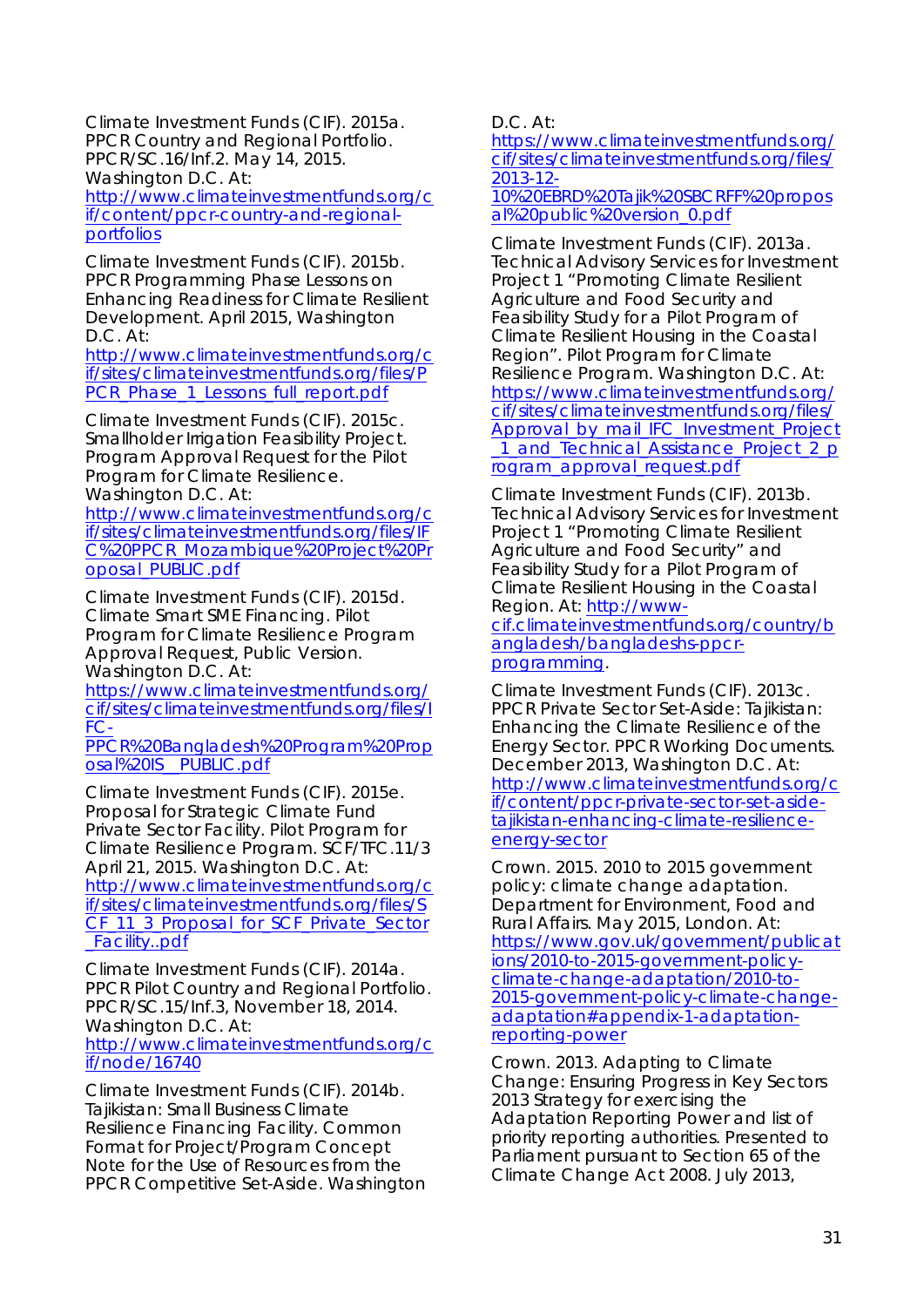London. At:

https://www.gov.uk/government/uploads /system/uploads/attachment\_data/file/2 09875/pb13945-arp-climate-change-20130701.pdf.

Crown. 2013a. *Impact Assessment on the 2013 Strategy for exercising the Adaptation Reporting Power.* Department of Environment, Food and Rural Affairs (DEFRA), July 2013, London. At: https://www.gov.uk/government/uploads /system/uploads/attachment\_data/file/2 10510/annex-a-ia-arp.pdf

Crown. 2008. *Climate Change Act 2008* [Internet]. Legislation.gov.uk. London. At: http://www.legislation.gov.uk/ukpga/2008 /27/contents

Emscher Genossenschaft/Lippeverband (EGLV). 2015. Interview staff in February 2015.

European Bank for Reconstruction and Development (EBRD) and International Finance Corporation (IFC). 2013. *Pilot Climate Change Adaptation Market Study: Turkey.* At:

https://www.climateinvestmentfunds.org/ cif/sites/climateinvestmentfunds.org/files/ 2013-10-

31%20EBRD%20IFC%20Turkey%20Adaptati on%20Market%20Study.pdf

European Bank for Reconstruction and Development (EBRD). 2015. *QAIROKKUM HYDROPOWER: Planning ahead for a changing climate*. Sustainable Energy Initiative Case Study. At:

http://www.climateinvestmentfunds.org/c if/sites/climateinvestmentfunds.org/files/C S\_Qairokkum\_web.pdf

European Bank for Reconstruction and Development (EBRD). 2014a. *Qairokkum Hydro Power Rehabilitation Project*  [Internet]. EBRD project database. Disclosed on February 7<sup>th</sup> 2014. London. At: http://www.ebrd.com/work-withus/projects/psd/qairokkum-hydro-powerrehabilitation-project.html

European Bank for Reconstruction and Development (EBRD). 2014b. *Climate Resilience and Hydropower in Tajikistan*  [Internet]. Published on September 26<sup>th</sup> 2014. At:

http://www.ebrd.com/news/2014/climate -resilience-and-hydropower-intajikistan.html

European Bank for Reconstruction and Development (EBRD). 2014c. *TSKB-Resource Efficiency Credit* [Internet]. EBRD project database. Disclosed on March 31st 2014. At: http://www.ebrd.com/work-withus/projects/psd/tskb-resource-efficiencycredit-line.html

European Bank for Reconstruction and Development (EBRD). 2014. *Resource Efficiency & Climate Resilience Audits.* Proposal to the Global Innovation Lab for Climate Finance submitted in May 2014.

European Bank for Reconstruction and Development (EBRD). 2013. *Sustainability Report 2013*. London. At: http://www.ebrd.com/news/publications/ sustainability-report/sustainability-report-2013.html

European Bank for Reconstruction and Development (EBRD). 2012a. *Sustainability Report 2012*. London. At: http://tr.ebrd.com/tr12/images/download s/sr12e.pdf

European Bank for Reconstruction and Development (EBRD). 2012b. Building Resilience to Climate Change: Investing in Adaptation. Sustainable Energy Initiative Report. London. At:

http://www.ebrd.com/downloads/sector/ eecc/sei-adaptation.pdf

European Bank for Reconstruction and Development (EBRD). 2011. *Sustainability Report 2011*. London. At: http://www.ebrd.com/documents/comm s-and-bis/pdf-sustainability-report-2011.pdf

European Environment Agency (EEA). 2013. *Assessment of cost recovery through water pricing.* Technical report No 16/2013. At:

http://www.eea.europa.eu/publications/ assessment-of-full-cost-recovery

European Investment Bank (EIB). 2015a. *Climate Action* [Internet]. At: http://www.eib.org/projects/priorities/clim ate-action/index.htm

European Investment Bank (EIB). 2015b. Project database [Internet]. At: http://www.eib.org/projects/

European Investment Bank (EIB). 2014a. *Ukraine Agri-Food* [Internet]. EIB Project database. At: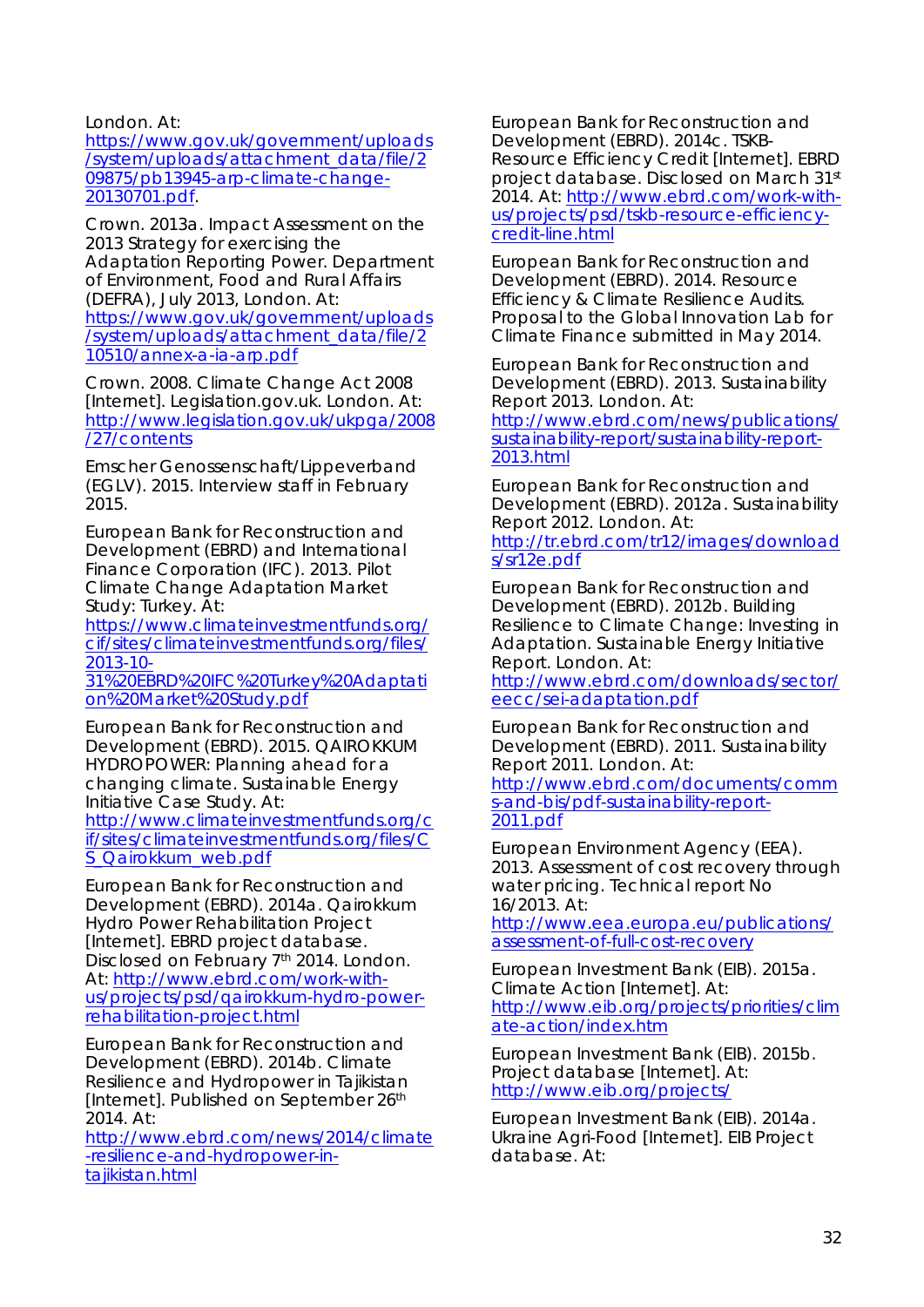#### http://www.eib.org/projects/pipeline/201 2/20120184.htm

European Investment Bank (EIB). 2014b. *Astarta Agri-Food and Climate Change Adaptation* [Internet]. EIB Project database. At:

http://www.eib.org/projects/pipeline/201 2/20120142.htm

European Investment Bank (EIB). 2014c. *Fruit Garden of Moldova*. At: http://www.eib.org/projects/pipeline/201 4/20140041.htm.

European Investment Bank (EIB). 2013a. *Köln Abwasser und Umwelt - Environmental and Social Data Sheet.* EIB Project database. At: http://www.eib.org/infocentre/register/all /48677569.pdf

European Investment Bank (EIB). 2013b. *United Utilities Water & Wastewater (AMP 5-2)*. EIB Project database. At: http://www.eib.org/projects/pipeline/201 3/20130001.htm

European Investment Bank (EIB) 2013c. Wessex Water and Wastewater AMP 5-II. EIB Project database. At:

http://www.eib.org/projects/pipeline/201 3/20130008.htm

European Investment Bank (EIB). 2012. *Berlin Abwasser Und Umwelt.* EIB Project database. At:

http://www.eib.org/projects/pipeline/201 2/20120099.htm

European Union (EU). 2014. *Assessment of the effects of certain public and private projects on the environment: provisions concerning the quality of the EIA*. European Parliament legislative resolution. March 12<sup>th</sup> 2014, Strasbourg. At: http://www.europarl.europa.eu/sides/get Doc.do?type=TA&reference=P7-TA-2014- 0225&language=EN&ring=A7-2013- 0277#BKMD-28

Fankhauser S. and Soare R. 2012. *Strategic adaptation to climate change in Europe*. Vivid Economics for EIB Working Papers 2012/01. At:

http://www.eib.org/attachments/efs/eco nomics working paper 2012 01 en.pdf

Frisari G, Hervé-Mignucci M, Micale V, Mazza F. 2013. *Risk gaps. Executive Summary*. Climate Policy Initiative (CPI) Report. January 2013. Venice, Italy.

Available from:

http://climatepolicyinitiative.org/europe/ publication/risk-gaps/

GHK, 2010. *Opportunities for UK Business from Climate Change Adaptation.* GHK Consulting. Independent report for the Adapting to Climate Change Programme in Defra. April 2010. At:

http://www.greensuffolk.org/assets/Green est-

County/Adaptation/General/Business/Busi ness-opportunities-from-climateadaptation.pdf

Global Environmental Facility (GEF). 2012. *Private Sector Engagement in Climate Change Adaptation: Prepared by the GEF Secretariat in Collaboration with the International Finance Corporation.*  GEF/LDCF.SCCF.12/Inf.06, LDCF/SCCF Council, Washington D.C.

GIZ. 2012. *The Advantages of Adaptation: Big Opportunities for Small Business. Climate Change Adaptation Innovation Opportunities for Indian Micro-Small and Medium Sized Business (MSMEs).* Deutsche Gesellschaft für Internationale Zusammenarbeit (GIZ) Gmbh. New Delhi, 2012. At:

https://www.giz.de/en/downloads/giz-2012-climate-opportunity-study-en.pdf

Grace L., R. Moyes A. Spahr. 2014. *Financing Agricultural Value Chains in Latin America: Barriers and Opportunities in Mexico, Peru and Honduras.* Developed by Chemonics International Inc. for the Multilateral Investment Fund (MIF), Washington D.C. At:

http://idbdocs.iadb.org/wsdocs/getDocu ment.aspx?DOCNUM=39157570

Hijioka Y., E. Lin J.J. Pereira R.T. Corlett X. Cui G.E. Insarov R.D. Lasco E. Lindgren, and A. Surjan. 2014. *Asia.* In: Climate Change 2014: Impacts, Adaptation, and Vulnerability. Part B: Regional Aspects. Contribution of Working Group II to the Fifth Assessment Report of the Intergovernmental Panel on Climate Change [Barros V.R., C.B. Field D.J. Dokken M.D. Mastrandrea K.J. Mach T.E. Bilir M. Chatterjee K.L. Ebi Y.O. Estrada, R.C. Genova B. Girma E.S. Kissel A.N. Levy S. MacCracken P.R. Mastrandrea, and L.L. White (eds.)]. Cambridge University Press, Cambridge, United Kingdom and New York, NY, USA, pp. 1327-1370. At: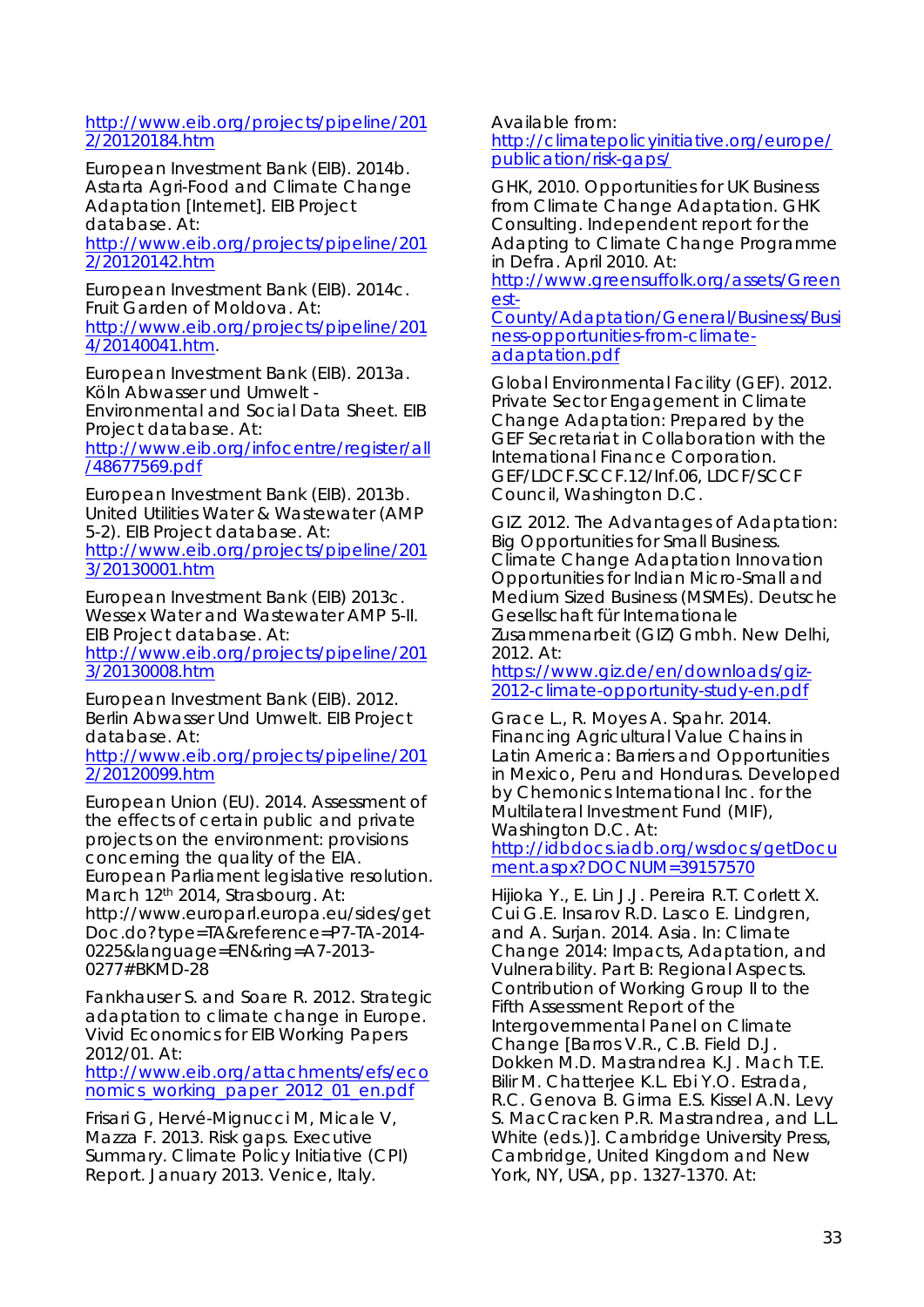#### http://ipcc-

#### wg2.gov/AR5/images/uploads/WGIIAR5- Chap24\_FINAL.pdf

Idle T. 2014. *Online Climate Risk Platform by Acclimatise Puts Users in Control*. Web Article. February 24, 2014. At:

https://www.2degreesnetwork.com/grou ps/2degrees-

community/resources/online-climate-riskplatform-by-acclimatise-puts-userscontrol/.

Independent Evaluation Group (IEG). 2012. *Adapting to Climate Change: Assessing the World Bank Group Experience*. Phase III of the World Bank Group and Climate Change. At: https://ieg.worldbankgroup.org/Data/rep orts/chapters/cc3\_full\_eval.pdf

Inderst G. 2013. *Private Infrastructure Finance and Investment in Europe*. Inderst Advisory for EIB Working Papers 2013/02. At:

http://www.eib.org/attachments/efs/eco nomics working paper 2013 02 en.pdf.

Inter-American Development Bank (IDB). 2015a. Project database [Internet]. Washington D.C. *At:* 

http://www.iadb.org/en/projects/projects ,1229.html

Inter-American Development Bank (IDB). 2014a. *BO-M1060: Sustainable Organic Quinoa Production in the Bolivian Highlands* [Internet]. IDB project database. Washington D.C. At: http://www.iadb.org/en/projects/projectdescription-title,1303.html?id=BO-M1060.

IDB-GEF (2014). IDB-GEF Climate-Smart Agriculture Fund for the Americas. Program Framework Document (PFD). At: http://www.thegef.org/gef.

Inter-American Development Bank (IDB). 2013a. *MIF, Nordic Development Fund partner on "PROADAPT"*. [Internet]. Washington D.C. At: http://www.iadb.org/en/news/newsreleases/2013-04-17/mif-nordicdevelopment-fund-partner-onproadapt,10426.html

Inter-America Development Bank (IDB). 2013b. *ME-T1239: Strengthening Port Infrastructure Sustainability in Manzanillo, Mexico* [Internet]. IDB project database. December 2013, Washington D.C. At:

#### http://www.iadb.org/en/projects/projectdescription-title,1303.html?id=ME-T1239

Inter-America Development Bank (IDB) 2013c. Neuman G. *The MIF and the Copanch'orti'Association partner to recover natural capital in Guatemala's Dry Corridor through best practices of climate adaptation* [Internet]. FOMIN blog, published on February 28th 2013. Washington D.C. At:

#### http://www.fomin.org/en-

us/Home/FOMINblog/Blogs/DetailsBlog/Ar tMID/13858/ArticleID/68/The-MIF-and-the-Copanch%E2%80%99orti%E2%80%99Associ ation-partner-to-recover-natural-capitalin-Guatemala%E2%80%99s-Dry-Corridorthrough-best-practices-of-climateadaptation.aspx

Inter-American Development Bank (IDB). 2013d. *PPCR - Support for the building of a climate resilient sorghum supply chain in Haiti.* Pilot Programs for Climate Resilience MDB Request for Payment of Implementation Services Costs. November 2013, Washington D.C. At: https://www.climateinvestmentfunds.org/ cif/sites/climateinvestmentfunds.org/files/

Haiti%20private%20sector%20set%20aside %20-%20IDB%20fees.pdf

Inter-American Development Bank (IDB). 2013e. NI-X1008: ECOMICRO Facility: Green Finance for Adaptation [Internet]. IDB project database. November 2013, Washington D.C. At:

http://www.fomin.org/Default.aspx?tabid =1137&error=An%20unexpected%20error% 20has%20occurred

Intergovernmental Panel on Climate Change (IPCC). 2012. *Managing the Risks of Extreme Events and Disasters to Advance Climate Change Adaptation. Glossary of Terms*. Special Report of the Intergovernmental Panel on Climate Change. At:

http://www.ipcc.ch/pdf/specialreports/srex/ SREX\_Full\_Report.pdf.

International Development Finance Club (IDFC). 2014. *Mapping ff Green Finance Delivered by IDFC Members In 2013*. As of September, 2014 Frankfurt: IDFC supported by Ecofys. At: https://www.idfc.org/Press-And-Publications/press.aspx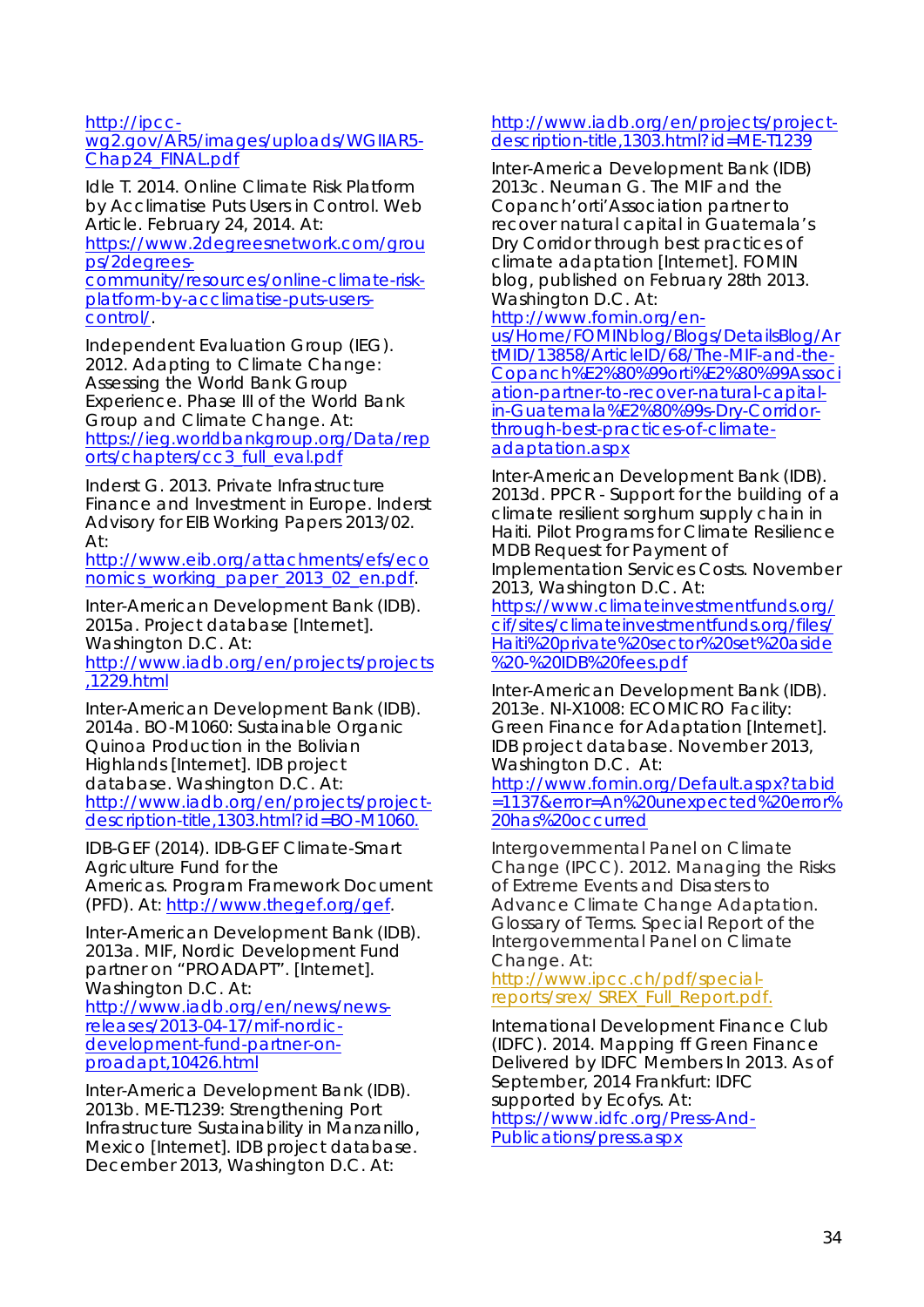International Finance Corporation (IFC). 2014. Discussion with IFC staff. February-June, 2014.

International Finance Corporation (IFC). 2013. *Annual Report 2013. The Power of Partnerships*. June 2013, Washington D.C. At:

http://www.ifc.org/wps/wcm/connect/cf ad1700414936dab4cdb79e78015671/AR2 013\_Full\_Report\_Both\_Volumes.pdf?MOD= AJPERES

International Finance Corporation (IFC). 2013a. *Private Sector Investment to Build Climate Resilience in Niger's Agricultural Sector: Introducing Improved Irrigation Systems and Climate Resilient Seeds*. Final Report 2013. Washington D.C. At: https://www.climateinvestmentfunds.org/ cif/sites/climateinvestmentfunds.org/files/I FC\_PPCR%20Niger%20Irrigation%20Seeds\_ Public\_Full\_English\_9Dec2013.pdf

International Finance Corporation (IFC). 2013b. *Kaiima*. Summary of Investment information. IFC projects database. Washington D.C. At:

http://ifcext.ifc.org/ifcext/spiwebsite1.nsf/ 651aeb16abd09c1f8525797d006976ba/8b d580b655b117a385257b5f00669aa3?Ope nDocument

International Finance Corporation (IFC). 2013c. *CPLF-ModernKarton. Summary of investment*. IFC projects database Washington D.C. At:

http://ifcext.ifc.org/ifcext/spiwebsite1.nsf/ ProjectDisplay/SPI\_DP32285

International Finance Corporation (IFC). 2013d. *PPCR- Promoting Climate Resilient Agriculture, Nepal. Summary of Advisory Services Project Information*. IFC projects database. Washington D.C. At:

http://ifcextapps.ifc.org/ifcext/spiwebsite 1.nsf/d011bd56046289dc85257b600026016 9/6fa6c4d40a8956ba85257b63007089e1? opendocument

International Finance Corporation (IFC). 2013e. *Private Sector Approach in Promoting Climate Resilient Agribusiness. Presentation delivered by* Anupa Aryal Pant at PPCR Pilot Country Meetings. May 03, 2013. Washington D.C. At:

https://www.climateinvestmentfunds.org/ cif/sites/climateinvestmentfunds.org/files/I FC%20Nepal%20-

%20Private%20Sector%20Climate%20Resili ent%20Agriculture%20-

#### %20PPCR%20Pilot%20Country%20Meetings %20May%202013\_0.pdf

International Finance Corporation (IFC). 2013f. *IFC Invests in Hybrid-Seed Development to Promote Agricultural Efficiency in Emerging Markets* [Internet]. *September 5, 2013, Washington D.C. At:*  http://ifcext.ifc.org/ifcext/pressroom/IFCPr essRoom.nsf/0/52CEBE02514F5CF585257B DD00466A52

International Finance Corporation (IFC). 2013g. *IFC Helps Turkish Paper Company Recover Waste Water and Decrease Water Consumption* [Internet]. *March 7, 2013. Istanbul, Turkey. At:* 

http://ifcext.ifc.org/ifcext/pressroom/IFCPr essRoom.nsf/0/112F0B2EDA873C6385257B 2B005301E7*.* 

International Finance Corporation (IFC). 2013h. *Private Sector Investment to Build Climate Resilience in Niger's Agricultural Sector: Introducing Improved Irrigation Systems and Climate Resilient Seeds.* Final Report Submitted by RMSI. March 2013, Washington D.C. *At:* 

https://www.climateinvestmentfunds.org/ cif/sites/climateinvestmentfunds.org/files/I FC\_PPCR%20Niger%20Irrigation%20Seeds Public\_Full\_English\_9Dec2013.pdf

International Finance Corporation (IFC). 2013i. *IFC Road Map FY14-16 Leveraging the Private Sector to Eradicate Extreme Poverty and Pursue Shared Prosperity*. Washington D.C. At:

http://www.ifc.org/wps/wcm/connect/1d 30b9004028f151b28fff23ff966f85/Road+Ma p+FY14-16+redacted.pdf?MOD=AJPERES

International Finance Corporation (IFC). 2012. International Finance Corporation's Policy on Environmental and Social Sustainability and *Environmental and Social Performance Standards and Guidance Notes* [Internet]. Washington D.C. At:

http://www.ifc.org/wps/wcm/connect/to pics\_ext\_content/ifc\_external\_corporate\_ site/ifc+sustainability/our+approach/risk+ management/performance+standards/e nvironmental+and+social+performance+s tandards+and+guidance+notes#2012

International Finance Corporation (IFC). 2011a. *Climate Risk and Adaptation* case studies. Washington D.C. At:

http://www.ifc.org/wps/wcm/connect/To pics\_Ext\_Content/IFC\_External\_Corporate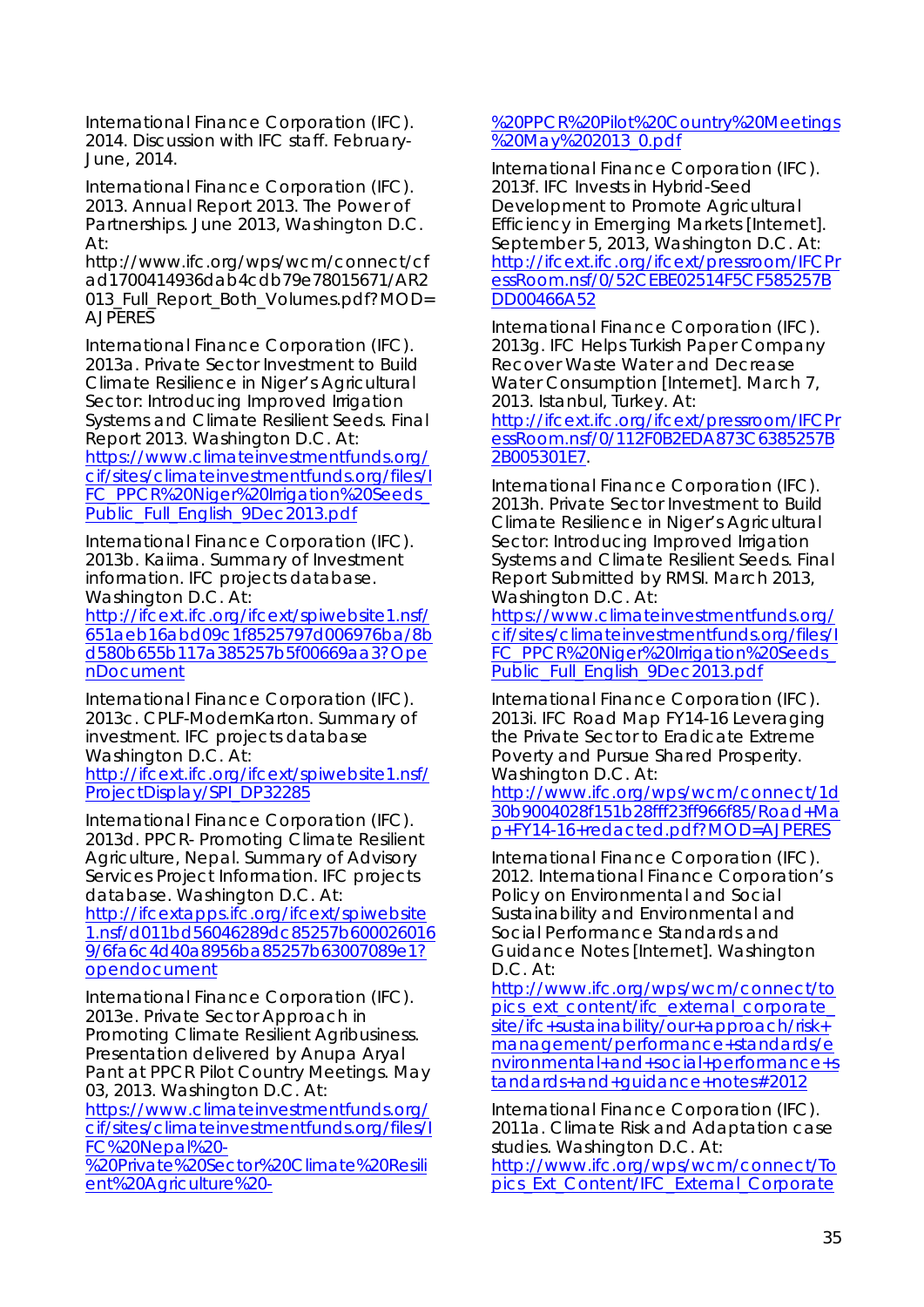#### \_Site/CB\_Home/Climate+Risks\_Adaptation /

International Finance Corporation (IFC). 2011b. Stenek V. (IFC) et al. *Climate Risk and Business Ports Terminal Marítimo Muelles el Bosque. Cartagena, Colombia*. Washington D.C. At:

http://www.ifc.org/wps/wcm/connect/to pics\_ext\_content/ifc\_external\_corporate\_ site/cb\_home/publications/climaterisk\_po rts

International Finance Corporation (IFC). 2011c. Stenek V., Colley M., Connell R., Firth J. *Climate Risk Case Study Bulleh Shah Paper Mills – Packages, Ltd. Kasur, PAKISTAN.* International Finance Corporation and Acclimatise. 2011. At: http://www.ifc.org/wps/wcm/connect/to pics\_ext\_content/ifc\_external\_corporate\_ site/cb\_home/publications/climate\_risk\_p apermills

International Finance Corporation (IFC). 2011d. Stenek V., Colley M., Connell R., Firth J. *Climate Risk Case Study Khimti 1 Hydropower Scheme Himal Power Limited – NEPAL*. International Finance Corporation and Acclimatise. 2011. At: http://www.ifc.org/wps/wcm/connect/to pics\_ext\_content/ifc\_external\_corporate\_ site/cb\_home/publications/climate\_risk\_h vdro\_nepal

International Finance Corporation (IFC). 2011e. Stenek V. and Connell R. *CLIMATE RISK AND BUSINESS AGRIBUSINESS Ghana Oil Palm Development Company Full Report.* International Finance Corporation and Acclimatise. 2011. At:

http://www.ifc.org/wps/wcm/connect/to pics ext content/ifc\_external\_corporate site/cb\_home/publications/climate\_risk\_a gribusiness

International Finance Corporation (IFC). 2011f. Stenek V., Boysen D., Buriks C., Bohn W., Evans M., Tetra Tech, Inc. *Climate Risk and Business Hydropower Kafue Gorge Lower Zambia*. Washington D.C. At: http://www.ifc.org/wps/wcm/connect/to pics\_ext\_content/ifc\_external\_corporate site/cb\_home/publications/climaterisk\_hy dro\_zambia

International Finance Corporation (IFC). 2010. Stenek V., Connell R., Firth J., Colley M. *Climate Risk and Business. Practical Methods for Assessing Risk*. International Finance Corporation and Acclimatise,

September 2010. At:

http://www.ifc.org/wps/wcm/connect/09 deed804a830d0f85e6ff551f5e606b/Climat eRisk\_Business.pdf?MOD=AJPERES

International Finance Corporation (IFC). 2010a. *A Strategy to Engage the Private Sector in Bangladesh*. Prepared for the International Finance Corporation by Asian Tiger Capital Partners. Washington D.C. At:

http://www.climateinvestmentfunds.org/c if/sites/climateinvestmentfunds.org/files/IF C\_pres\_CC\_PS\_V8\_Sep12010- \_IFC\_%20sk.pdf

International Finance Corporation (IFC). 2010b. *The SME Banking Knowledge Guide.* IFC Advisory Services. Access to finance. Washington D.C. At: http://www.ifc.org/wps/wcm/connect/b4 f9be0049585ff9a192b519583b6d16/SMEE. pdf?MOD=AJPERES

Intergovernmental Panel on Climate Change (IPCC). 2014. *Summary for Policymakers*. In: *Climate Change 2014: Impacts, Adaptation, and Vulnerability. Part A: Global and Sectoral Aspects. Contribution of Working Group II to the Fifth Assessment Report of the Intergovernmental Panel on Climate Change. At:* https://www.ipccwg2.gov/AR5/

Iqbal Y. F. and Suding P. 2011. *Options Paper: Reducing Climate Risk in IDB Operations*. Inter-American Development Bank Environmental Safeguards Unit Technical Note No. IDB - TN – 488. At: http://idbdocs.iadb.org/wsdocs/getdocu ment.aspx?docnum=37671112

Kovats R.S., R. Valentini L.M. Bouwer, E. Georgopoulou, D. Jacob, E. Martin, M. Rounsevell, and J.-F. Soussana. 2014. *Europe.* In: Climate Change 2014: Impacts, Adaptation, and Vulnerability. Part B: Regional Aspects. Contribution of Working Group II to the Fifth Assessment Report of the Intergovernmental Panel on Climate Change [Barros, V.R., C.B. Field, D.J. Dokken, M.D. Mastrandrea, K.J. Mach, T.E. Bilir, M. Chatterjee, K.L. Ebi, Y.O. Estrada, R.C. Genova, B. Girma, E.S. Kissel, A.N. Levy, S. MacCracken, P.R. Mastrandrea, and L.L. White (eds.)]. Cambridge University Press, Cambridge, United Kingdom and New York, NY, USA, pp. 1267-1326. At: https://ipcc-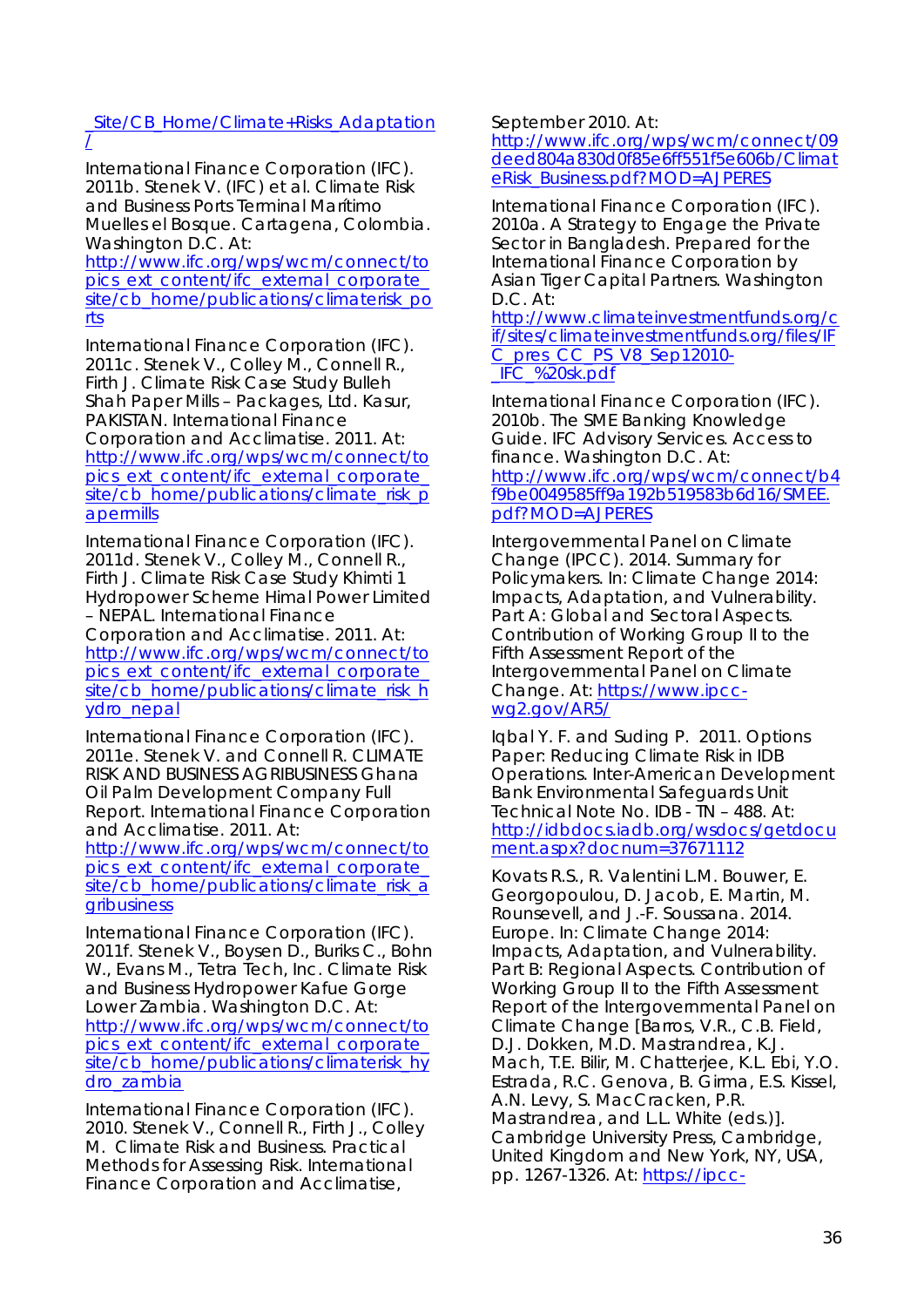#### wg2.gov/AR5/images/uploads/WGIIAR5- Chap23\_FINAL.pdf

Mendelsohn R. 2000. *Efficient Adaptation to Climate Change*. Climatic Change 45: 583–600. Kluwer Academic Publishers. DOI 10.1023/A:1005507810350. At: http://link.springer.com/article/10.1023%2 FA%3A1005507810350

Magrin G.O., J.A. Marengo, J.P. Boulanger, M.S. Buckeridge, E. Castellanos, G. Poveda, F.R. Scarano, and S. Vicuña. 2014. *Central and South America*. In: Climate Change 2014: Impacts, Adaptation, and Vulnerability. Part B: Regional Aspects. Contribution of Working Group II to the Fifth Assessment Report of the Intergovernmental Panel on Climate Change [Barros, V.R., C.B. Field, D.J. Dokken, M.D. Mastrandrea, K.J. Mach, T.E. Bilir, M. Chatterjee, K.L. Ebi, Y.O. Estrada, R.C. Genova, B. Girma, E.S. Kissel, A.N. Levy, S. MacCracken, P.R. Mastrandrea, and L.L.White (eds.)]. Cambridge University Press, Cambridge, United Kingdom and New York, NY, USA, pp. 1499-1566. At: http://ipccwg2.gov/AR5/images/uploads/WGIIAR5- Chap27\_FINAL.pdf

Munich Re. 2012. *North America Most Affected by Increase in Weather-Related Natural Catastrophes* (press release, Oct. 17, 2012). Munich Re Annual Statistics at http://www.munichre.com/en/reinsuranc e/business/non-life/natcatservice/annualstatistics.

Nelson J. 2010. *The Private Sector and Aid Effectiveness: Toward New Models of Engagement.* The 2010 Brookings Blum Roundtable Policy Briefs. Washington D.C.

Nortumbrian Water Limited (NWL). 2015. Interview with staff in March and May 2015.

Organization for Economic Co-operation and Development (OECD). 2014. Takayoshi Kato (OECD), Jane Ellis (OECD) and Pieter Pauw (DIE) and Randy Caruso (OECD). *Scaling up and Replicating Effective Climate Finance Interventions*. Climate Change Expert Group Paper No. 2014(1). At:

http://www.oecd.org/env/cc/Scaling\_up \_CCXGsentout\_May2014\_REV.pdf

Organization for Economic Co-operation and Development (OECD). 2012. Corfee-

Morlot J., Marchal V., Kauffmann C., Kennedy C., Stewart F., Kaminker C., Ang G. *Towards A Green Investment Policy Framework. The Case of Low-Carbon, Climate-Resilient Infrastructure*. OECD Staff consultation draft, 18 June 2012. At: http://www.oecdilibrary.org/environment/towards-a-greeninvestment-policy-

framework\_5k8zth7s6s6d-en

Organization for Economic Co-operation and Development (OECD). 2011. Agrawala, S. et al. *Private Sector Engagement in Adaptation to Climate Change: Approaches to Managing Climate Risks*. OECD Environment Working Papers, No. 39, OECD Publishing. At: http://dx.doi.org/10.1787/5kg221jkf1g7-en

Organization for Economic Co-operation and Development (OECD). 2008. Agrawala S. and Fankhauser S. *Economic Aspects of Adaptation to Climate Change: Costs, Benefits and Policy Instruments*. OECD Environment Working Papers. At:

http://www.oecd.org/env/cc/economic aspectsofadaptationtoclimatechangeco stsbenefitsandpolicyinstruments.htm#TOC

Overseas Private Investment Corporation (OPIC). 2015. Active OPIC Projects [Internet]. At: https://www.opic.gov/opicaction/active-opic-projects

Overseas Private Investment Corporation (OPIC). 2013a. *Westrock Coffee Holdings, LLC Information Summary for the public*. OPIC projects database. At:

https://www.opic.gov/sites/default/files/fil es/public-information-summary-rwandatrading-company-01-2013.pdf.

Overseas Private Investment Corporation (OPIC). 2013b. *Lindsay International Sales & Service LLC. Information Summary for the public.* At:

https://www.opic.gov/sites/default/files/fil es/Lindsay%20International%20Sales%20% 20Service%20LLC\_Iraq.pdf.

Overseas Private Investment Corporation (OPIC). 2013c. *Mtanga Farms Limited.* At: https://www.opic.gov/sites/default/files/fil es/mtanga-farms-info-summary-2013.pdf.

Overseas Private Investment Corporation (OPIC). 2012. *Forestry and Agricultural Investment Management USA LLC (FAIM)*. At: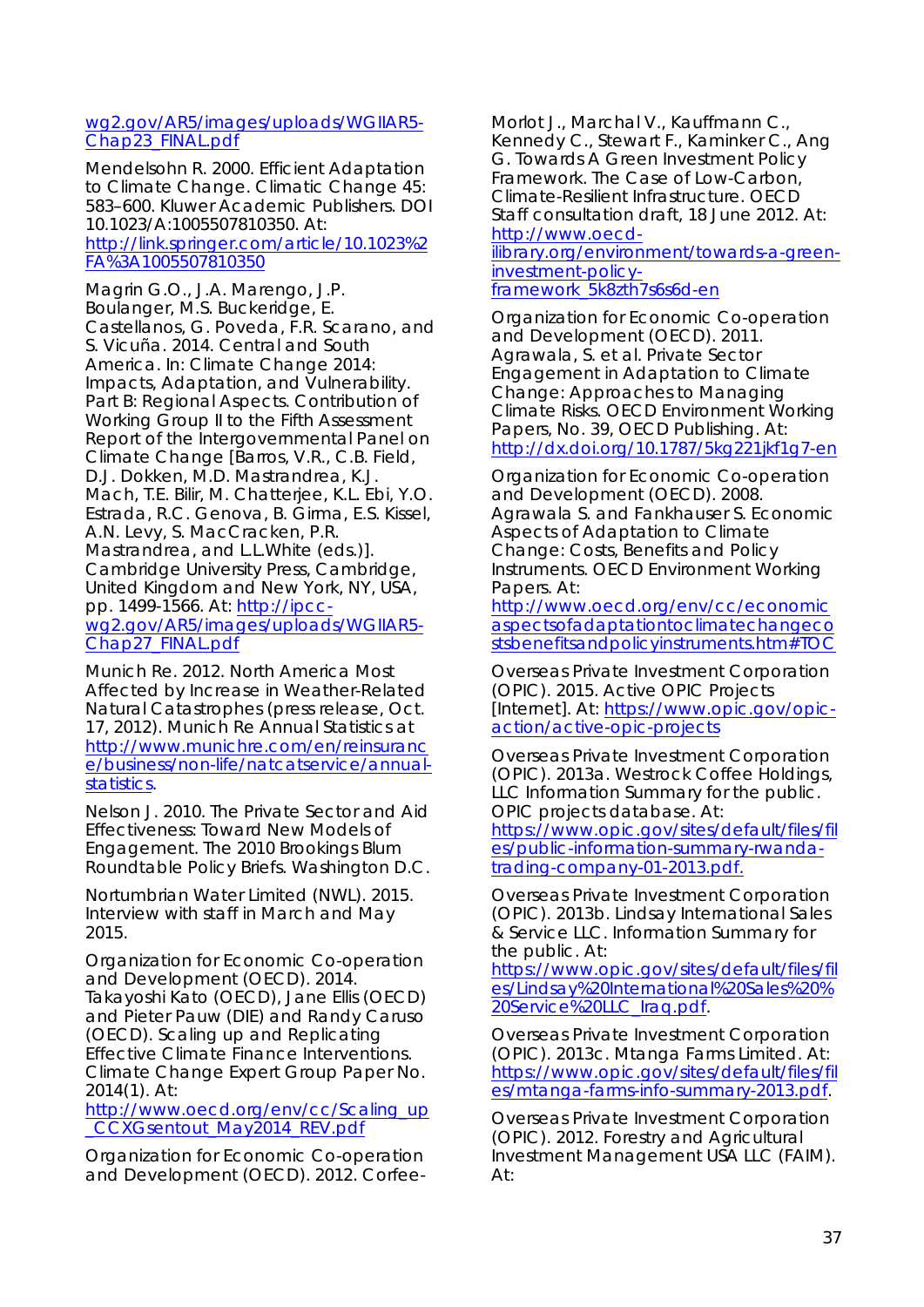#### https://www.opic.gov/sites/default/files/fil es/072512-faim.pdf.

Oxfam. 2009. *The New Adaptation Marketplace: Climate Change and Opportunities for Green Economic Growth.* Oxfam America Inc. 2009. At: http://www.usclimatenetwork.org/resourc e-database/the-new-adaptationmarketplace.pdf

Ozkul S. 2009. *Assessment of Climate Change Effects on Agean River Basins: the case of Gediz and Buyuk Menderes Basins*. Climate Change 97:253-283. Springer Netherlands, November 2011. At: http://link.springer.com/article/10.1007%2 Fs10584-009-9589-z

Parry M.L., Canziani O.F. Palutikof, van der Linden P.J. and Hanson C.E. *Climate Change 2007: Impacts, Adaptation and Vulnerability*. Contribution of Working Group II to the Fourth Assessment Report of the Intergovernmental Panel on Climate Change. Cambridge: Cambridge University Press. Eds. 2007.

Pauw, W. P. 2014. *Not a panacea: private-sector engagement in adaptation and adaptation finance in developing countries*. Climate Policy, DOI: 10.1080/14693062.2014.953906. At: http://www.die-gdi.de/en/otherspublications/article/not-a-panaceaprivate-sector-engagement-inadaptation-and-adaptation-finance-indeveloping-countries/

Perry G. 2011. *Growing Business or Development Priority? Multilateral Development Banks' Direct Support to Private Firms*. Center for Global Development, Washington D.C.

Porter J.R., L. Xie, A.J. Challinor K. Cochrane S.M. Howden M.M. Iqbal, D.B. Lobell and M.I. Travasso. 2014. *Food security and food production systems*. In: Climate Change 2014: Impacts, Adaptation, and Vulnerability. Part A: Global and Sectoral Aspects. Contribution of Working Group II to the Fifth Assessment Report of the Intergovernmental Panel on Climate Change [Field, C.B., V.R. Barros, D.J. Dokken, K.J. Mach, M.D. Mastrandrea, T.E. Bilir, M. Chatterjee, K.L. Ebi, Y.O. Estrada, R.C. Genova, B. Girma, E.S. Kissel, A.N. Levy, S. MacCracken, P.R. Mastrandrea, and L.L.White (eds.)]. Cambridge University Press, Cambridge,

United Kingdom and New York, NY, USA, pp. 485-533. At: http://ipccwg2.gov/AR5/images/uploads/WGIIAR5- Chap7\_FINAL.pdf

PriceWaterhouseCoopers (PwC) and Center for Environmental and Agricultural Policy Research, Extension and Development (CEAPRED). 2012. [Cited PwC 2012]. *Scoping Study on Climate Resilient Agriculture and Food Security* – PPCR-Nepal. May 2012. PriceWaterhouseCoopers.

Pulver S. and Benney T. 2013. Privatesector *responses to climate change in the Global South.* Wiley Interdisciplinary Reviews: Climate Change 4, 479-496. July 2013. At:

http://onlinelibrary.wiley.com/doi/10.1002 /wcc.240/abstract

Ringler C., Zhu T., Gruber S., Treguer R., Laurent A., Addams L., Cenacchi N., and T. Sulser. 2011. *Sustaining Growth via Water Productivity: Outlook to 2030/2050.* International Food Policy Research Institute Washington D.C. and Veolia Water. At: http://growingblue.com/wpcontent/uploads/2011/05/IFPRI\_VEOLIA\_ST UDY\_2011.pdf

Stenek V., Amado J.C., Greenall D. 2013. *Enabling Environment for Private Sector Adaptation. An Index Assessment Framework*. International Finance Corporation and Deloitte. 2013. At: http://www.ifc.org/wps/wcm/connect/to pics\_ext\_content/ifc\_external\_corporate\_ site/cb\_home/publications/publication\_e nablingenvironmentadaptation\_landing

Stenek V., Amado J.C. and Connel R. 2010. *Climate Risks and Financial Institutions. Challenges and Opportunities*. International Finance Corporation (IFC) and Acclimatise. 2010. At:

http://www.ifc.org/wps/wcm/connect/to pics\_ext\_content/ifc\_external\_corporate site/cb\_home/publications/climaterisk\_fin ancial\_institutions

Thames Water Utilities. 2015. Interview with staff in February 2015.

The World Bank (WB). 2012. *Turn Down the Heat: Why a 4°C Warmer World Must be Avoided*. A Report for the World Bank by the Potsdam Institute for Climate Impact Research and Climate Analytics. Washington, D.C. At: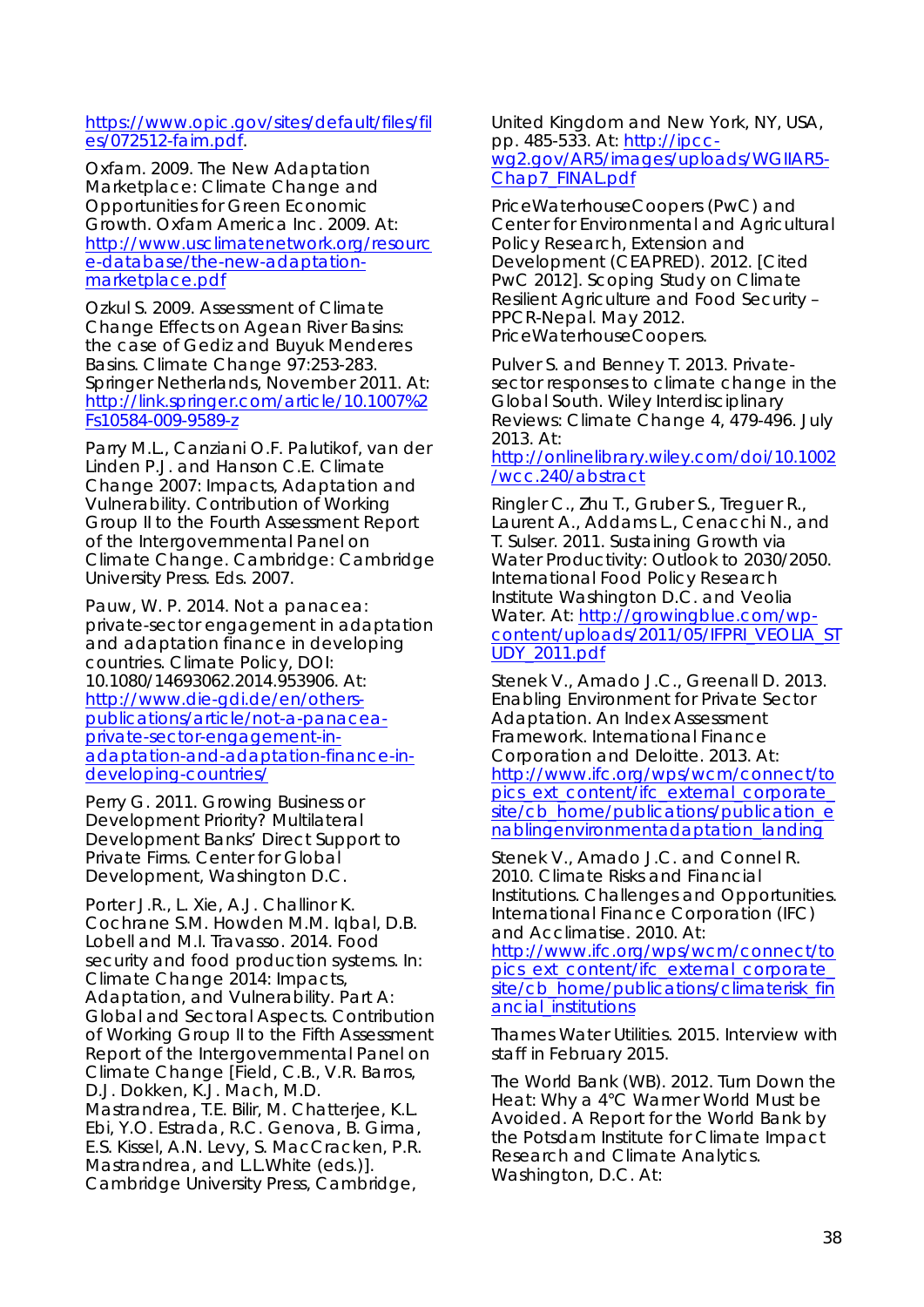http://www.climateanalytics.org/publicati ons/turn-down-heat-why-4%C2%B0cwarmer-world-must-be-avoided

Trabacchi C., Szambelan S.J., and Falconer A. 2015. *Agricultural Supply Chain Adaptation Facility (ASCAF): Pilot Proposal and Implementation Plan. The Global Innovation Lab for Climate Finance*. Venice, Italy. April 2015. Available from:

http://climatefinancelab.org/wpcontent/uploads/2014/08/Agricultural-Supply-Chain-Adaptation-Facility-Lab-Phase-2-Analysis-Summary.pdf

Trabacchi C. and Stadelmann M. 2013. *San Giorgio Group Case Study. Making Adaptation a Private Sector Business: Insights from the Pilot Program for Climate Resilience in Nepal*. Climate Policy Initiative (CPI). Venice, Italy. December 2013. Available from:

http://climatepolicyinitiative.org/wpcontent/uploads/2013/12/SGG-Case-Study-Pilot-Program-for-Climate-Resilience-in-Nepal.pdf.

Trabacchi C., Buchner B., Smallridge D., Netto M., Lorenzo J.J.G., Serra L. 2014. *The Role of National Development Banks in Catalyzing International Climate Finance: Empirical Evidences from Latin America.* Handbook of Climate Change Adaptation 2014, pp 1-20. DOI 10.1007/978-3-642-40455-9\_104-1. At: http://link.springer.com/referenceworkent ry/10.1007/978-3-642-40455-9\_104-1

T.R. Ministry of Environment and Urbanization (MEU). 2011. *Turkey's National Climate Change Adaptation Strategy and Action Plan*. November 2011, Ankara. At:

http://www.dsi.gov.tr/docs/iklimdegisikligi/turkeys-national-climatechange-adaptation-strategy-and-actionplan.pdf?sfvrsn=2

UK Climate Impacts Programme (UKCIP). Website. At: http://www.ukcip.org.uk/

United Nations Environment Programme (UNEP). 2015. *United for disaster resilience: The insurance industry's statement in support of disaster risk reduction* [website]. March 2015, Sendai (Japan). Available from: http://www.unepfi.org/psi/unitedfor-disaster-resilience/

United Nations Environment Programme (UNEP). 2014. *The Adaptation Gap Report 2014*. United Nations Environment Programme (UNEP). Nairobi. At: http://www.unep.org/climatechange/ad aptation/gapreport2014/

United Nations Global Compact, United Nations Environment Programme (UNEP), Oxfam and World Resources Institute (WRI). 2011. *Adapting for a Green Economy: Companies, Communities and Climate Change (A Caring for Climate Report)*. New York, NY: UN Global Impact. At:

http://pdf.wri.org/adapting for a green economy.pdf

United Nations Framework Convention for Climate Change. (UNFCC). 2008. *Investment and Financial Flows to Address Climate Change: An Update. Technical Paper.* FCCC/TP/2008/7. Geneva, Switzerland.

United Nations Framework Convention on Climate Change (UNFCCC). 2014. *Background Paper on Technologies for Adaptation.* Background Paper for the UNFCCC Technology Executive Committee (TEC). Workshop on Technologies for Adaptation. Bonn, Germany, 4 March 2014. At: http://unfccc.int/ttclear/misc\_/StaticFiles/ gnwoerk\_static/events\_workshops\_adapt ationtechs/f1b531ab99084107950d65c2c2 de1d6d/d02425f42d614aa99c40fe39758b 3ded.pdf

Van Aalst M. 2011. *Addressing Climate Risk Management in IDB Operations Options for Project Screening and Analysis, Based on Emerging International Guidance and Practice*. Inter-American Development Bank Environmental Safeguards Unit. December 2011. At: http://publications.iadb.org/bitstream/ha ndle/11319/5995/Addressing%20Climate% 20Risk%20Management%20in%20IDB%20O perations.pdf;jsessionid=AF22D41163F77A9 E51FC7C40DCF536AF?sequence=1

Vivid Economics. 2015. *Building an Evidence Base on Private Sector Engagement in Financing Climate Change Adaptation. Report prepared for EBRD*. May 2015. At:

http://www.climateinvestmentfunds.org/c if/node/18342